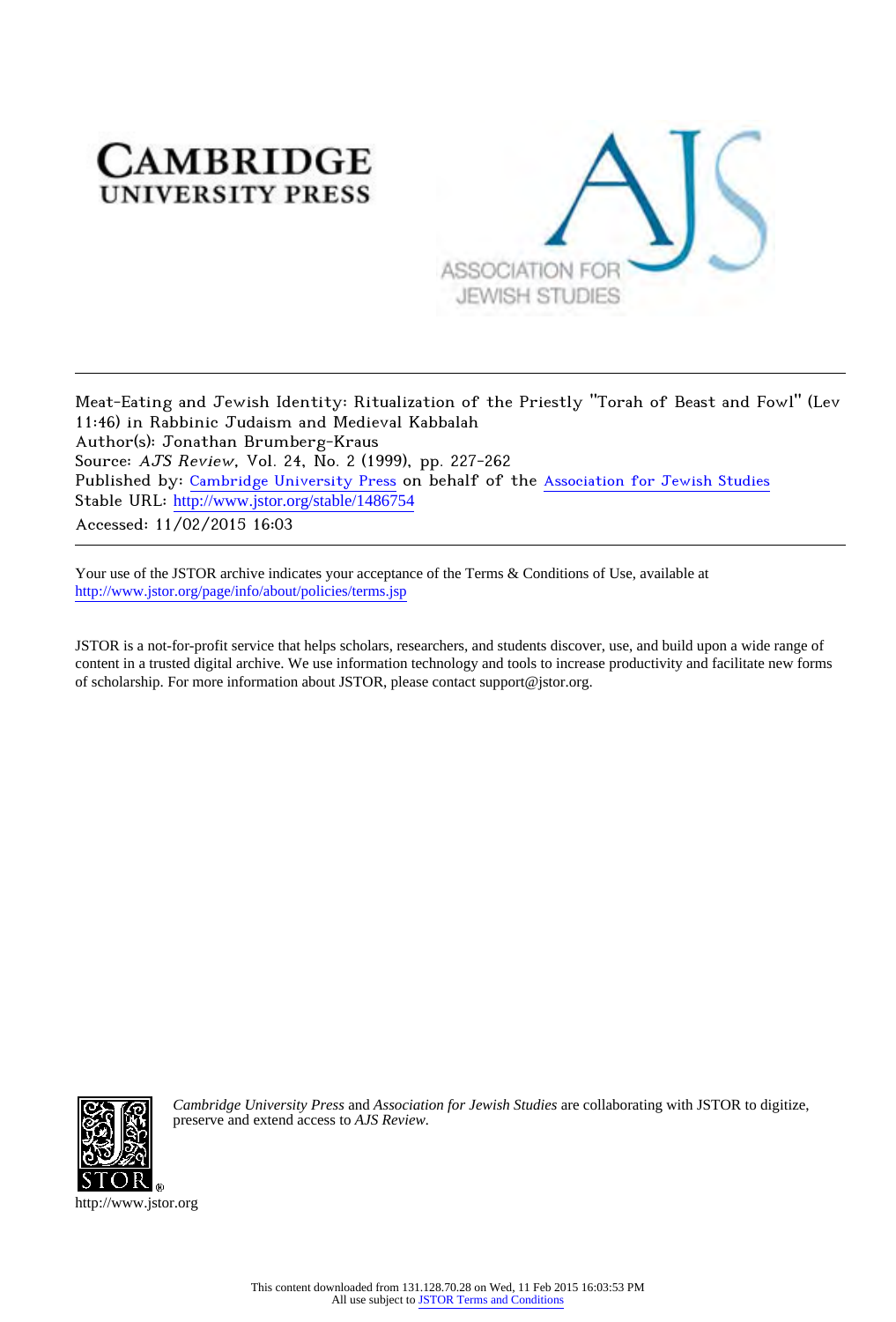# **MEAT-EATING AND JEWISH IDENTITY: RITUALIZATION OF THE PRIESTLY "TORAH OF BEAST AND FOWL" (LEV 11:46) IN RABBINIC JUDAISM AND MEDIEVAL KABBALAH**

**by** 

### **JONATHAN BRUMBERG-KRAUS**

**In a fascinating chapter dealing with the "nature of eating" in Shulhan shel Arba, a short thirteenth-century manual on rabbinic eating rituals, R. Bahya b. Asher suggests that Torah scholars alone are fit to eat meat, based on the following passage from the Talmud: "it is forbidden for an ignoramus**  [am ha-aretz] to eat meat, as it is written, 'This is the torah of beast and **fowl' (Lev 11:46); for all who engage in Torah, it is permitted to eat the flesh of beast and fowl. But for all who do not engage in Torah, it is not permitted to eat beast and fowl."' This passage raises many questions, especially for a vegetarian! First, why would an intellectual or spiritual elite use meat-eating as a way to distinguish itself from the masses? The field of comparative religions offers many counter-examples to this tendency: the vegetarian diet of the Hindu Brahmin caste, of Buddhist priests and nuns, the ancient Pythagoreans, the Neoplatonist regimen advocated by Porphyry in On Abstinence, or even contemporary eco-theologians, animal rights activists, and feminist vegetarians like Carol Adams.2 Moreover, the mind/body dualism** 

**1. b.Pesah 49b, quoted by Bahya, Shulhan shel Arba, from Kitve Rabenu Bahya (Kad ha-kemah, Shulhan shel Arba, Pirke Avot), ed. Charles B. Chavel (Jerusalem: Mossad Harav Kook, 1969), p. 496.** 

2. See Colin Spencer, The Heretic's Feast: A History of Vegetarianism (Hanover, N.H.: **University Press of New England, 1995); Carol J. Adams, The Sexual Politics of Meat: A Feminist Vegetarian Critical Theory (New York: Continuum, 1990).** 

**AJS Review 24/2 (1999): 227-262 227**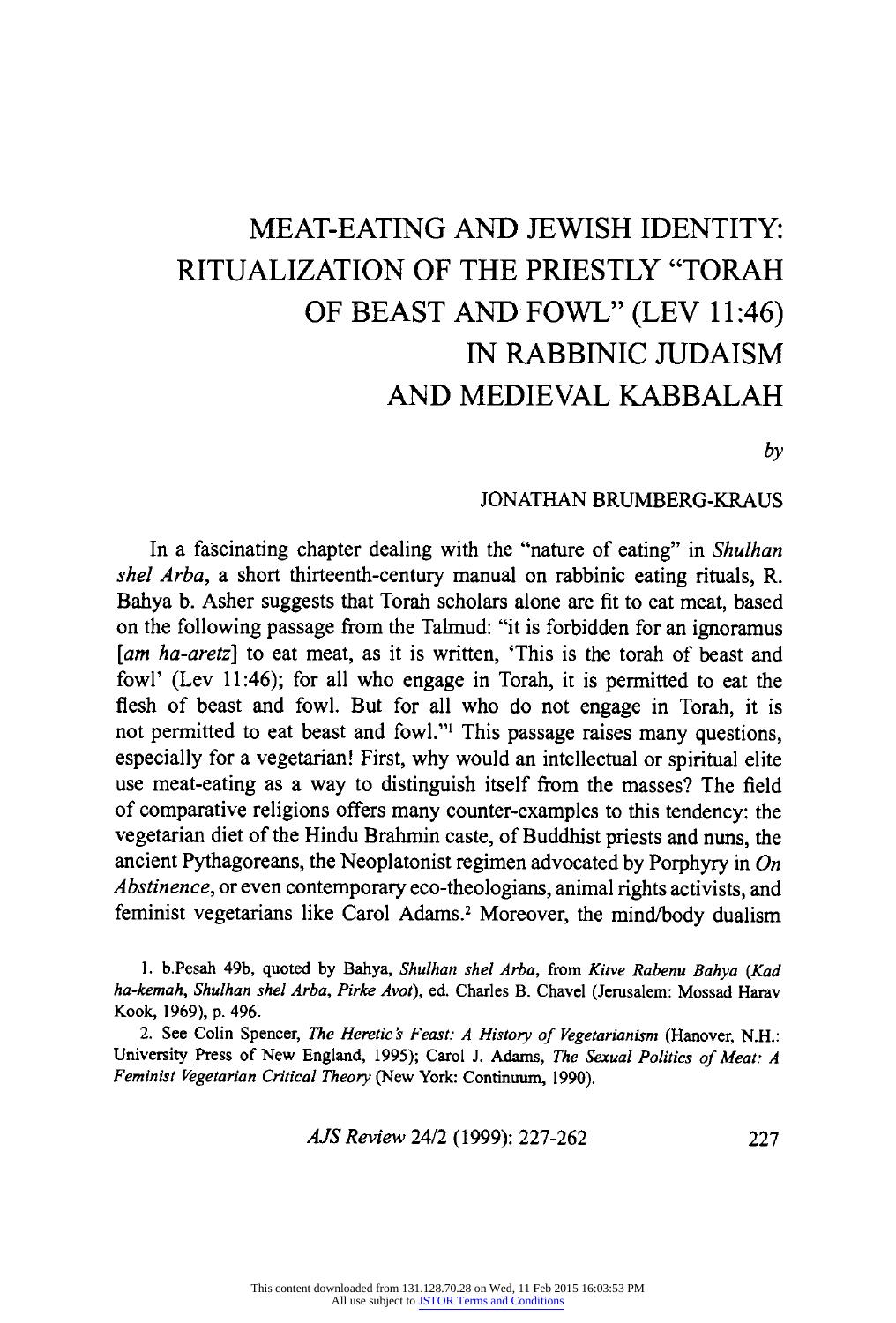**of Western philosophical and religious traditions of asceticism tends to reinforce the idea that vegetarianism and fasting are closer to the ideal of intellectual perfection than slavery to our so-called animal cravings to eat flesh. Giving up meat for Lent or sustaining oneself miraculously on the bread and wine of the eucharistic elements, as is reported about some medieval female mystics, reflects this tendency in the Christian tradition, though vegetarian traditions are relatively rare in Judaism.3 On the other hand, the medieval sources composed by the circle of late-thirteenth-century Spanish kabbalists that we are about to discuss acknowledge that at first view the Torah's commandments to eat meat are problematic, and demand an explanation. Joseph Gikatilla, Bahya's contemporary, suggests that killing animals for food seems to contradict God's justice.4 Bahya himself points out** 

3. On attitudes toward vegetarianism in the early Christian church,  $\rightarrow$  Diane Bazell, **"Strife Among the Table-Fellows: Conflicting Attitudes of Early and Medieval Christians Toward Eating Meat," Journal of the American Academy of Religion 65 (1997): 73-99. Bazell points out a basic tension in early Christianity between the pro-vegetarian influences of Greek philosophical asceticism and the nonvegetarian impulse to be indiscriminate about one's diet, i.e., have no qualms about eating nonkosher meat, or meat sacrificed to idols, in order to distinguish Christianity from Judaism (p. 85). See also Veronika Grimm, From Feasting to Fasting, the Evolution of a Sin: Attitudes to Food in Late Antiquity (New York: Routledge, 1996), pp. 103-105. On the medieval accounts of miraculous sustenance on the elements of communion, see Carol Walker Bynum, Holy Feast and Holy Fast: The Religious Significance of Food to Medieval Women (Berkeley: University of California Press, 1987), esp. pp. 130-135. On Judaism's predominately pro-meat-eating, anti-vegetarian tendency, see Grimm, From Feasting to Fasting, pp. 16-17, 27. Vegetarianism has experienced a revival among twentieth-century Jews, for example, Rav Abraham Isaac Kook, the first chief rabbi of Israel, Isaac Bashevis Singer, and Rabbi Arthur Green; and there is a Jewish Vegetarian Society that publishes a Passover Haggadah for a meatless seder, The Haggadah of the Liberated Lamb. While for Rav Kook and I. B. Singer, vegetarianism was a private discipline, Green, in Seek My Face, Speak My Name: A Contemporary Jewish Theology (Northvale, N.J.: J. Aronson, 1992), pp. 87-89, and the Jewish Vegetarian Society advocate vegetarianism as a norm for other Jews. Though influenced by contemporary animal rights and ecological awareness, they root their vegetarianism in some of earlier traditional Jewish sources we are going to discuss below. See also Art Waskow, Down to Earth Judaism: Food, Money, Sex and the Rest of Life (New York: William Morrow, 1995), pp. 135-136.** 

**4. Joseph Gikatilla, Shaare Orah, ed. Joseph Ben Shlomo (Jerusalem: Mossad Bialik, 1981), II, 11-12:** 

**And now I have a great key to open this matter. What did the Lord (may He be blessed) see to command in the Torah the slaughter of animals for human beings to eat? For is it not written, "The Lord is good to all, and His mercy extends to all His works" [Ps 145:9]? And if He acts mercifully, why did He command that beasts be slaughtered for human beings to eat; where is the mercy in that? But the secret is in the beginning of the**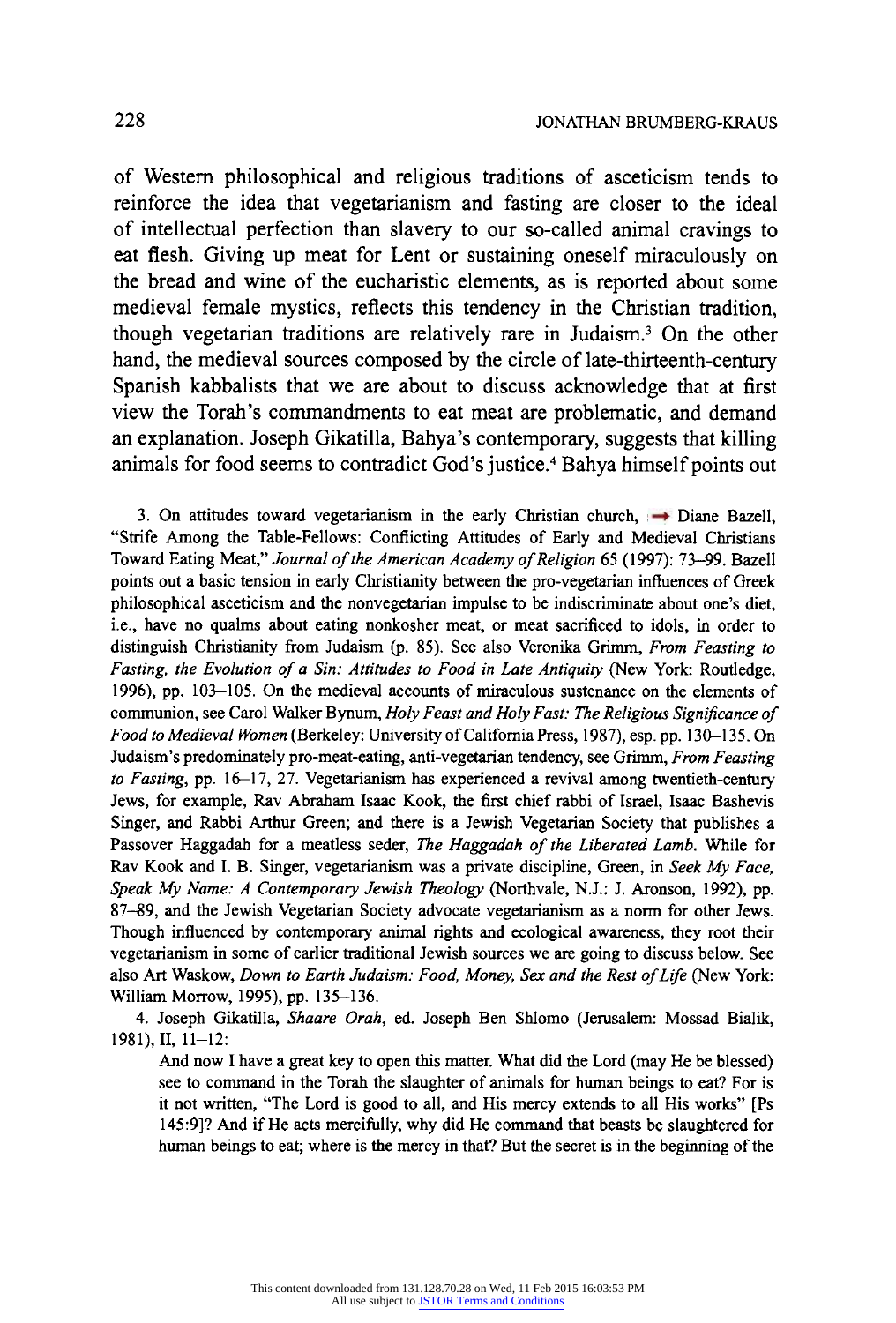**that meat-eating is God's concession to humanity's animal desires in our fallen state; Adam and Eve did not eat meat in Eden.5 And in the world-to-come, the righteous will feast only on "lite food," i.e., light "food"-"fine and pure foods created from the supernal light."6 Both introduce the "torah of beast** 

**verse, which said, "the Lord is good to all," good in fact, and accordingly "His mercy extends to all his works."** 

**During the work of creation, an agreement was reached with the cow to be slaughtered, and she said, "Good." And what was her reason? Since the cow had no higher soul to conceive of the work of HaShem and His powers, the Lord (may He be blessed), when He was creating the world, told all the beasts to stand before Him, and He said, "If you consent to be slaughtered, and to have human beings eat you, then you will ascend from the status of a beast that knows nothing to the status of a human being who knows and recognizes the Lord (may He be blessed)." And the beasts replied, "Good. His mercies are on us." Whenever a human being eats a portion of the portions of a beast, it turns into a portion of the human being. Here the beast is transformed into a person, and her slaughter is an act of mercy, for she leaves the torah of beasts and enters into the torah of human beings. Death is life for it, in that it ascends to the degree of angels-and this is the secret of "Man and beast the Lord will save" [Ps 36:8].** 

**If you really reflect on the secret of slaughtering animals, then everything comes from the side of His mercy and love for all His creatures. And thus reflect on the reason why our rabbis said in tractate Pesahim of the Talmud, "It is forbidden for an am ha-aretz to eat meat." For it was not commanded in the Torah to slaughter a beast unless one knows the "torah of beasts, wild animals, and fowl." And whoever engages in Torah is permitted to eat meat. Thus an am ha-aretz does not eat meat because he is like a beast without a soul, and he is not commanded to slaughter a beast only so that another "beast" can eat it, but rather, if so, it [the beast] becomes like carrion and prey [i.e., forbidden, of a lower, "unfit" status].** 

**5. Bahya, Shulhan shel Arba, p. 496: "Consider well that human beings' food ought to have been only plants from the earth, such as grain produce and fruit, not animals ... but at the time when all flesh ruined its way and all animals deserved annihilation, they were saved only by the merit of Noah, to whom animals were them permitted [to be eaten] just like the green grasses" (an allusion to Gen 9:3: "Every living creature shall be yours for food, like the green grasses, I am now giving you everything"). Bahya has a very clearly articulated sense of a fall of humanity in Eden, even if it sounds almost like Christian original sin. He refers to the rabbinic traditions of Adam's loss of stature, and describes the post-Edenic human condition thus, "all the children of Adam, the children of the man of sin, we are all stained, and our soul sickened [gam benei 'adam gam benei 'ish 'avon kulanu nikhtam ve-nafshenu davah ]," p. 459.** 

**6. Bahya, Shulhan shel Arba, p. 501 (ha-ma 'akhlim ha-dakim ve-ha-zakhim shenivre 'u min ha- 'or ha- 'elyon). I owe this metaphor to Andrea Lieber, whose aptly titled unpublished paper, "Tastes Great, Less Filling," deals in detail with Jewish and parallel traditions of nourishment through the sense of sight.**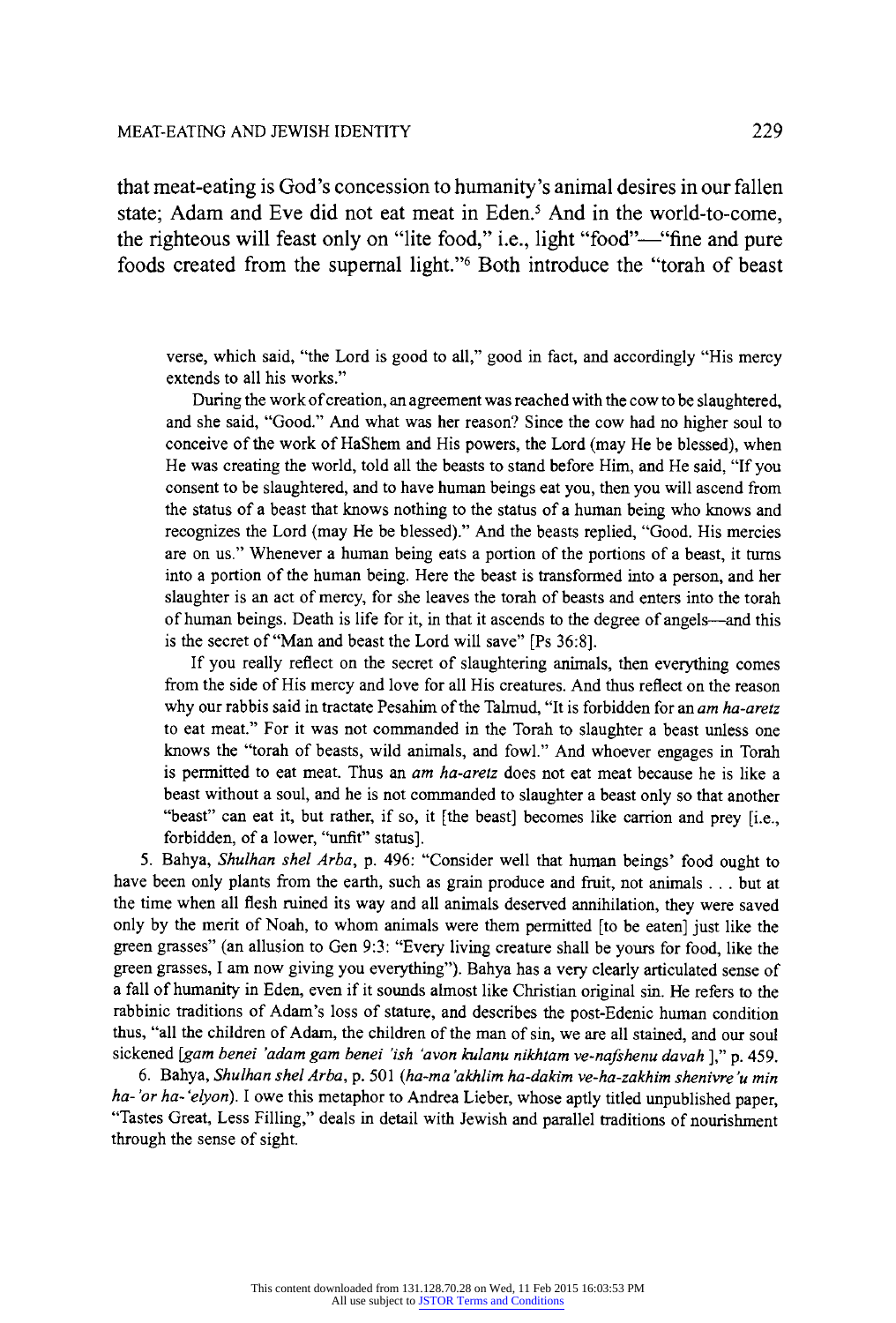**and fowl" baraita from the Talmud to justify Judaism's slaughter of animals for food.** 

**Second, why does engagement in Torah per se qualify someone to kill animals to eat their meat? Perhaps it is the way for Jews to assert their distinctive group identity vis-a-vis non-Jews. The possession of the Torah revealed to Moses at Mount Sinai is what distinguishes Jews from non-Jews, and their observance of the Jewish dietary laws regarding fit and unfit meat is the visible, public embodiment of this distinctively "Jewish" Torah. Bahya offers this argument, suggesting that the Torah is a sort of "regimen of the pleasures" (dat sha'ashu'im), a remedy for Adam's sin that the Jews alone possess.7** 

**However, we are distinguished by our regimen of the pleasures from the nations who err, rebel and sin. For we found our Rock in the desert in the land of souls, and there He set for us a table against the nations, and thus David, peace on him, said, "Set before me a table against my enemies" [Ps 23:5].** 

**Moreover, Bahya polemicizes against those who eat without any thought, as mindlessly as animals.** 

**It is well known of the majority of the children of Adam, that their hearts are asleep and slumber, they eat with the blood, they spill blood themselves.** 

**7. The expression dat sha'ashu'im is difficult to translate, though Chavel in his notes to Shulhan shel Arba, p. 459, understands it as an allusion to Ps. 119:92 (lulei toratekha sha 'ashu'iy, "Would that your torah were my pleasure") and means the "Torah which is called 'pleasure."' I agree with Chavel that Bahya understands dat as a synonym for the Torah. But Bahya draws on dat's other specific connotations: law, rule, or decree. I suspect that Bahya has in mind an analogy to a monastic rule, or manual, for the moral instructions for princes of the type that began to proliferate in medieval Europe, or to the adab manuals of etiquette in Muslim culture. Bahya views the Torah as a kind of manual of conduct, a sefer ha-hanhagah, which has clear affinities to this genre of ethical literature. In other words, he projects the genre of his own Shulhan shel Arba onto the Torah. For a discussion of this genre and its relationship to other medieval Christian and Muslim ethical manuals, see Ze'ev Gries, Sifrut ha-hanhagot: toldoteha u-mekomah be-haye haside R. Yisra 'el Ba 'al Shem-Tov (Tel Aviv: Mossad Bialik, 1989), pp. 4-11, esp. 5-8. See also the discussion of medieval Muslim cooking and table etiquette literature in Jack Goody, Cooking, Cuisine, and Class: A Study in Comparative Sociology (Cambridge: Cambridge University, 1982), pp. 127-133. Though Goody does not discuss Jewish literature, his point that literary elaborations of cooking and table manners legitimate upper classes is relevant to our discussion of diet and class distinction between the talmidei hakhamim and the ammei ha-aretz.**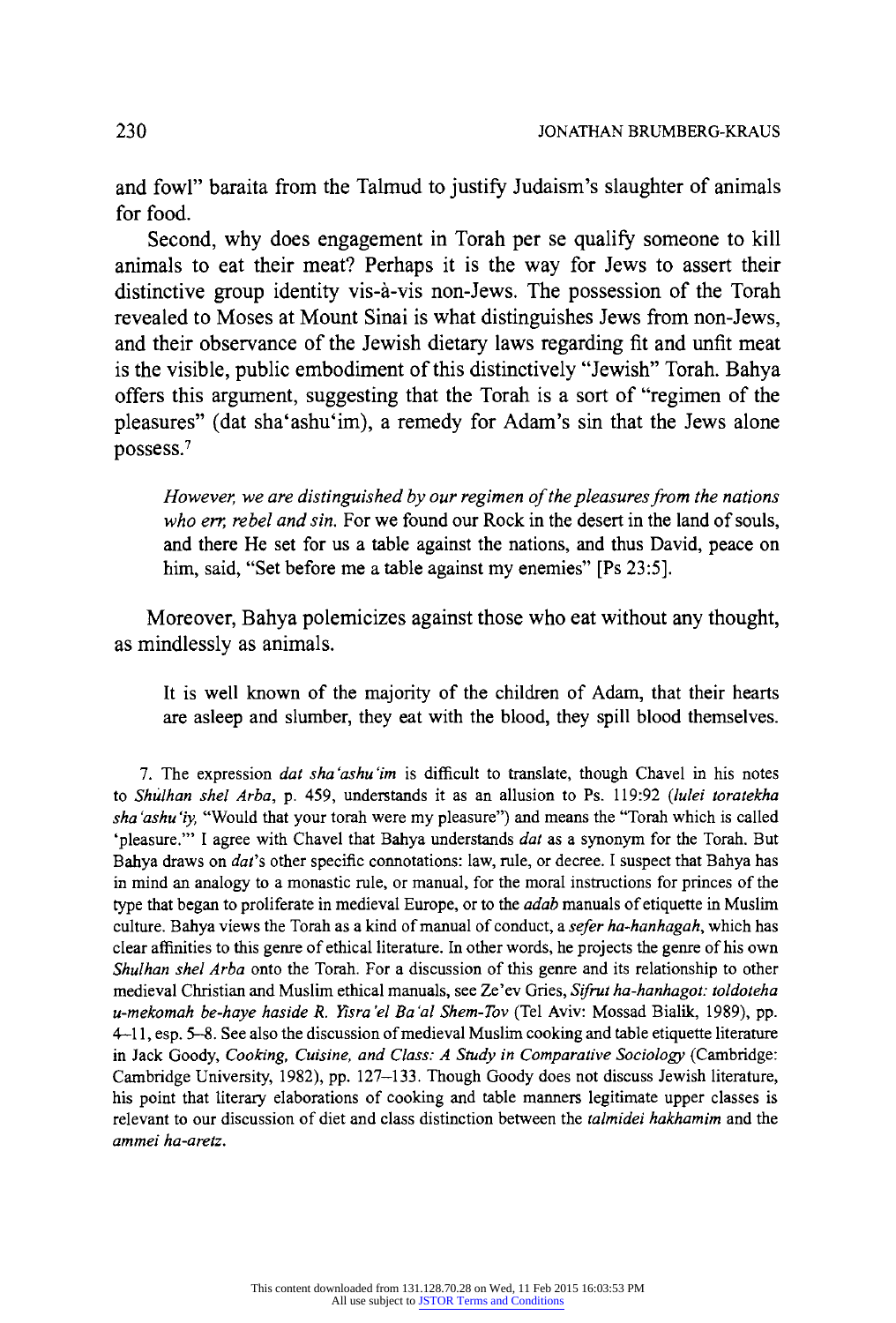**Like an ox eating straw they eat their bread, and their souls are wasted and devastated, full of the wine of lust and empty of the wine of intellect. Their**  drunken excess turns against them, hard in pursuit of tangible pleasures, far **from the way of truth. How many are those who serve their senses, to fulfill their desire, who gather to drain their cups to please their gullet! And how few are the elite who eat to sustain their body for their Creator's sake! There are some, witless and ignorant, the shifty man, who enjoy without blessing, neglect blessings. There are some fools who spit the good of the world into their vessels; the light of their calm will flash away like lightning, they forget the point when they eat at their tables, if they drink from their bowl. But unique is the one who fears and delights in the Lord even over a dinner of vegetables.8** 

**However, it is not so clear here that Bahya means that only non-Jews lack "the way of truth," i.e., the Torah. If the expressions "children of Adam" and "they eat with blood" imply non-Jews, the other phrases: "like an ox eating straw," souls "wasted and devastated," "drunken excess turns against them," "witless and ignorant, the shifty man" are all allusions to scriptural passages critical of Israelites who stray from the Lord in pursuit of sensuality.' Moreover, while the use of the intellect distinguishes the elite from the witless in this passage, meat-eating does not. Those who "eat with the blood" are meat-eaters, while the unique one "who fears and delights in the Lord" does so even over a meal of vegetables! So Bahya must have in mind more than self-differentiation from Gentiles when he cites the baraita on the "torah of beast and fowl." Bahya asserts an internal distinction between Jews who eat mindfully (the "elite" benei 'aliyah) and those who do not, who in his interpretation of the baraita are labeled "disciples of the sages" and "ignoramuses," talmidei hakhamim and ammei ha-aretz.** 

**This raises other questions. Why should R. Bahya draw for his thirteenthcentury audience an anachronistic distinction between talmidei hakhamim and ammei ha-aretz ? These labels derive from a specific social situation, the rabbinic period of Jabneh and Usha, after the destruction of the Temple in 70, in the second and third centuries C.E.10 Nor is the history and definition of these** 

**8. Bahya, Shulhan shel Arba, p. 460.** 

**9. Chavel, Shulhan shel Arba, p. 460, in his notes suggests that Bahya alludes here to Is 11:7, Na 2:11, Hos 4:18, Ezek 45:20, Prv 15:28.** 

**10. As Aharon Oppenheimer, The 'Am Ha-aretz: A Study in the Social History of the Jewish People in the Hellenistic-Roman Period (Leiden: E. J. Brill, 1977), p. 175, suggests regarding the tradition in its earlier context as a baraita in b.Pesah 49b.**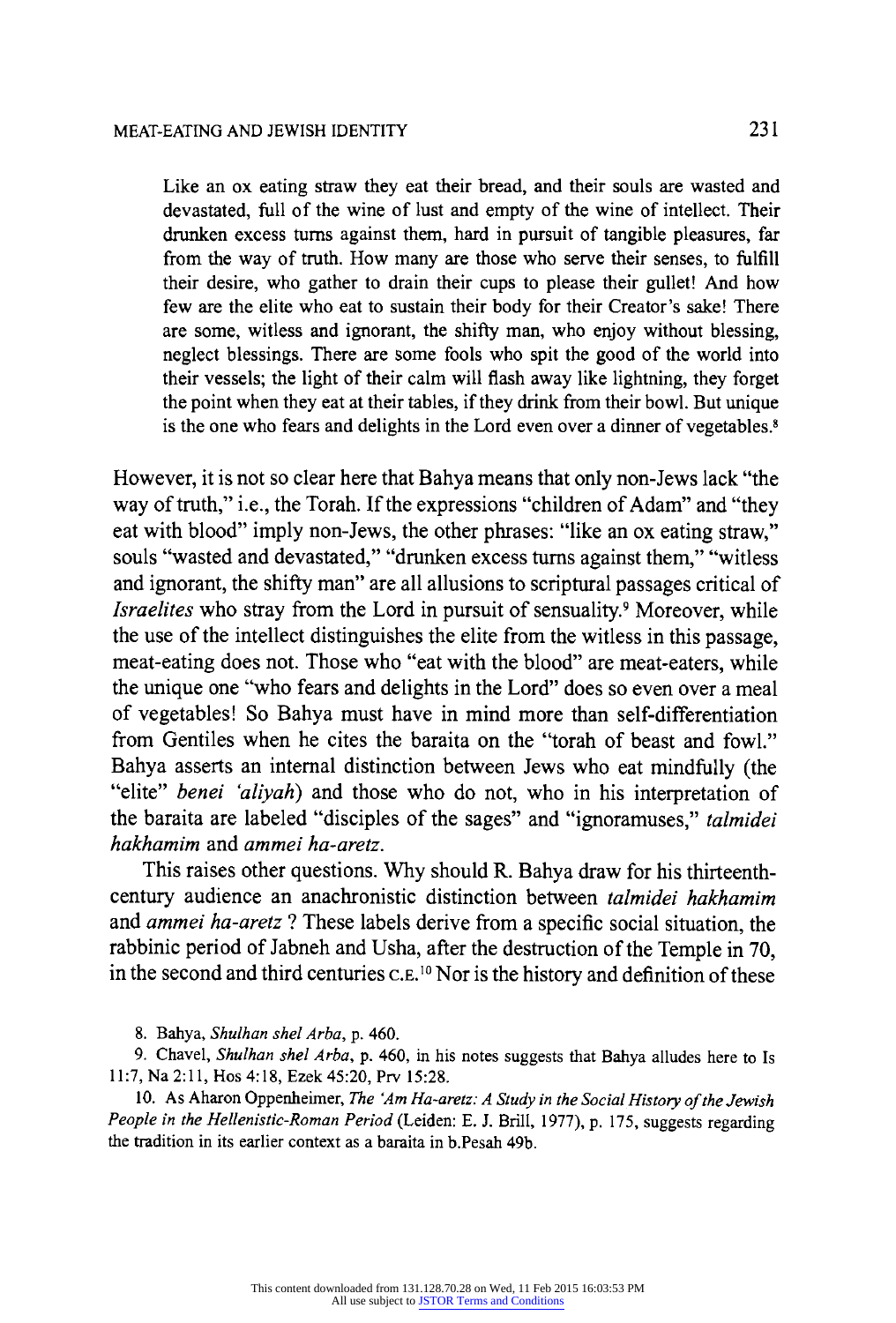**terms simple. The ammei ha-aretz/talmidei hakhamim distinction in b.Pesah. 49b's baraita on Lev. 11:46 represents a shift of terminology from earlier tannaitic traditions about the haverim ("colleagues") vs. the ammei ha-aretz (lit., "peoples of the land"). In the earlier, pre-Yavnean tannaitic traditions of the Mishnah and Tosefta, haverim (and ne-emanim ["faithful" or "trustworthy ones"]), not hakhamim ("sages") or talmidei hakhamim ("disciples of sages"), were the self-designations of members of voluntary associations primarily composed of non-priests who were scrupulous about priestly tithes and the conditions of purity in which they prepared their food. They called Jews who did not follow their rules ammei ha-aretz. The haverim were probably the Pharisees of the New Testament and Josephus, who sought to heighten Jewish national identity under Roman rule by intensifying the norms of Jewish behavior. In particular they adapted the priestly standards of purity, and tithed food for nonpriests, to encourage "lay" Israelites to participate in their table fellowship practices, as if they were priests. In other words, the fellowship**  practices of the *haverim*/Pharisees were a strategy of ritualized "street theater" **intended to win Jewish converts to their way of practice." In contrast, we have later traditions opposing the hakhahim or talmidei hakhamim to the ammei ha-aretz that stress the former's commitment to Torah study in the Bet Midrash to the latter's ignorance and neglect of it.12 The baraita containing our tradition in b.Pesah 49b belongs to this stage in the development. If the pre-70 haverim/Pharisees were members of associations that gathered for table fellowship following priestlike standards of ritual observance, the post-70 talmidei hakhamim gathered in associations for the study of Torah.'3 Consequently, the definition of their opponents, the ammei ha-aretz, changed from those who did not observe priestlike table-fellowship rules to those who did not study Torah. When modem scholars aptly distinguish these two types of am ha-aretz as ammei ha-aretz le-mitzvot ("with respect to the commandments") and ammei ha-aretz le-Torah ("with respect to Torah learning"), they underline the conceptual shift from Torah understood** 

**11. Jonathan Brumberg-Kraus, "Were the Pharisees a Conversionist Sect?" The Making of Proselytes. Jewish Missionary Activity in the Hellenistic and Roman Worlds, ed. A. J. Levine and R. Pervo (Scholars Press, forthcoming).** 

**12. Oppenheimer, 'Am Ha-aretz, p. 170. The tannaitic sources themselves recognize this distinction, for example m. Dem 2:3 regarding what is excluded from the definition of a haver. However, in later strata of the Talmud and in the Derekh Eretz literature the terminological distinction between haver and hakham/talmid hakham is blurred.** 

**13. Ibid., p. 171.**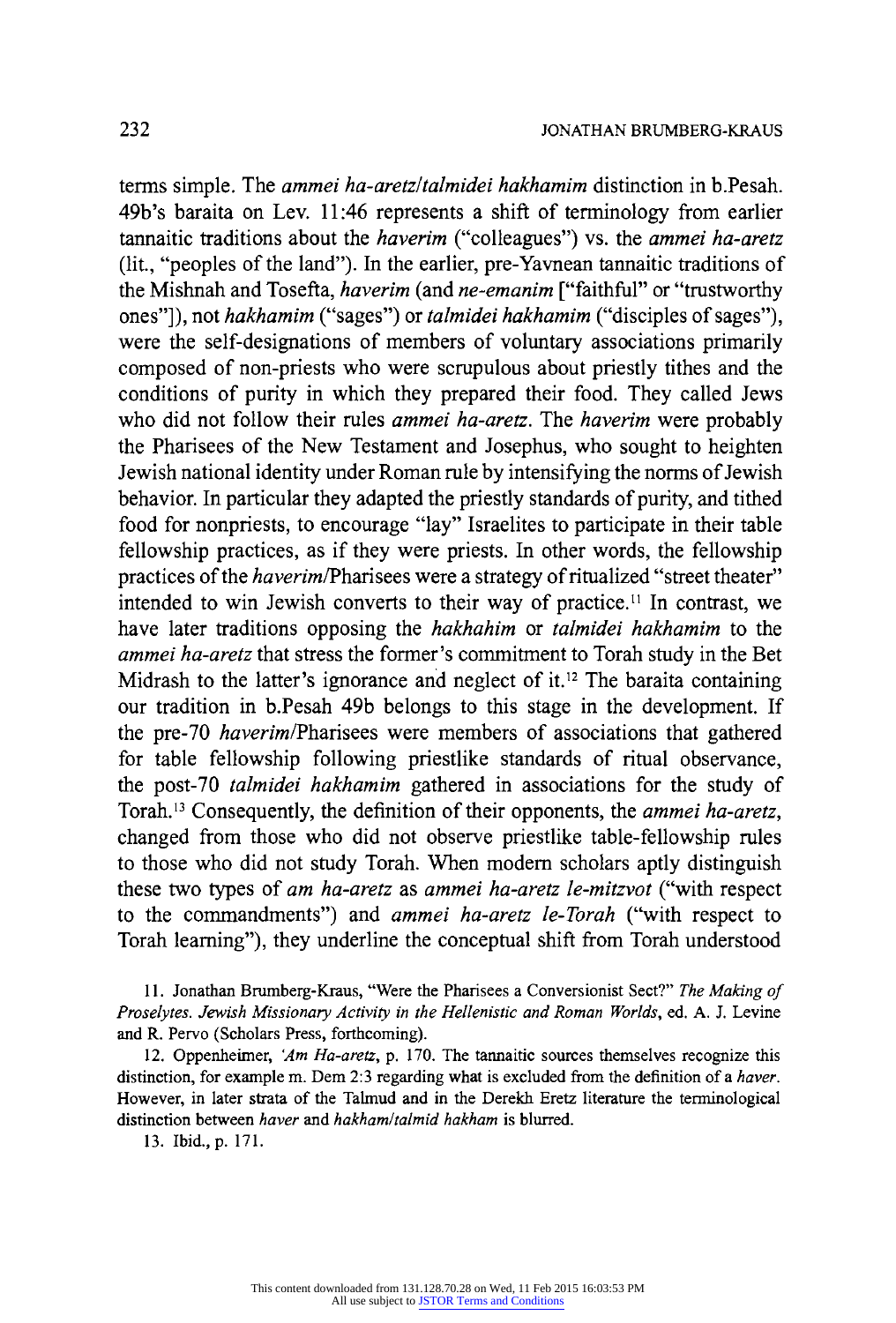**as ritualized practice-the haver/Pharisee's imitation of priestly rules, and Torah as study in the Bet Midrash and personified by the sage, the talmid hakham.'4 There is some overlap of usage in talmudic literature, as haverim are sometimes called hakhamim, and the "disciples of the sages," who did, after all, adopt the language and traditions of the haverim, still considered shared eating rituals a part of the social cement that bound their Torah-study groups together. Thus, it is not surprising that b.Pesah 49b is concerned with what talmidei hakhamim and ammei ha-aretz eat.** 

**What is surprising is their unprecedented prohibition of an am ha-aretz from eating meat. Is it the rhetoric of "class war" between wealthy, aristocratic meat-eating intellectuals and poor boors whose diets are by necessity restricted to grains and greens?"' That is possible for the original rabbinic dictum in the Babylonian Talmud. It is less likely in Bahya's medieval use of the tradition, if Yitzhak Baer is right that Spanish kabbalists tended to side with, or at least identify their class interests with, the poorer Jews, over against the wealthy, assimilationist, aristocratic court Jews who were partial to the secularizing tendencies of Arabic culture and Maimonidean rationalism.16 Moreover, it is not the explanation Bahya himself gives for the "class" distinction, nor does his language reflect a preoccupation with the conflict between rich and poor Jews as pronounced as his teacher Jonah Gerondi's, or of the anonymous author of the Raya Mehemna sections of the Zohar. Rather, Bahya resorts to a quasi-physiological theory of reincarnation to explain the tradition. Namely, only intelligent people, that is, people engaged**  in Torah, have the potential to transform (by eating) the "animal soul"<sup>17</sup> of

**14. Ibid., pp. 67 ff. Adolf Buchler coined the terms, but Oppenheimer and others dispute which historical social strata they accurately describe (p. 5). However, even if coined later, the terms accurately describe an implicit distinction that the talmudic sources themselves recognize (p. 67).** 

**15. Goody, Cooking, Cuisine, and Class, p. 123, suggests that class conflicts often underlie gastronomic preferences for meat ("high") vs. vegetable-based ("low") cuisines, referring to Islamic texts as examples.** 

**16. Yitzhak Baer, "Ha-Reka' Ha-Histori shel Raya Mehemna," Zion, n.s. 5, no. 1 (1939): 1-44; idem, A History of the Jews in Christian Spain (Philadelphia: Jewish Publication Society, 1961-66), 1:270-277.** 

**17. Nefesh ha-tnuah, literally, "mobile soul." In Bahya's psychology, there are three levels of soul: the "vegetative soul" (nefesh tzomahat) characteristic of plants, the "mobile soul" (nefesh ha-tnuah) characteristic of animals, and the "intellectual soul" (nefesh sekhlit) characteristic of human and angelic beings. Only human beings have all three. See below, my discussion of Bahya, Shulhan shel Arba, p. 496, and n. 72.**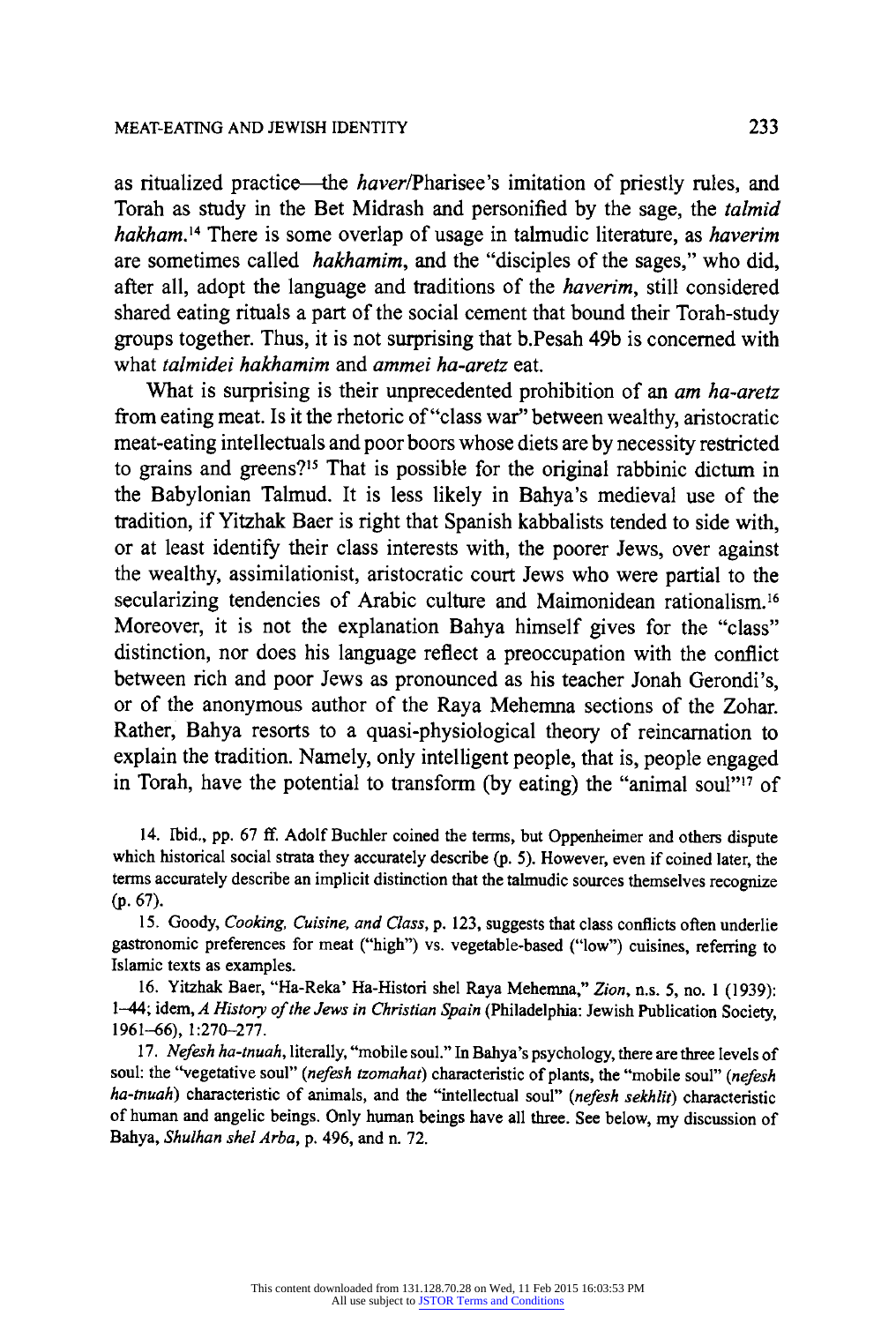**meat into an intelligent soul; an am ha-aretz cannot do this, and so should avoid meat. It is as if Torah learning were a sort of cosmic digestive aid which by definition the am ha-aretz lacks, either because of diminished mental capacity or inclination. Finally, the conspicuous absence of women in this gastronomic theory of metempsychosis suggests another question: did Bahya's interpretation of the tradition serve to reinforce the privileged social status of educated Jewish males? Not only were thirteenth-century Jewish women for the most part excluded from kabbalistic or talmudic Torah study, the prerequisite for eating meat, but they were theoretically unnecessary for this metaphysical process of rebirth. In other words, male Torah scholars could effectively reincarnate souls without having them reborn through women. This kabbalistic approach to meat-eating, especially with its extensive use of sacrificial language and images seems to support the late Nancy Jay's anthropological thesis that sacrifice is a "remedy for man**  having been born of women."<sup>18</sup> That is to say, men use the blood and flesh **of shared meat sacrifices to foster myths of communal origins and bonds that root group identity in institutions controlled by males, rather than in who one's mother is. Israelite priests were defined, differentiated, and elevated from other Israelites as much by what they ate as by who their fathers were (much less their mothers, since the priesthood was transferred patrilineally). Subsequent Pharisaic, talmudic, and kabbalistic interpretations only further eroded the significance of a priesthood based on birth. They replaced it with a "priesthood" based on shared intensified eating norms and/or Torah knowledge acquired from one's teachers. Bahya does not seem to imagine, or even discuss, women as participants in gastronomic metempsychosis. Moreover, with a few exceptions, wouldn't women be equivalent to ammei ha-aratzim, "beasts" who do not engage in the intellectual discipline of Torah study? Indeed, feminist vegetarians like Carol Adams criticize the tendency of "patriarchal" meat-eating culture to objectify the women it subordinates as animals, as cuts of beef.19 Unfortunately for this aspect of the theory, the texts do not support it. Bahya could have identified the ammei ha-aretz/"beasts" explicitly as women, but he does not. Even b.Pesah 49b compares primarily male ammei ha-aretz to beasts fit for slaughter, as cuts of meat and fish. On the other hand, the Talmud implies that marrying a female am ha-aretz** 

**<sup>18.</sup> Jay, Throughout Your Generations Forever: Sacrifice, Religion, and Paternity (Chicago: University of Chicago Press, 1992), p. xxiii.** 

**<sup>19.</sup> Adams, Sexual Politics of Meat, pp. 48-62.**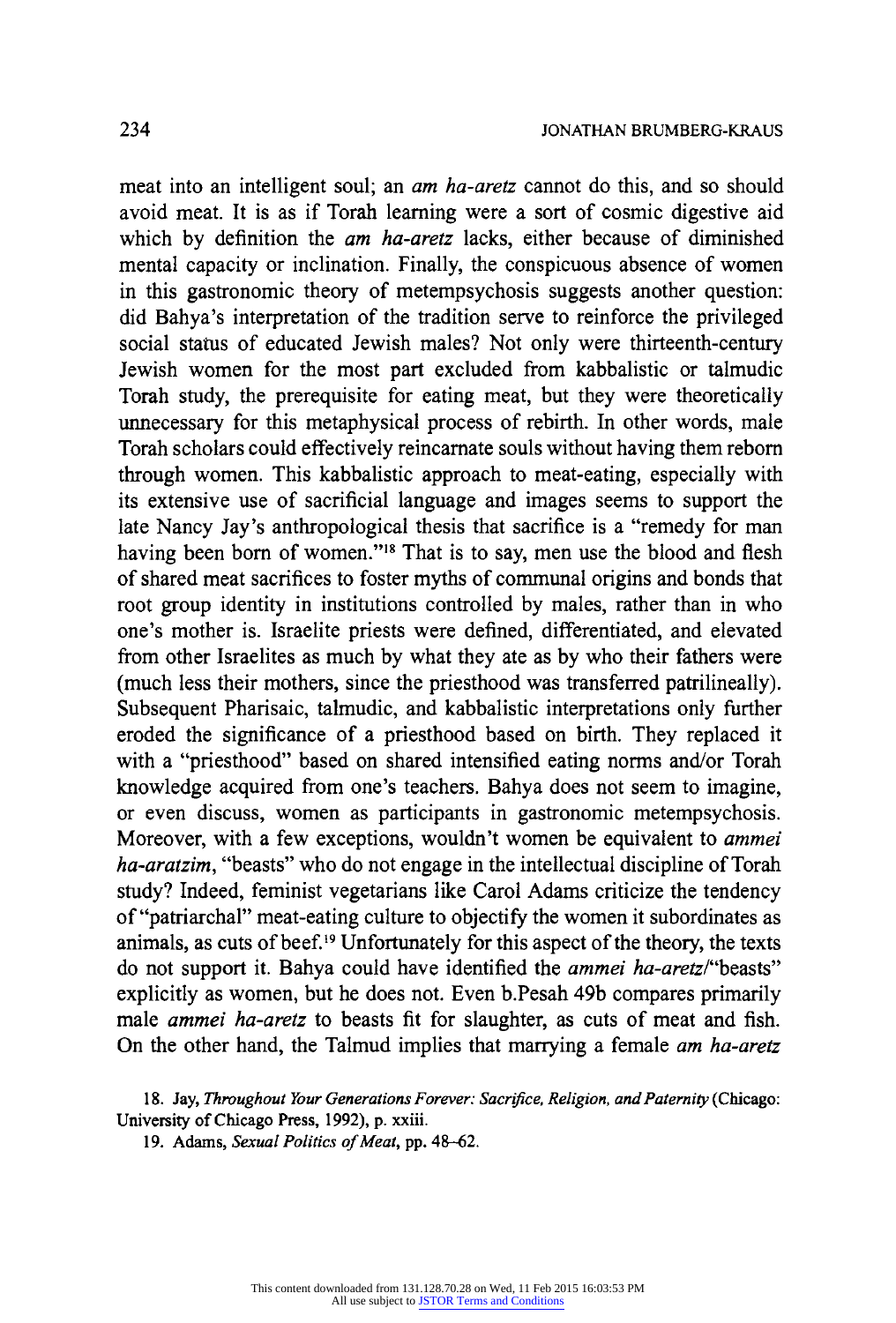is tantamount to bestiality.<sup>20</sup> So even if feminist theories of sacrifice and **meat-eating shed some light on our texts, they do not fully explain them. We will return to the feminist and other possible explanations for Bahya's interpretation of this meat-eating tradition in the Talmud at the conclusion of our paper.** 

**But for now, all this talk of talmidei hakhamim, ammei ha-aretz, intelligent**  souls, meals of supernal light, and "remedies for being born of women" seems **a rather long way from the original meaning of the verse "this is the torah of beast and fowl"! After all, it is basically the biblical Priestly writer's summary of the dietary restrictions all Israelites were supposed to follow, analogous to the summary statements of nine other units of priestly instructions.21 There are clearly several different understandings of precisely what the "torah of beast and fowl" is and how its Jewish interpreters relate to it over time.** 

**The biblical, rabbinic, and medieval kabbalistic traditions of "the torah of beast and fowl" represent the successive developments of different "ontologies" of Torah, to use a term from recent scholarship on the comparative study of scripture.22 "Torah" has become a symbolic marker for the type of knowledge that defines Jewish social identity and power relations between different types of Jews (priests and ordinary Israelites, talmidei hakhamim and ammei ha-aretz, maskilim ["enlightened ones"] and ammei ha-aretz), between Jews and non-Jews, and between Jews and God. Also, William Graham has stressed that "scripture"as a cross-cultural category of religious** 

**20. b.Pesah 49b: ". .. but he [a talmid hakham] should not marry the daughter of an am ha-aretz, for they are detestable and their wives are vermin, and of their daughters it is said, 'Cursed be he who lies with any kind of beast [behemah] [Deut 27:21]."'** 

**21. Jacob Milgrom, Leviticus 1-16, Anchor Bible (New York: Doubleday, 1991), pp. 382-383.** 

**22. For general studies, see Miriam Levering, ed., Rethinking Scripture: Essays from a Comparative Perspective (Albany: State University of New York Press, 1989); Wilfred Cantrell Smith, What Is Scripture? A Comparative Approach (Minneapolis: Fortress Press, 1993); William A. Graham, Beyond the Written Word: Oral Aspects of Scripture in the History of Religion (Cambridge: Cambridge University Press, 1987); and Jeffrey Timm, ed., Texts in Context: Traditional Hermeneutics in South Asia (Albany: State University of New York Press, 1992). For studies of Torah from this comparative perspective, see Barbara Holdrege, Veda and Torah: Transcending the Textuality of Scripture (Albany: State University of New York Press, 1996); Martin S. Jaffee, "A Rabbinic Ontology of the Written and Spoken Word: On Discipleship, Transformative Knowledge, and the Living Tests of Oral Torah" (Paper read at the American Academy of Religion Consultation on the Comparative Study of Hinduisms and Judaisms, November 1996).**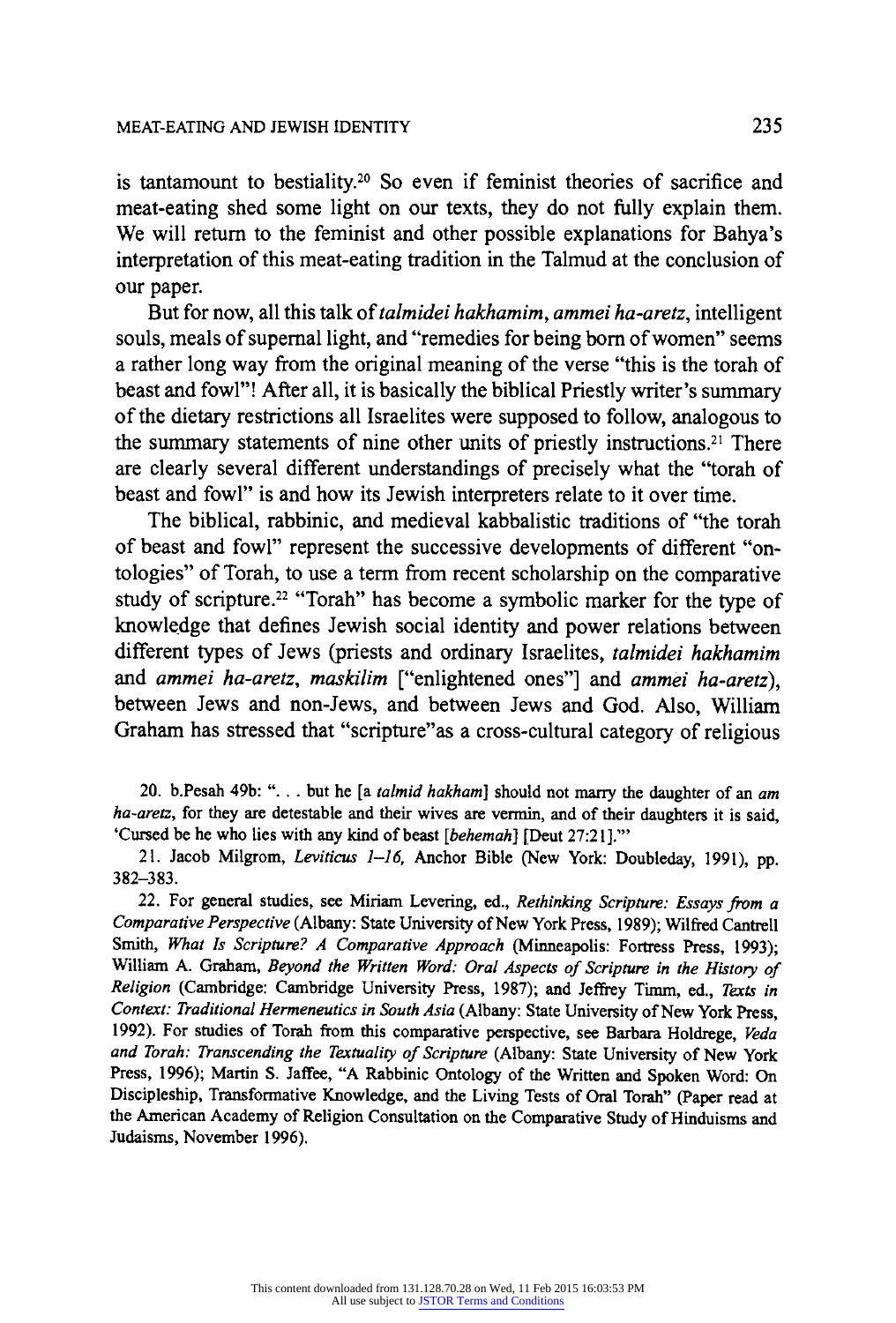**experience is a "relational concept.'23 What makes something "Scripture," what makes something Torah, is not only its content, but what people do with it, how they treat it.** 

**In light of these ideas, I will examine the different interpretations of Lev 11:46's "torah of beast and fowl," to show how earlier rabbinic and later medieval kabbalistic literature treat the relative importance of the study of Torah versus its ritual enactment differently. Rabbinic literature tends to subordinate ritual practice, especially that associated with the priests in the time of the Temple, to the study of such practices in the Torah. While at first the Pharisees/haverim attempted to transfer the theurgic efficacy of priestly eating "torot" to Jewish lay people, the later post-Yavnean generations of rabbis turned the language of priestly sacrificial eating into a metaphor for rabbinic study of Torah. Rabbinic ideology came to view the study of Torah as a replacement for the priestly "torot" of sacrifice and purity that could no longer be practiced because of the destruction of the Temple. There are numerous expressions of this idea throughout rabbinic literature. Particularly to the point is this tradition from b.Menahot 110:** 

**"This is the torah of the olah [burnt offering], the minhah [grain offering], the hattat [sin offering], the asham [guilt offering], etc." Whoever engages in the study of the Torah portion on olah is as if he sacrificed an olah, the portion on minhah, as if he sacrificed a minhah, the portion on hattat, as if he sacrificed a hattat ...24** 

**Or we have the related idea articulated in m.Avot 3:3, that Torah study at ordinary meals makes them like priestly sacrifices, and meals without Torah talk are like sacrilege:** 

**R. Simeon said, "Three who have eaten at one table and have not said words of Torah over it, it is as if they have eaten from sacrifices of the dead [mi-zivkhey metim]. ... But if three have eaten at one table and have spoken over it words of Torah, it as if they have eaten from the table of God, as it is written (Ezek. 41:22) , "And he told me: This is the table that stands before the Lord."** 

23. William A. Graham, s.v. "Scripture,"in The Encyclopedia of Religion, ed. Mircea Eliade **(New York: Macmillan, 1986), 13:134.** 

**24. b.Menahot 110. R. Bahya, Biur al Ha-Torah (ed. Chavel), p. 433, brings this tradition in his comment to Lev 7:37, but not to suggest that Torah study supplants sacrificial eating altogether, as I argue later.**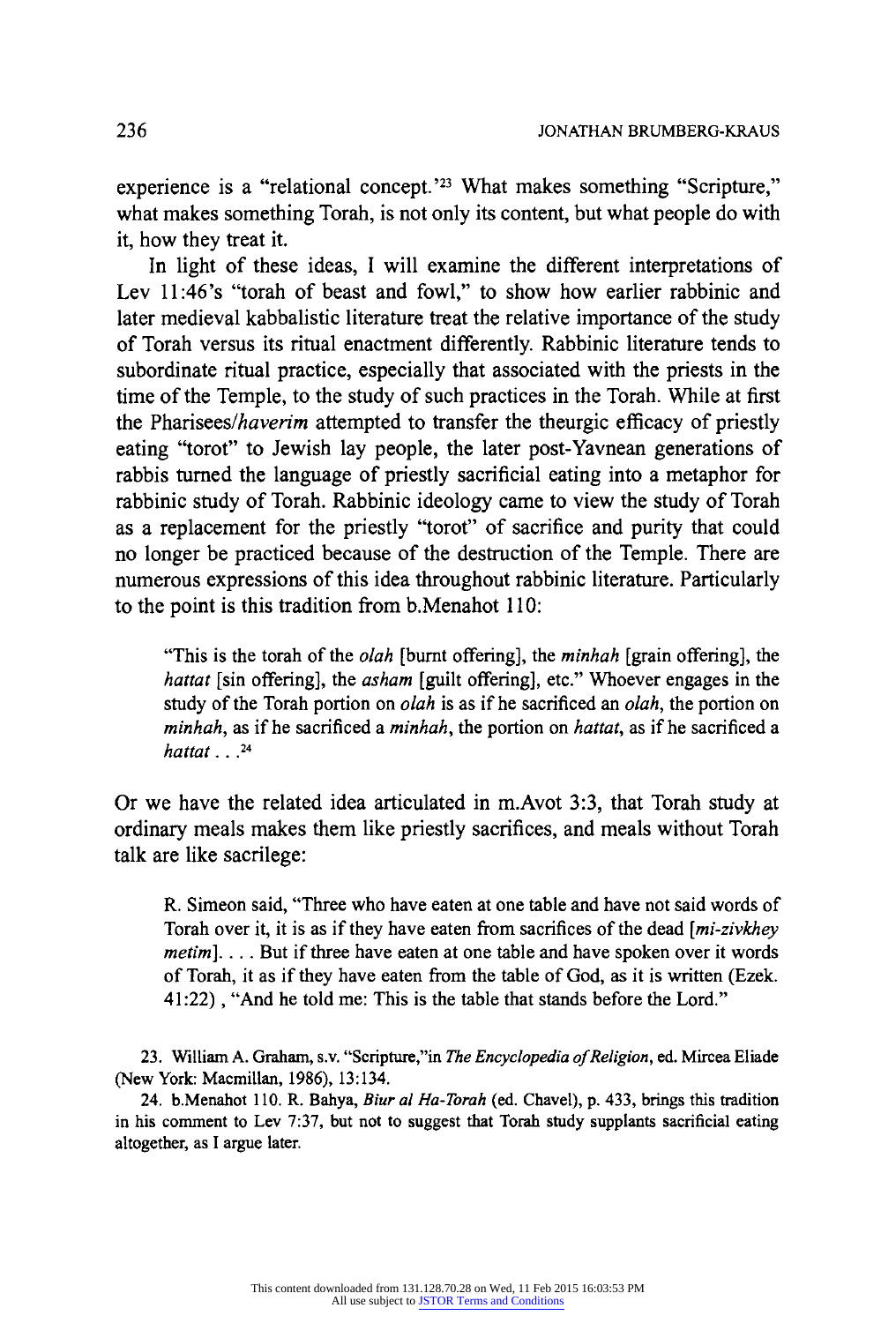**This formulation suggests that engagement of scholars in Torah study, not their eating per se, is what makes their gathering equivalent to the biblical priests' sacrificial rituals.** 

**Medieval rabbinic ethical literature, informed by kabbalah, tends to restore the theurgic priestly dimension to the meal rituals of rabbinic scholars. The Zohar and R. Bahya's ideal religious type-the maskilim ("enlightened ones"), onto whom they project the rabbinic traditions about the talmidei hakhamim-act more like priests than like "pure scholars." Their eating as well as their study has a theurgic world-regenerating function.25 R. Bahya and the circle of Spanish zoharic kabbalists suggest that eating not only conforms to the commandments of Scripture permitting or prohibiting specific food (like Lev. 11:46). Eating also ritualizes nonlegal Torah like "They envisioned God and ate and drank" (Ex 24:11), "My sacrifice, My bread to My fire, my pleasing odor" (Nu 28:2), "Bless the Lord my soul, all my being His holy name" (Ps 103:1); or "Both human being and beast, YHWH will save" (Ps 36:8).26 In other words, regardless of whether these passages in their original context were intended literally, the kabbalistic ethicists read them as metaphorical referents to their system of sefirot and theory of metempsychosis. But beyond that, those who know the "secrets of the Torah" view not only the Torah's explicit mitzvot of eating, but also these other scriptural verses as prescriptions to enact ritually the same extratextual cosmic drama of "raising souls."27 Shulhan shel Arba and similar manuals provide rabbinic scholars with a "script" for embodying Torah, or put differently, transform Torah verses into "ritualized metaphors."28** 

**25. E.g., Bahya, Shulhan shel Arba, p. 496; Joel Hecker, "Each Man Ate an Angel's Meal: Eating and Embodiment in the Zohar" (Ph.D. diss., New York University, 1996; Ann Arbor, Mich.: University Microfilms, 1996), pp. 224-296, esp. 273-279; and also Pinchas Giller, The Enlightened Will Shine: Symbolization and Theurgy in the Later Strata of the Zohar (Albany: State University of New York Press, 1993).** 

**26. See Bahya, Shulhan shel Arba, p. 492, for the ritualization of the metaphors of Nu 28:2 and Ps. 103:1 (and below, for my translation of the passage), and of Ps 36:8, Joseph Gikatilla, Shaare Orah, II, 11.** 

**27. The relationship of this cosmic drama to these nonlegal Torah verses is basically**  analogous to Vi<sup>(</sup>  $\rightarrow$  Turner's "Social Dramas and Stories About Them," Critical Inquiry, 1980, **pp. 141-168. See the next note.** 

**28. See Ivan G. Marcus, The Rituals ofChildhood: Jewish Acculturation in Medieval Europe (New Haven: Yale University Press, 1996), p. 6, for the application of the anthropologist James Fernandez's concept of "ritualization of metaphors" to other medieval Jewish eating rituals. Particularly apt is Marcus's recognition of this process as an impulse toward ritual innovations.**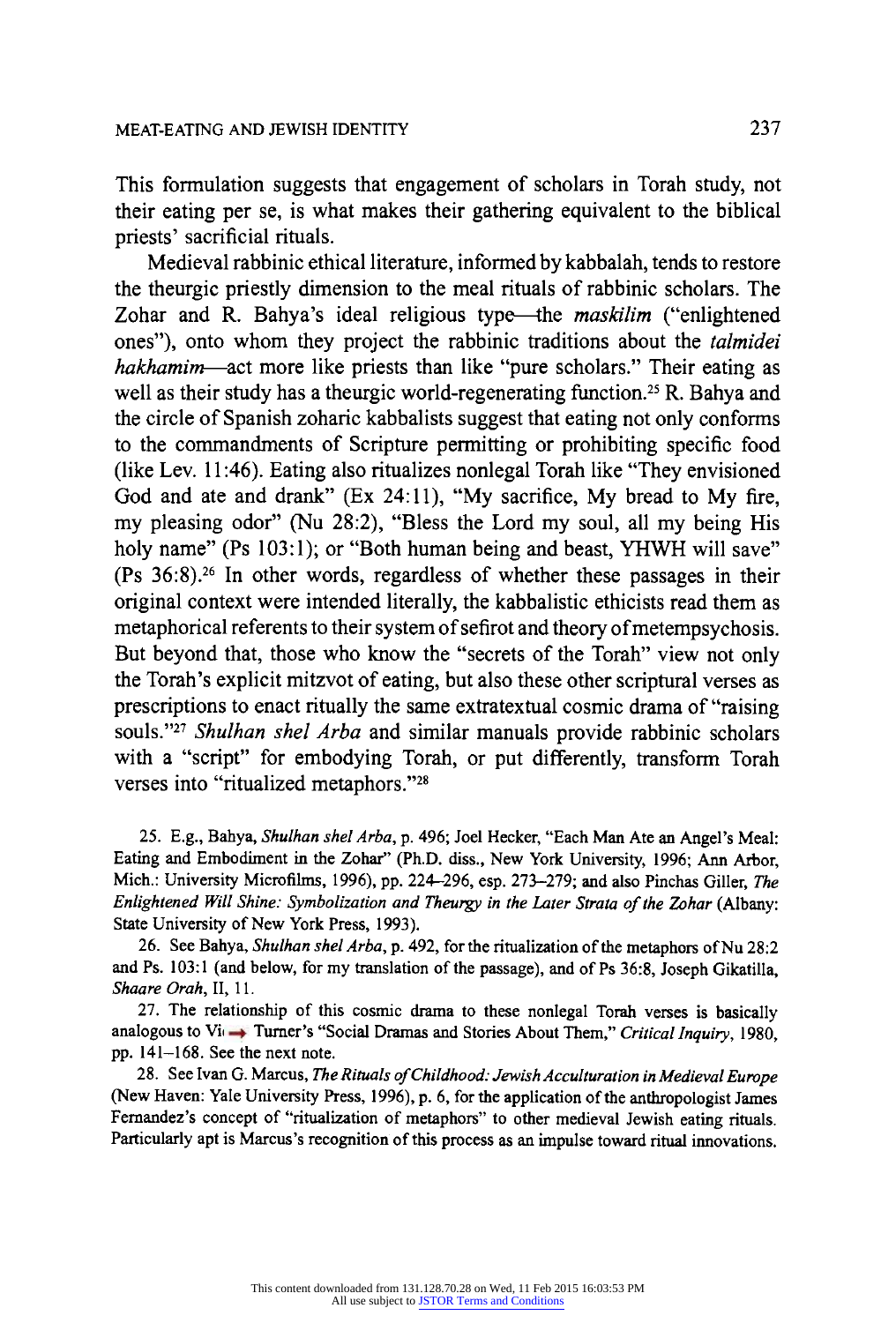**In short, medieval rabbinic ethical literature tends to "reritualize" Torah, which had been "deritualized" by the earlier rabbinic equation/replacement of priestly avodah with Torah study.29 We can observe the effect of this process by examining the different ways biblical, rabbinic, and medieval mystical/ethical interpreters view three crucial components of the tradition associating the dietary guidelines for talmidei hakhamim and ammei ha-aretz with the scriptural prooftext of Lev 11:46. First, how does each of the interpreters understand the term "torah" in general, and its narrower specification "torah of beast and fowl"? Second, how does each understand the nature of the conflict between talmidei hakhamim and ammei ha-aretz? Finally, how does each understand the meaning of eating meat, lit., "eating beast meat" (le 'ekhol basar behemah)? An analysis of these interpretations will show that rabbinic interpretations tend to make the ideal rabbinic type behave less like a biblical priest, while the later medieval kabbalistic and ethical interpretations make him behave more like a priest. How does one behave like a priest? Jacob Milgrom suggests Deut. 33:10 as a concise definition of the biblical priests' function: "They shall teach your laws to Jacob and your instructions to Israel, they shall offer the incense in Your nostrils and burnt offerings on Your**  altar."<sup>30</sup> They are both to teach God's laws and ritual requirements (toratekha **le-yisrael) and to give God sacrifices to savor, either directly, in the smoke of the incense or olot that God smells, or as God's agents, by eating their priestly portions (and in effect sharing a meal with God). Rabbinic interpretations tend to split these functions, emphasizing the former, the teaching, over the latter, theurgic cooking and eating. Medieval commentators, such as R. Bahya** 

**29. What I mean by ritualization is the tendency of interpretations to stress the extratextual performance of the rituals described in the texts, or the social dramas "behind" the texts, of which the texts themselves are consciously understood as a performance. Conversely, deritualization would be the tendency to play down the actual performance of the specific rituals described in the text; in effect, to turn the prescriptive into the descriptive, or the imperative into the indicative. In addition to Ivan Marcus's approach, I also have in mind Victor Turner, "Social Dramas and Stories About Them," who views texts that describe rituals as parts of an extratextual ritual process-"scripts" of social dramas. I have also been influenced by Baruch Bokser's idea that ritualization can be an editorial phenomenon, the way that one text interprets actions described in another text, as in the tendency of the Babylonian and Palestinian Talmuds to augment M.Pesah 10's account of the seder rituals by giving symbolic explanations**  for props and actions that the Mishnah treats more or less as accide  $\rightarrow$  "Ritualizing the Seder," **Journal of the American Academy of Religion 56 (1988): 443-471.** 

**30. Milgrom, Leviticus, p. 52.**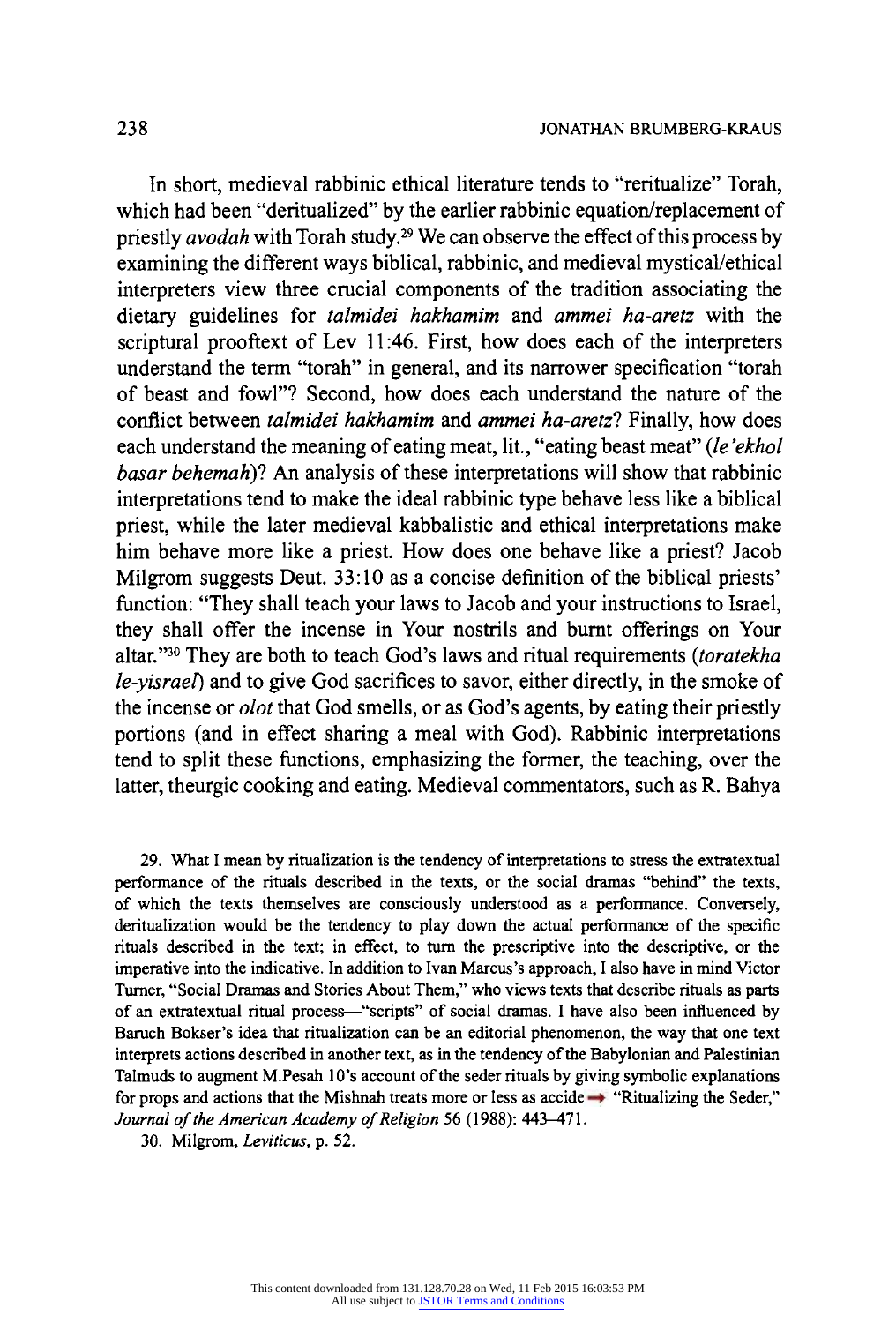**and the other Spanish kabbalists, tend to reunite these two functions.31 I will demonstrate this by examining the treatment of Lev 11:46 first in the Bible, and then in rabbinic and medieval kabbalistic texts.** 

# **"Torah of Beast and Fowl " in the Bible**

**There is a distinctive interpretation of "Torah" and meat-eating expressed by the Priestly redactor of Leviticus long before rabbinic interpreters associated Lev 11:46 with their categories of talmid hakham and am ha-aretz. "Torah" in Leviticus refers to instructions about sacrifices and purity either for priests or for instructions by priests to ordinary Israelites on how to be holy (as per the recurrent warrant for the command "You shall be holy, for I, the Lord your God, am holy").32 Moreover, the basic structure of Leviticus consists of "manuals of practice" addressed to the priesthood in chapters 1-16, and then priestly teachings addressed to Israelites, the so-called Holiness Code, chapters 17-27. In the first part, torot appears to be Leviticus' own term for its priestly manuals of practice. In chapters 1-16 there are ten torot: five torot of sacrifice: "this is the torah of the burnt offering [olah]" (6:2); "this is the torah of the grain offering [minhah]" (6:7); "this is the torah of the sin offering [hattat]" (6:18); "this is the torah of the guilt offering [asham]" (7:1); ". .. the sacrifice of the well-being offerings [zevah ha-shlemim]" (7:11);**  and five *torot* of impurity: "this is the torah of beast and fowl" (11:46); "... **. of her who bears a child [ha-yoledet]" (12:7); ". .. of an eruptive affection [nega' tzara 'at]" (13:59, 14:54-57); ". . . of the leper [metzora 1" (14:2, 32); and ". . . of him who has a discharge [ha-zav]" (15:32). Thus, the "torah of beast and fowl" in Lev 11:46 falls under the category of instructions for priests regarding the purity of animals. However, if this is so, this torah in chapter 11 seems anomalous. It is the only one of the ten torot that is neither about priests nor addressed primarily to priests. These dietary restrictions are intended for all Israelites, and accordingly are addressed specifically to them. Halpern suggests that the dietary rules were originally part of the** 

**31. Jacob Neusner, The Way of Torah: An Introduction to Judaism, 4th ed. (Belmont, Calif.: Wadsworth, 1988), p. 35, similarly argues that different types of Judaism in history can be distinguished from one another by their particular way of bonding these two generative symbols of priestly altar and scribal scroll, and a third, messianic/nationalist wreath in a coherent religious system.** 

**32. Baruch Halpern, Leviticus (NJPS), pp. xi-xii.**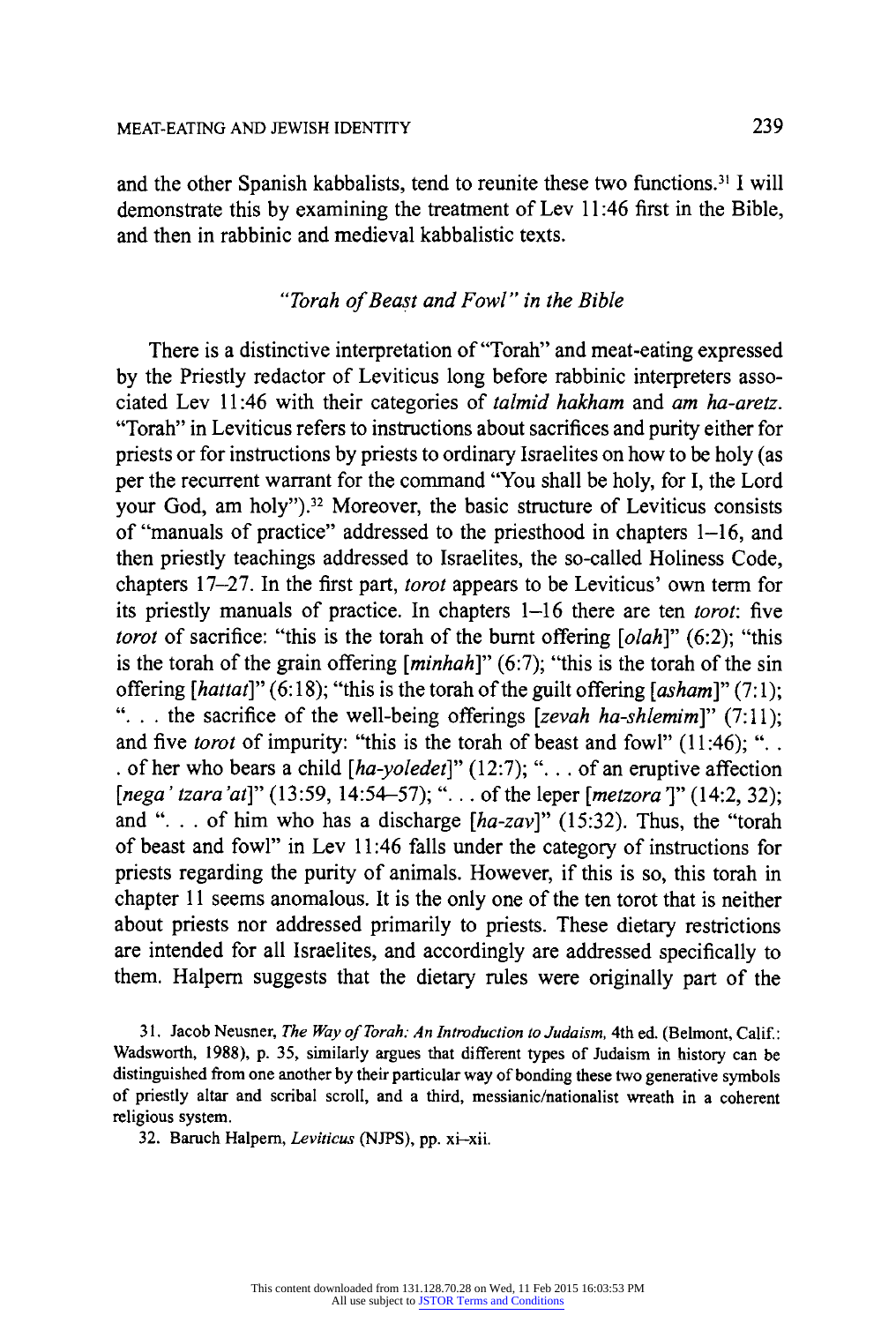**Holiness Code addressed to Israelites, but that the Priestly redactor moved it so as to "redefine" the guidelines stressing Israel's holiness into a "torah of purity, a manual of procedures for priests."33 The purpose of the "torah of beast and fowl, and every living thing which moves in the water or swarms on the earth" (11:46) is to "distinguish between the unclean and clean, between the living things that may be eaten and the living things that may not be eaten" (11:47). Making such distinctions is precisely the function assigned specifically to priests, as stated in 10:10; "For you [the priests] must distinguish between the sacred and profane, and between the unclean and clean."34 However, if the "this" of "this is the torah of beast and fowl" refers to the verses immediately preceding it, then the "torah of beast and fowl" would be among the instructions addressed to the Israelites as a whole (and not just the priests): "to sanctify yourselves and be holy, for I am holy" and "not to make yourselves unclean through any swarming thing that moves upon the earth. For I the Lord am He who raised you up [ha-ma 'aleh 'etkhem] from Egypt to be your God; you shall be holy for I am holy" (Lev 11:44-45). In other words, the "torah of beast and fowl" is an instruction intended for both priests and Israelites. There is no intention here to establish a double standard for priests and Israelites' diets, as our rabbinic tradition establishes for the talmid hakham versus the am ha-aretz.35 If anything, it is intended to distinguish Israelites from non-Israelites (the Israelites are made holy, that is, made separate from others, just as God is separate, when God "raised them up out of Egypt"). Though the other torot stress the distinctions between priests and Israelites, the dietary rules here blur their distinctive vocations. In short, the torot of Leviticus were not an esoteric priestly lore to be hidden from lay people. Indeed, what distinguished Israelite priests from their ancient Near Eastern counterparts was their public teaching of their priestly lore.36 So the "torah" of Lev 11:46 is (1) a body of learning (about purity); (2) mitzvot to be performed (eating clean vs. unclean meat); and (3) knowledge shared between the priestly elite and regular "lay" Israelites (not esoteric lore).** 

**Finally, let me sketch out why I think P singles out the flesh of ani**mals—meat—as opposed to other edible foods (grains, fruits, vegetables)

**33. Ibid., p. xvii.** 

**34. Ibid.** 

**35. Obviously, there are other places in Leviticus where this is the intention, i.e., in the passages describing the priestly gift portions of sacrifices, and the prohibition of ordinary Israelites from eating them.** 

**36. Milgrom, Leviticus, pp. 52-53.**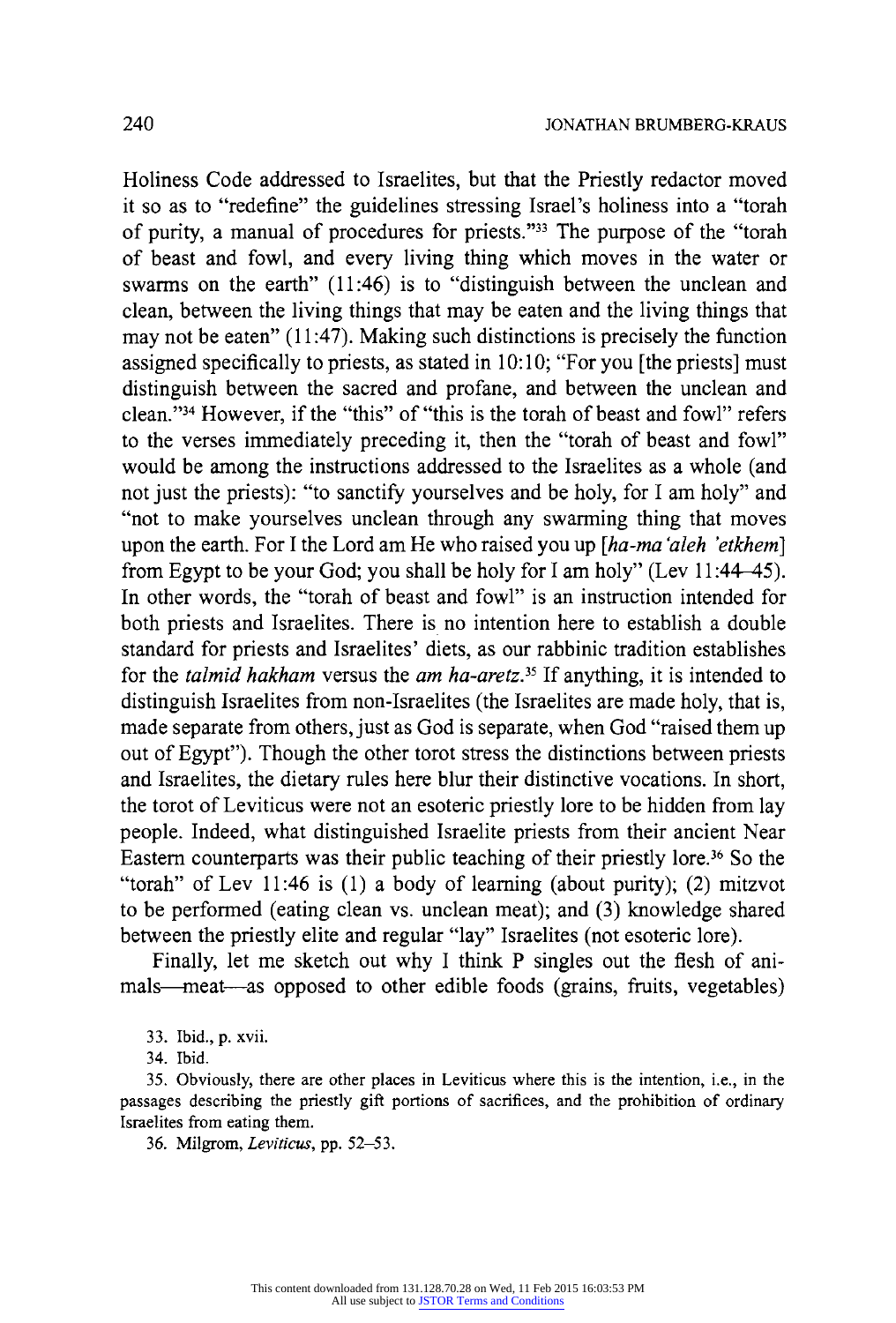**as that which is to be eaten in a discriminating manner.37" Echoes of the language of Genesis 1 in Lev 11 suggest that these dietary restrictions are intended as ritualized mnemonic devices for maintaining the distinctions at the basis of God's creation of the world.38 Since the first human being and indeed all animals ("every living thing on the land and every flying thing in the sky, and every crawling thing in the water which has the breath of life [nefesh] in it" are permitted to eat from all the seed-bearing grasses (grains and vegetables) and fruit-bearing trees (Gen 1:29-30), discrimination was not necessary for eating. Any living thing could eat any plant food. Only after humanity's expulsion from Eden, when God grants human beings the concession to eat meat (Gen 9:3-4), does one have to begin to distinguish between fit and unfit food. In this case, only the flesh of animals whose life force, or "breath of life" as the New Revised Standard Version of the Bible translates nefesh, has been removed from it, that is, in P's view, its blood, is meat fit to eat (Gen 9:4).39 Making distinctions between clean and unclean animals is an extension of the basic principle that making distinctions in creation is what God does, and what people in imitation of God should do.40 Moreover, the repetition of the Leitwort nefesh seems to suggest it has special** 

**37. Grimm, From Feasting to Fasting, p. 16, suggests that the restrictions in Leviticus on animals fit to eat, and particularly the extensive enumeration of animals which are unfit to eat, "rather than addressing a largely vegetarian society ... confront a human society that ... would eat just about anything that moved." She questions the assumption that meat was infrequently eaten, only on sacrificial occasions, in the ancient Near East. Moreover, she claims that the preoccupation of Leviticus with clean and unclean animals was the precedent for later Jewish tendencies away from vegetarianism. If Grimm is correct that everybody was "eating anything that moved," the Israelites would have been eating less meat than their neighbors, since fewer animals are permitted to them to eat. Thus, pace Grimm, it is arguable that the narrowing of meat options in Leviticus put Israelite religion and later Judaism on a continuum tending toward vegetarianism.** 

**38. Gen 1:20-21, 24-25: i.e., yishretzu ha-mayim sheretz nefesh hayah ve-'of ye 'ofef... kol nefesh ha-hayah ha-romeset asher shirtzu ha-mayim leminehem ve-'et kol 'of... totze ha-'aretz nefesh hayah leminah behemah va-remes ve-hayto 'eretz leminah ... va-ya 'as elohim et hayat ha-'aretz leminah ve 'et ha-behemah leminah ve- 'et kol remes ha-'adamah leminehu.** 

**39. In biblical Hebrew nefesh, lit. "throat," usually translated as some sort of life force, or even "self' or "person" depending on the context, does not have the connotation of an immaterial soul or spirit that it develops in later rabbinic Hebrew under the influence of Greek thought. Gen 9:4, You shall not eat flesh with its life [nefesh], that is, its blood," equates nefesh with blood.** 

**40. "Let us create human being in Our image according to our likeness" (Gen 1:26 ff.); "You shall make yourselves holy and be holy because I am holy" (Lev 11:44).**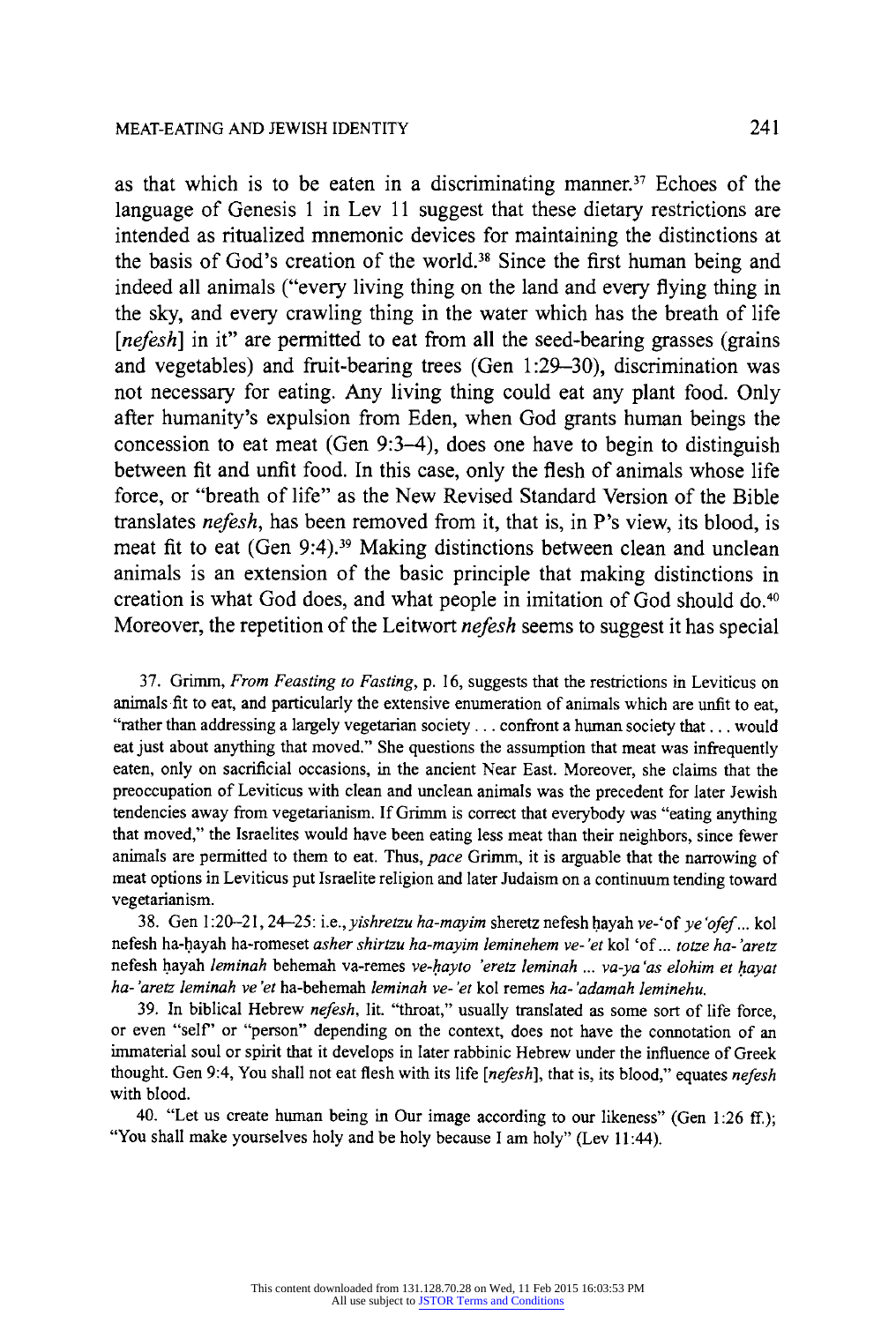**meaning in P's rationale for eating distinctions. The vital forces [nefashot] of some animals render Israelite human nefashot unclean, as expressed in Lev 11:43-44: "do not defile nafshotekhem with them . . . do not make nafshotekhem unclean with every swarming thing that creeps on the earth," for "this is the torah of... every nefesh of animals that creep in the water and every nefesh which swarms on the land" (Lev 11:46). The nefashot of animals can make the nefashot of human beings unclean or unholy in two ways: (1) eating any animal, clean or unclean, with its nefesh/blood still in it, and (2) certain animals by definition are unclean, whether you eat them or not, or touch them, or touch things that they touch, etc.41 Plants, in P's view, do not have nefashot (but contrast this view with later medieval kabbalistic views of the soul/nefesh), so only meat is potentially problematic in this regard.42 The rabbinic interpretations of 11:46 that we are about to discuss in the next section seem to affirm this perspective, but are so preoccupied with establishing scholastic rabbinic authority over priestly authority that it drops into the background, a latent idea to be picked up and emphasized later by medieval kabbalistic interpreters.** 

**41. Indeed, the rabbinic interpretation of Lev 11:46 in b.Zevah 69a draws similar conclusions, but I think it is the peshat too. It is apparent that the whole subsystem of clean/unclean distinctions is grounded upon only those creatures which have or have had blood or a nefesh in them. Vegetable and nonorganic items are never the sources of uncleanness, but are only secondary carriers of uncleanness that originates from corpses, birth-related blood, seminal emissions, unclean animals, etc.; i.e., from beings composed of flesh and blood. But purity is only one of two basic subsystems of distinctions that are to be made for priests and Israelites acting like priests. The second system is that of offerings and portions of offerings set aside for God and the priests vs. those that are not; e.g., tithes. While including portions of meat sacrifices, this system is especially concerned with vegetable produce, especially in the later elaboration of tithing rules by the Pharisees. In the New Testament's polemical enumeration of the Pharisees' picky dietary restrictions, "For you tithe mint, and rue, and herbs of all kinds" (Lk 11:42), "You tithe mint, and dill, and cumin" (Mt 23:23), meat is significantly absent. My point is that while making distinctions is crucial to the vocation of priests (and priest imitators), only distinctions between clean and unclean, i.e., the system of purities, in effect require, or at least presuppose, a meat-eating diet.** 

**42. See. for example, the medieval tripartite psychology of animal, vegetative, and intellectual souls discussed in Bahya, "Ta'anit," Kad Ha-Kemah, in Kitve Rabbenu Bahya, ed. C. Chavel, p. 441. The repetition of nefesh in the treatment in Leviticus of restrictions on meat-eating certainly lent itself easily to the theory of reincarnation of souls that the medieval kabbalists later attached to it.**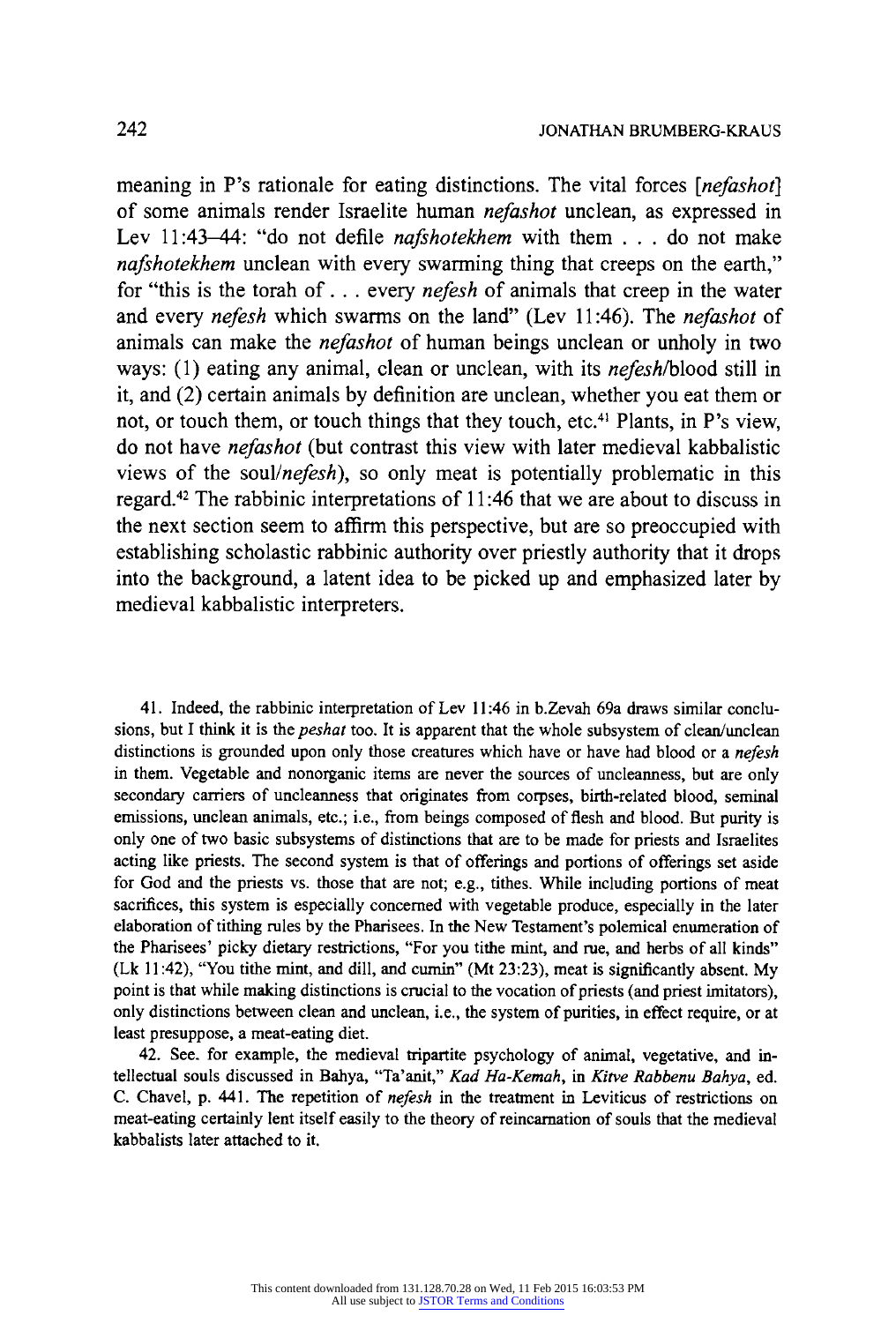### **Rabbinic Interpretations of "the Torah of Beast and Fowl"**

**The most obvious innovation in rabbinic interpretations of "the torah of beast and fowl" (Lev 11:46) is its use as a prooftext for what the am ha-aretz**  and the *talmid hakham* may and may not eat—namely, meat. However, it **is not the only tack that rabbinic interpreters take, as a brief comparison between b. Pesahim 49b, and b. Menahot 110a (and parallel traditions in Sifra) will show. The prohibition of an am ha-aretz from eating meat in b. Pesah. 49b, which uses Lev 11:46 as its prooftext, clearly refers to an am ha-aretz le-torah: "it is forbidden for an am ha-aretz to eat meat, as it is written, 'This is the torah of beast and fowl' (Lev 11:46); for all who engage in Torah, it is permitted to eat the flesh of beast and fowl. But for all who do not engage in Torah, it is not permitted to eat beast and fowl." The phrase "torah of beast and fowl" has a double meaning here. On the one hand, "torah of beast and fowl" refers to the prohibition of beast-meat to one class of people, and its permission to others. On the other hand, "torah of the beast" seems to refer to the am ha-aretz himself. That is, the torah is that the am ha-aretz is a beast.** 

**This is apparent from the context in which it occurs in b.Pesah 49b, as one among a list of baraitot of nasty things talmidei hakhamim have to say about ammei ha-aretz. Immediately preceding our baraita is a quotation of Deut 27:21: "Cursed be he who lies with any kind of beast [behemah]," which functions both as a prooftext for the second of two baraitot forbidding a man to marry his son to the daughter of an am ha-aretz and as the associative verbal link to our baraita, which uses the word "beast" (behemah) three times.43 The effect of this whole list of anti-am ha-aretz traditions here is to suggest that the am ha-aretz and his offspring are beasts fit neither to eat nor to sleep with. The passage emphasizes this in several ways. In the first baraita forbidding marriage to the daughter of an am ha-aretz, the unfit bride is compared to inedible berries grafted to edible grapes. In the second, marriage to her is equated with sex with a beast.** 

**Our rabbis taught, a man should always sell what he has and marry the daughter of a talmid hakham, for if he dies or goes into exile he is assured that his** 

**43. Some printed editions of the Talmud place a fourth behemah in parentheses after am**  ha-aretz asur le-'ekhol basar, but it seems clear that this a later editorial addition, and does not **appear in R. Bahya's quotation of the baraita.**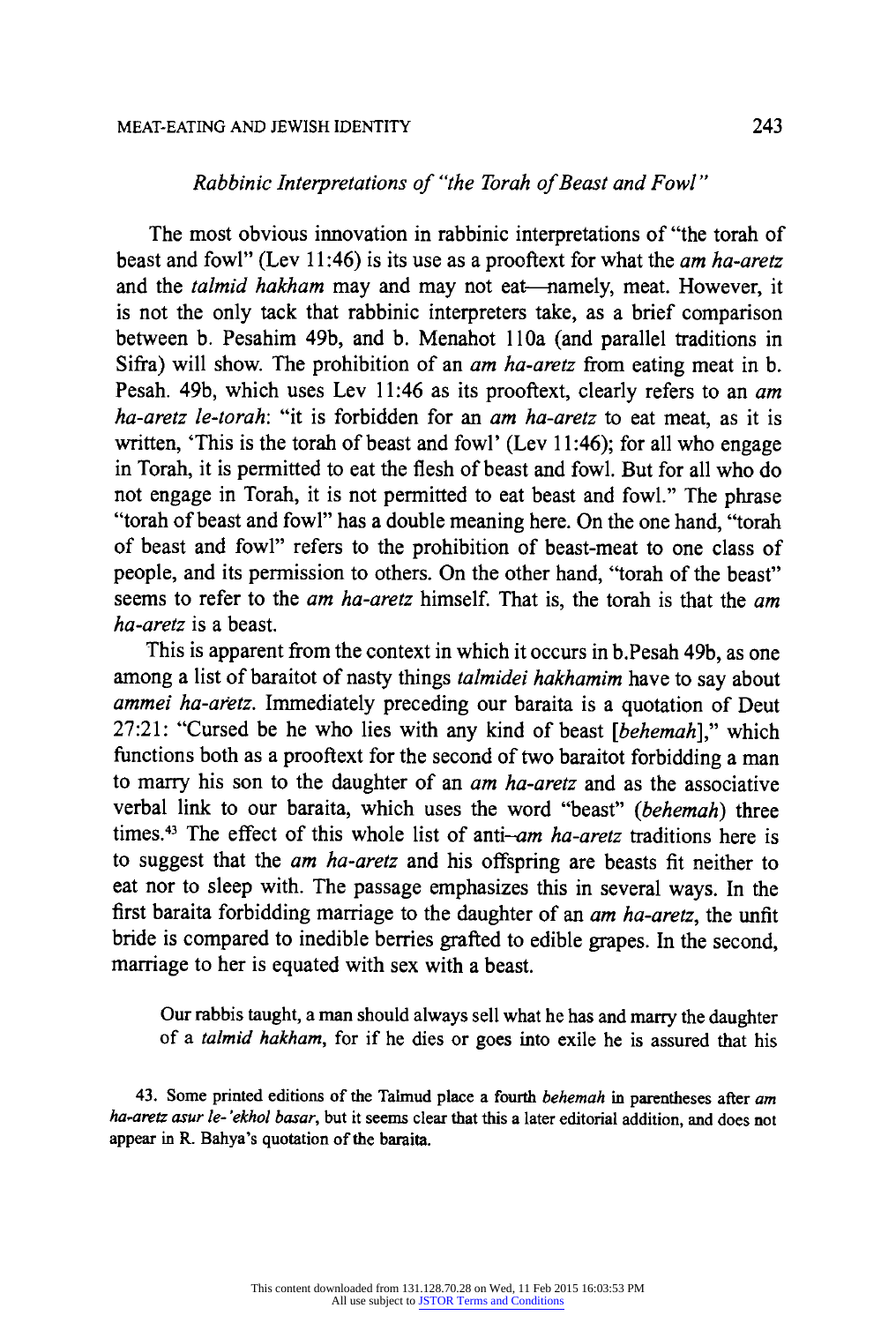**children will be talmidei hakhamim, and he should not marry the daughter of an am ha-aretz, for if he dies and goes into exile, his children will be ammei ha-aretz. ... But he should not marry the daughter of an am ha-aretz. This may be compared to bunches of grapes combined with the berries of a thorn bush, which is a repulsive and unacceptable thing.** 

**Our rabbis taught, a man should always sell all he has and marry the daughter of a talmid hakham . . . but he should not marry the daughter of an am ha-aretz, for they are detestable and their wives are vermin, and of their daughters it is said, "'Cursed be he who lies with any kind of beast [behemah]" [Deut 27:21]. It was taught, Rabbi said, it is forbidden for an am ha-aretz to eat meat, as it is written, "This is the torah of beast and fowl" (Lev 11:46); for all who engage in Torah, it is permitted to eat the flesh of beast and fowl. But for all who do not engage in Torah, it is not permitted to eat beast and fowl.** 

**Immediately following are some vicious traditions that compare the killing of ammei ha-aretz to the ritual slaughter of beasts, or to profane slaughter, or to filleting a fish!** 

**R. Eleazar said, An am ha-aretz may be stabbed even on Yom Kippur which falls on a Sabbath. His pupils said to him, Master, say rather, may be ritually slaughtered. He replied, the latter requires a benediction, the former does not. . .. R. Samuel b. Nahmani said in the name of R. Yohanan, One may tear an am ha-aretz like a fish. Said R. Samuel b. Isaac, [That is], along his back ...** 

**Rabbi Akiva recalls that before he was a talmid hakham, when he was an am ha-aretz, he used to say, "If ever someone let me at a talmid hakham, I would bite him like an ass." Against his students' suggestion that he bit them like a dog, Rabbi Akiva insisted that he bit them like an ass, because an ass "bites and breaks a bone, while [a dog] bites but does not break a bone." Furthermore, the ammei ha-aretz are beasts not only because of what and how they eat, but also because of how they have sex, as R. Meir makes explicit in the baraita immediately following Rabbi Akiva's statement:** 

**R. Meir used to say, Whoever marries his daughter to an am ha-aretz is as if he bound and laid her before a lion, for just as a lion tears and eats without any shame, so an am ha-aretz hits and has intercourse without any shame.44** 

**44. b.Pesah 49b.**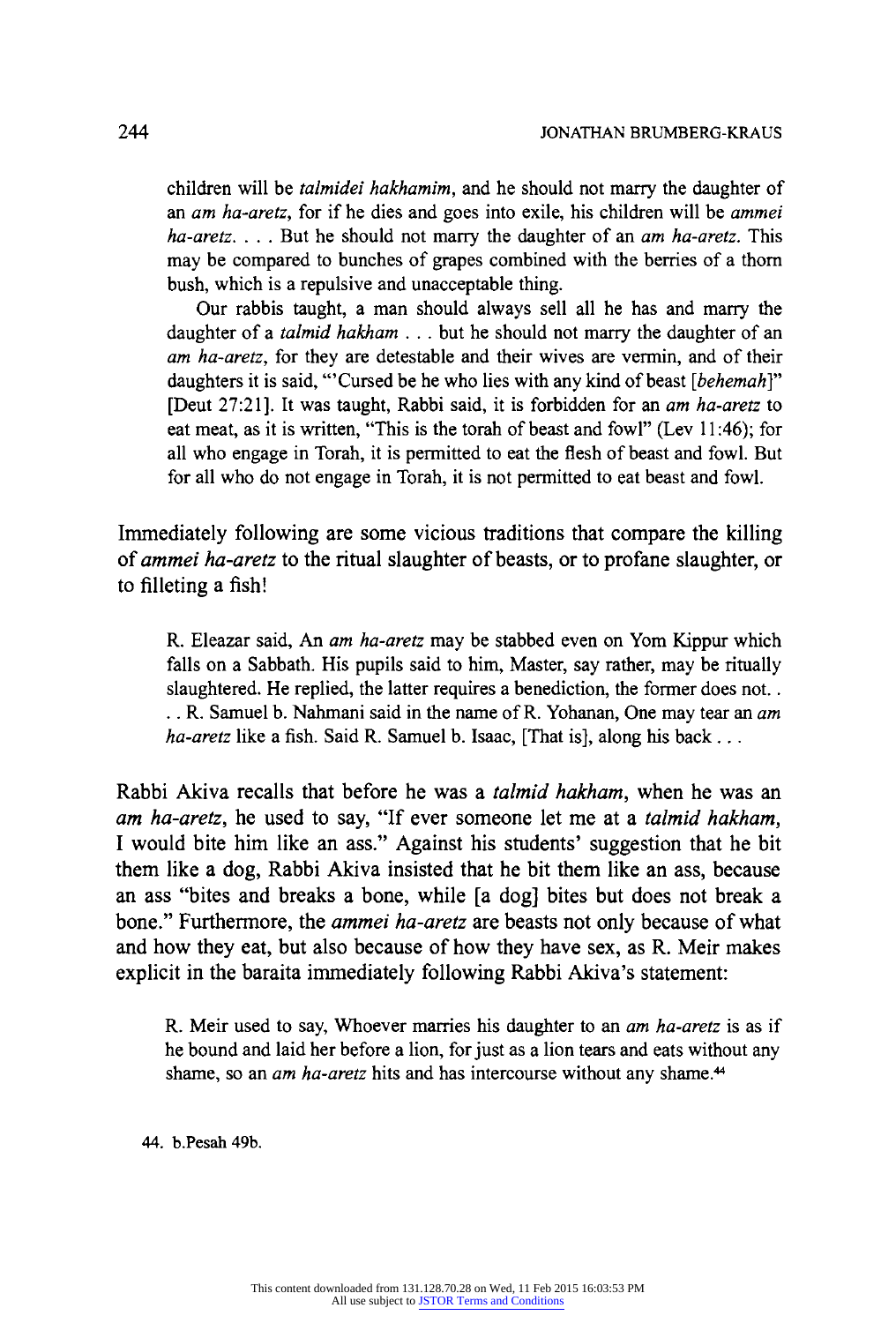**On the other hand, Torah, unlike the daughters and sons of ammei ha-aretz is a good thing to be "married to"--metaphorically, since the Torah, according**  to R. Hiyya, is like one's fiancée (me'orasah). Literally, too, if one follows the advice of the initial baraitot to marry one's daughter to a *talmid hakham*, **the embodiment of Torah.45** 

**So what are we to make of this set of analogies that stress the beastliness of the am ha-aretz and the "attractiveness" of the talmid hakham? First, the text points to the am ha-aretz's crude and shameless appetites as the distinguishing characteristics of his beastliness. R. Akiva, when he was an am ha-aretz, couldn't even tell the difference between food and a Torah sage, as his bone-breaking ass-bites demonstrate. Secondly, the am ha-aretz's sexual appetites are no better; he violently rips into his spouse like a lion ripping into his freshly slain prey, to eat it. In contrast, the talmid hakham is refined and civilized. He knows the difference between ritual slaughter and slaughter that does not require a blessing, to fillet a fish first rather than shove it whole into his mouth. Ironically the talmidei hakhamim seem to advocate the murder of ammei ha-aretz by means of this civilizing knowledge. This brings me to my third point, that the whole passage in b.Pesahim 49b has the flavor of rhetorical hyperbole, and is not meant to condone murder. Rabbis Akiva, Eleazar, Samuel b. Nahmani, and Samuel b. Isaac seem more interested in name-calling than actual murder: ammei ha-aretz are beasts, dogs, donkeys, and ravenous lions. However, it is not by chance that these baraitot label their nemeses "beasts." Two things distinguish beasts from human beings here: (1) beasts are potential food, people are not, and (2) people have knowledge, that is, Torah, and beasts do not. Torah and edibility are what distinguish men from "beasts." That is probably why R. Judah forbids ammei ha-aretz to eat meat. If you don't know the difference between meat and a person (as Akiva the donkey/am ha-aretz didn't, as the lion/am ha-aretz, who behaves the same way with his meat as with his mate, doesn't), then maybe you had better stick to vegetables. Meat-eating should reinforce the superiority of the diner over his dinner. A man without Torah is no better than a beast; therefore, "for all who do not engage in Torah, it is not permitted to eat beast and fowl."46** 

**45. As R. Hiyya taught, "All who engage in Torah in front of an am ha-aretz, it as if they cohabited with his betrothed in his presence .. , for it is said, 'Moses commanded us a Torah,**  as a possession [morashah] for the assembly of Jacob.' Do not read morashah but me'orasah, **betrothed" (b.Pesah 49b).** 

**46. In fact, this is how R. Isaiah Horowitz understands this baraita in Shnay Luhot Ha-Brit, albeit probably through the kabbalistic lens of R. Bahya's interpretation: "Everything that is**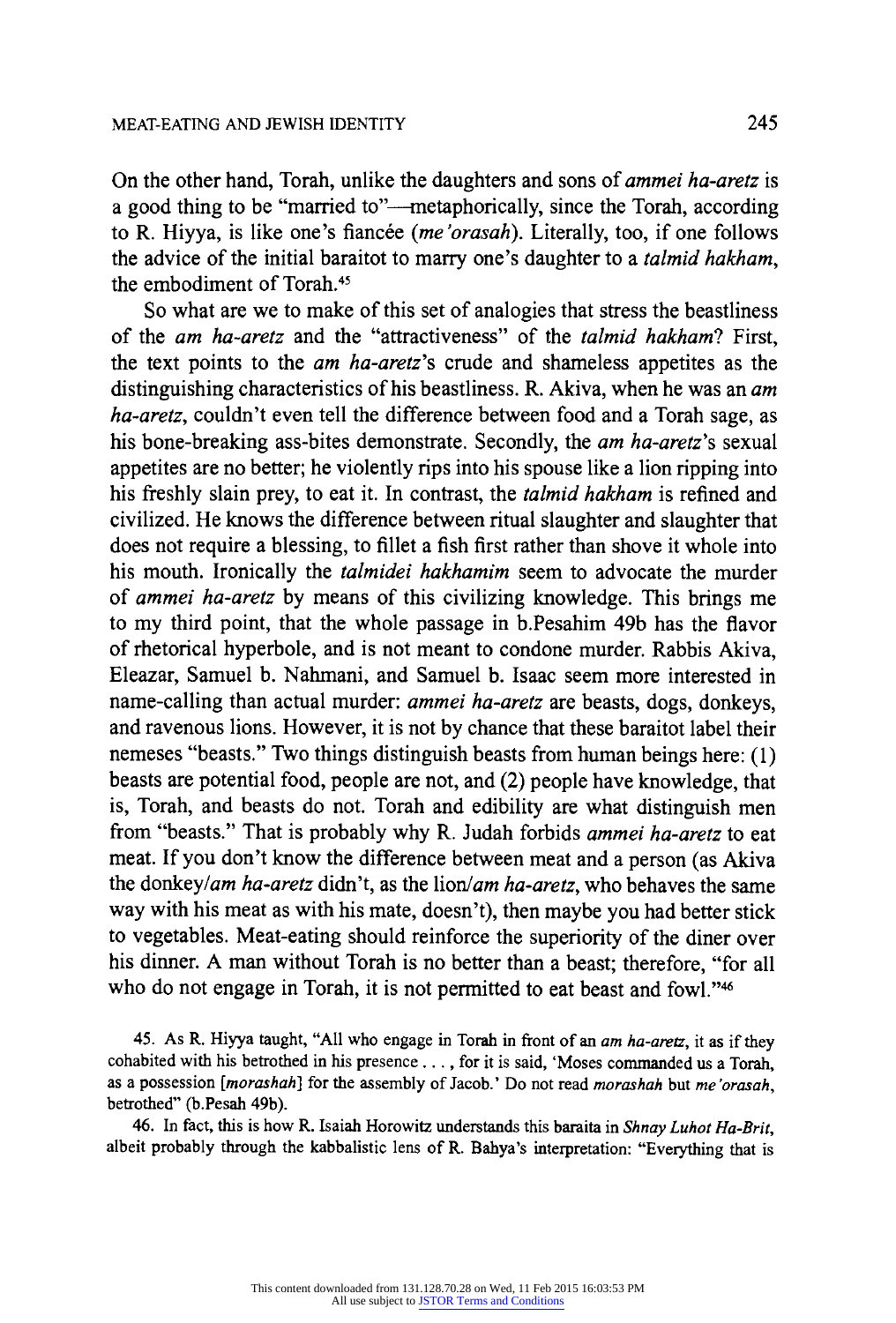**The "Torah of beast and fowl" baraita, along with even the harshest anti-am ha-aretz baraitot from b.Pesah 49b, are thus the "propaganda" of the new class of sages emerging from the period of Yavneh, who "plac[ed] Torah and its study at the center of the religious-national life of the people."47 As Aharon Oppenheimer suggests, the Torah-centered ideology of the talmidei hakhamim was intended, on the one hand, to bolster their credentials for leadership, and, on the other, to** 

**fill the vacuum created by the destruction of the Second Temple and the abolition of its ritual.** 

**Accordingly, the severity of the statements against the ammei ha-aretz is. . to be regarded as being in the nature of propaganda in favour of studying the Torah. It is very probable that one of the means of propagating the study of the Torah and of seeing that every Jew acquired a knowledge of and educated his [sic] children in it, was through the severe condemnation and vigorous disapproval of anyone who failed to participate in advancing the study of the Torah.48** 

**Hence, later halakhic commentators do not view the prohibition of meat to the am ha-aretz as halakhah, but rather as a rule of derekh eretz ("good**  manners"), or a derogatory comment about *ammei ha-aretz*, *i.e.*, that the **rules of kashrut for beef and chicken, slaughter, salting, etc., are so complex that an am ha-aretz would be better off avoiding meat altogether unless he deferred to the supervision of a Torah scholar.49 However, they preserve its propagandistic pro-talmid hakham intent.** 

**created longs and yearns to go up to a level greater than it until it goes up to the level of an angel. And when a person eats an animal the flesh of the animal is changed into the flesh of a human being. Thus an am ha 'aretz is forbidden to eat meat. (b. Pesah. 49b) Alas for the flesh because of flesh. For an am ha 'aretz is [made out of] the material of a beast like the beast that is eaten. But when a person who has intellect and eats an animal, the animal merits to be raised into human flesh. After that the human level [itself] goes up due to the intellect and soul that the Holy One Blessed be He placed in it." Sha'ar Ha-Othiyot 4, Derekh Eretz (3).** 

**47. Oppenheimer, Am Ha-aretz, p. 184.** 

**48. Ibid.** 

**49. So Ozar Ha-Geonim, ad loc.: "These are not statements of halakhic prohibition or permission by which one could say this is or is not halakhah. Rather they are statements of recommendation, rules of derekh eretz, and the expression of contempt for ammei ha-aretz." In general the halakhic commentators on this baraita stress that it is the am ha-aretz's ignorance**  of the "torah" of kashrut-the slaughter and preparation of beasts and fowl--that makes it **inadvisable for them to eat meat if not under the supervision of talmidei hakhamim. For example,**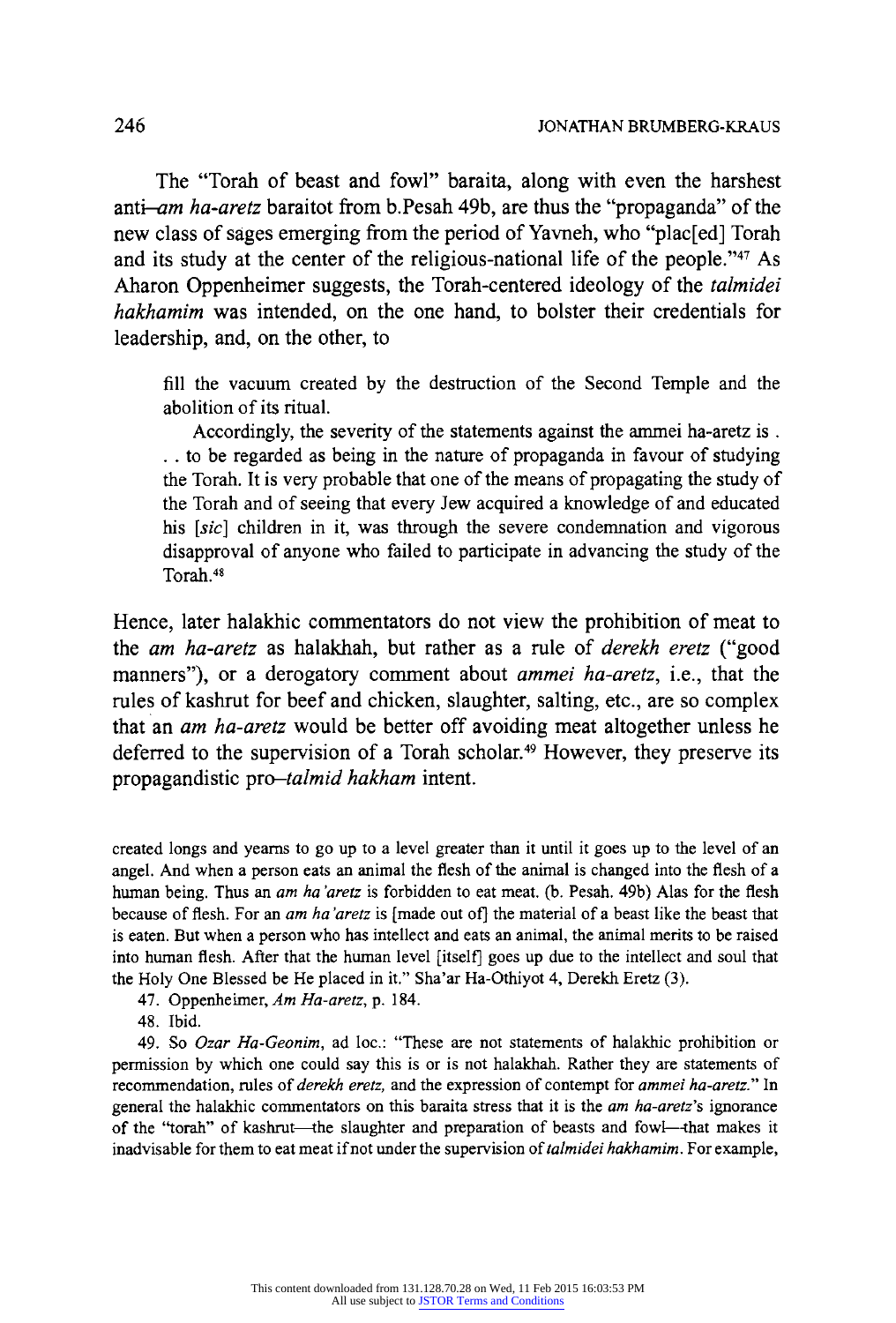#### **MEAT-EATING AND JEWISH IDENTITY 247**

**Even other rabbinic traditions that interpret "torah of beast and fowl" without any reference to ammei ha-aretz still function as pro-talmid hakham rhetoric. For example, Sifra to Lev 11:46 and its parallels in the Talmud interpret "torah of beast and fowl" as a type of legal inference by analogy. "Torah" here means the Oral Torah, whether of the tannaitic traditions of purity already assumed in Sifra's formulation or the explicit logical analogy attributed to the text of Lev 11:46. Sifra asks,** 

**By what torah is a beast equated with a fowl? A beast makes something unclean by carrying and contact, while a fowl does not make something unclean by carrying and contact. The fowl [meat] makes something unclean when it is in a throat, the beast [meat] does not make it unclean when it is in a throat. So by what torah is a beast equated with a fowl, and fowl to beast? It is here to tell you that just as a beast must be ritually slaughtered [to be eaten], so a fowl must be ritually slaughtered [to be eaten]. You might suppose that just as a beast is [made clean] because two [organs in the throat have been severed], so a fowl because the two [organs] or the greater part of the two [have been severed]. But Scripture teaches [i.e., limits the inference], saying "this." R. Eleazar said, By what torah is a beast equated with a fowl, and fowl to beast? It is here to tell you that the fowl is made kosher by slaughtering it from the neck, and the beast is made kosher by slaughtering it from the neck. You might think that just as a fowl is pinched from the shoulders, so a beast is pinched from the shoulders. But Scripture teaches "its head" [Lev 5:9], the head of the fowl from its shoulders, and not the head of a beast from its shoulders.50** 

**Sifra makes it clear elsewhere that it understands the use of the term "torah" in Leviticus as referring to the dual Torah of the rabbis, in a comment to Lev 7:3, the summary of the sacrifices:** 

**the RI"N on R. Isaac al-Fasi cites R. Sherira Gaon and R. Isaac the Barceloni: "Too bad for the am ha-aretz, who sometimes has beasts and fowl, but because of his am ha-aretz-ness, does not know how to slaughter or examine them, so it is forbidden to eat from them"; the Meiri: "an am ha-aretz where there is no one [sage] greater than him, it is forbidden for him to eat meat, for many doubts may arise over the slaughter, and its corpse, and the meat's salting, and its mixture with other foods, and he does not know"; or R. Solomon ben Adret (R. Bahya's teacher): "Of beast and fowl there are many rules, and whoever does not engage in Torah cannot distinguish between prohibited and permitted, whereas for fish he can easily distinguish between prohibited and permitted, he can tell by the scales by himself (cited in M. Kasher, Torah Shelemah, vol. 28, p. 242).** 

**50. Sifra to Lev 11:46, par. b.Hull 27b, b.Zevah 69a.**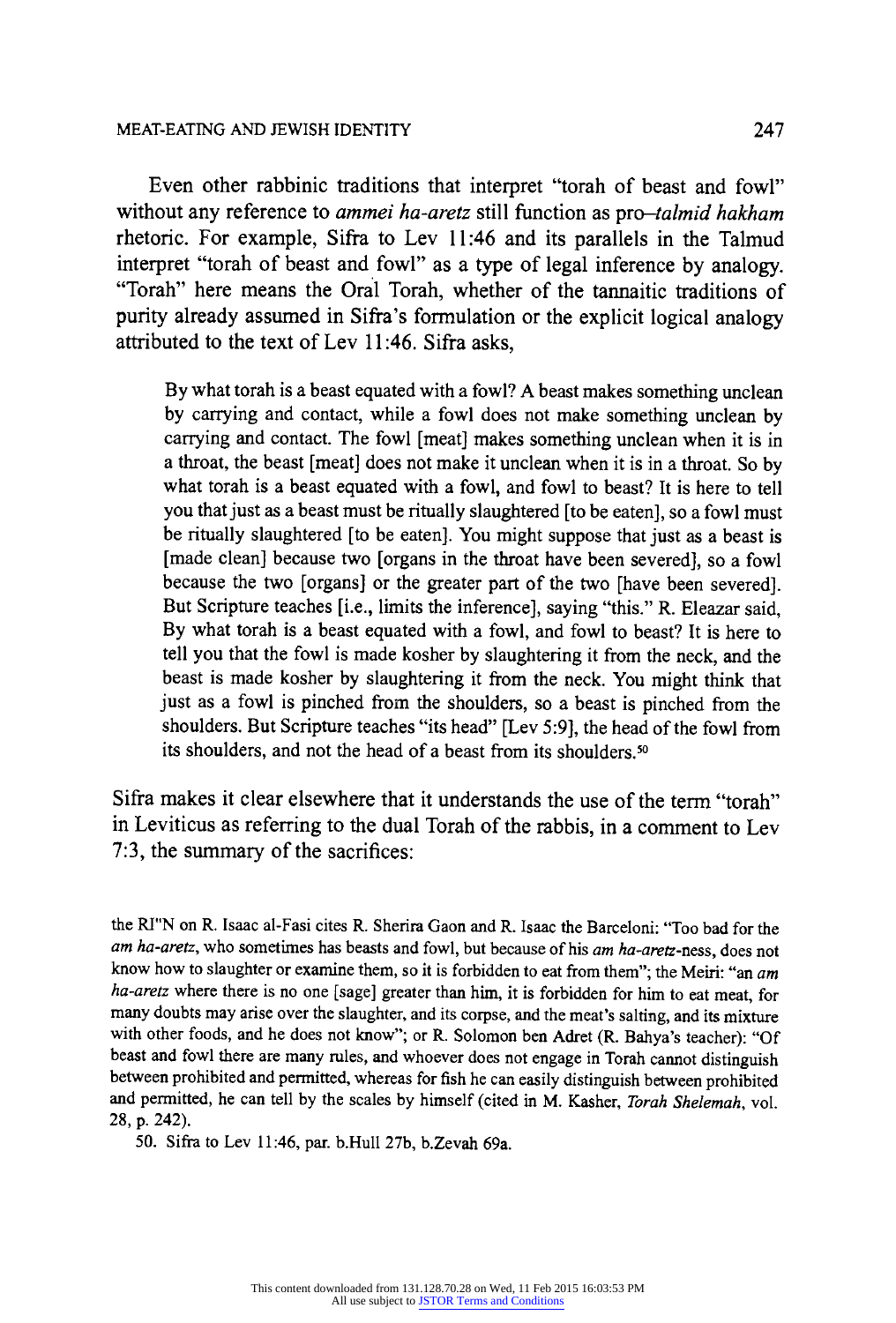**And the torot. It teaches that two torot were given to Israel at Mount Sinai, one written and one oral. R. Akiva said, Two torot to Israel? Does it not say that many torot were given to Israel? This is the torah of the olah. This is the torah of the minhah. This is the torah of the asham. This is the torah of the zevah shlemim. This is the torah of a man who died in a tent. ... The torah was given-its halakhot, its specifics, and its explanations by Moses on Mount**  Sinai.<sup>51</sup>

**The "torah of beast and fowl" would be just one more rabbinic example of how the Oral Torah is a necessary complement to the Written Torah. The Torah makes "beast and fowl" analogous, but only the Oral Torah explains precisely what the analogy is, giving us the torah's halakhot, specifics, and explanations.** 

**In summary, the rabbinic traditions of the "torah of beast and fowl" refer to a kind of knowledge, whether ritualized in the halakhot of kashrut or expressed as hyperbolic rhetoric, which distinguished the talmidei hakhamim, the ideal rabbinic type, from ordinary Jews expected either to aspire to their status or to serve them. Martin Jaffee's discussion of Torah as "transformative knowledge" is particularly helpful for explaining this phenomenon.52 Transformative knowledge is the type of knowledge communicated in the social system of the "discipleship community" which transforms the subordinate disciple into a master, a member of the leadership class. Torah (the dual Oral and Written Torah of rabbinic Judaism) is the knowledge that has the power to transform an am ha-aretz who bites people (and not just any people but the masters themselves!) to the bone like a donkey into a Rabbi Akiva. The rhetoric of b.Pesah 49b is full of metaphors of transformation--eating and marriage especially. Both are ways of "becoming one flesh" with their objects, but in this passage, marriage is the more effective means. Marriage to Torah, whether as a metaphor for study of Torah or the literal marriage of one's children to the embodiment of Torah, the talmid hakham, raises, that is, transforms, one's own or one's children's status from disciple to master. On the other hand, biting one's master only confirms one's subhuman, beastly status, and the marriage of one's daughter to an am ha-aretz/beast who does not know Torah lowers her status and condemns her children to "beast" status. The "torah of beast and fowl" in the rabbinic texts is transformative** 

- **51. Sifra Behukotai 8:13.**
- **52. Martin S. Jaffee, "A Rabbinic Ontology."**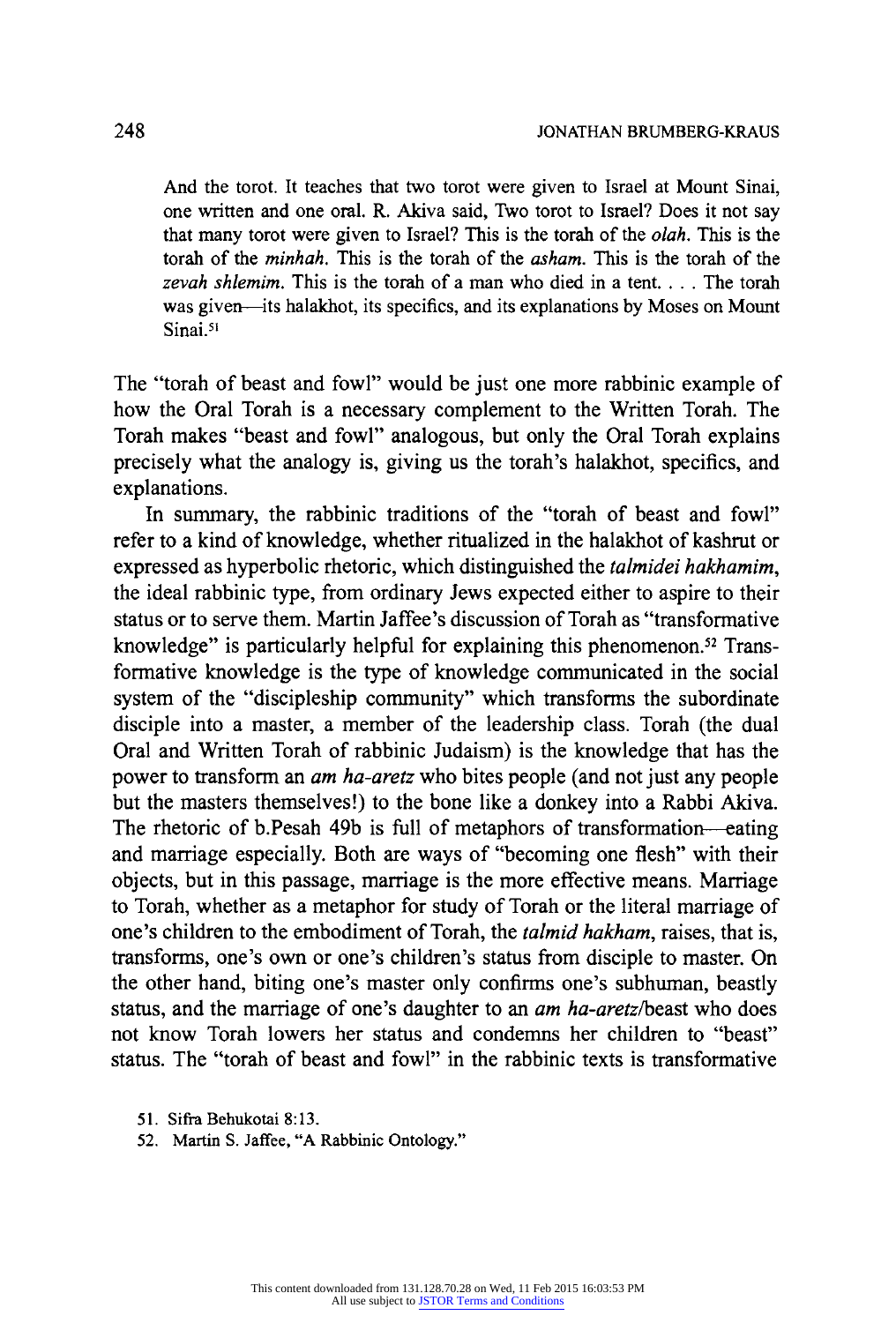**knowledge. The "torah of beast and fowl" is what, in effect, converts the beast Akiva into the disciple, and eventually into the master, Rabbi Akiva. It changes his way of seeing things. In contrast, the "torah of beast and fowl" in Leviticus (along with its other torot) is what Martin Jaffee would call "formative knowledge"--the "knowledge expected of functional participants in a religious tradition or culture ... the knowledge that shapes the cultural and autobiographical identity of the knower."53" Thus, the "torah of beast and fowl" in Leviticus (11:46) is part and parcel of the knowledge that "you shall make yourselves holy and be holy because I [YHWH your God] am holy ... because I YHWH raised you up from Egypt to be your God" (Lev 11:44-45). The difference in function between the torot of Leviticus and of the rabbinic texts is like the difference between the processes of socialization and conversion, respectively.** 

**But it is also important to point out that it was the torot of the priests and their sacrifices, not the master/disciple relationship, that the Bible proffers as the basis of Israelite cultural identity.** 

**The rabbis' interpretations wrench these holiness and purity rules out of the priestly sacrificial system by casting them almost entirely in the language and institutions of their own rabbinic concerns, namely, the master/disciple relationship. The master/disciple relationship tends to supplant even family and kinship ties as the primary "affective relationship" in Judaism.54 In the language of the cultural anthropology of honor and shame, the "acquired honor" of Torah learning has replaced the "ascribed honor" of family lineage as the primary criteria for leadership and social status in the rabbinic system."5 In this context, the dietary rules are to foster distinctions between talmidei hakhamim and ammei ha-aretz rather than between priests, Israelites, and non-Israelites (familial, ethnic, hereditary statuses). Sacred study replaces sacred eating, sacred teachers supplant priestly officiants at sacrifices; by playing down the blood ties reinforced by the sacrificial sharing of meat, the rabbis legitimate their new Torah learning-based authority. Consequently, the written priestly torot of Leviticus require rabbinic Oral Torah for clarification,** 

- **53. Ibid., p. 7.**
- **54. Ibid., p. 6.**

**55. My thanks to Stanley Stowers for pointing out the relevance of this distinction when I presented an earlier version of this paper to the Brown University Seminar on Mediterranean Religions in Antiquity. For a clear exposition of this theory and its application to first-century Judaism, see Bruce Malina, The New Testament World: Insights From Cultural Anthropology, rev. ed. (Louisville, Ky.: Westminster/John Knox, 1993), pp. 28-62, esp. 33-34.**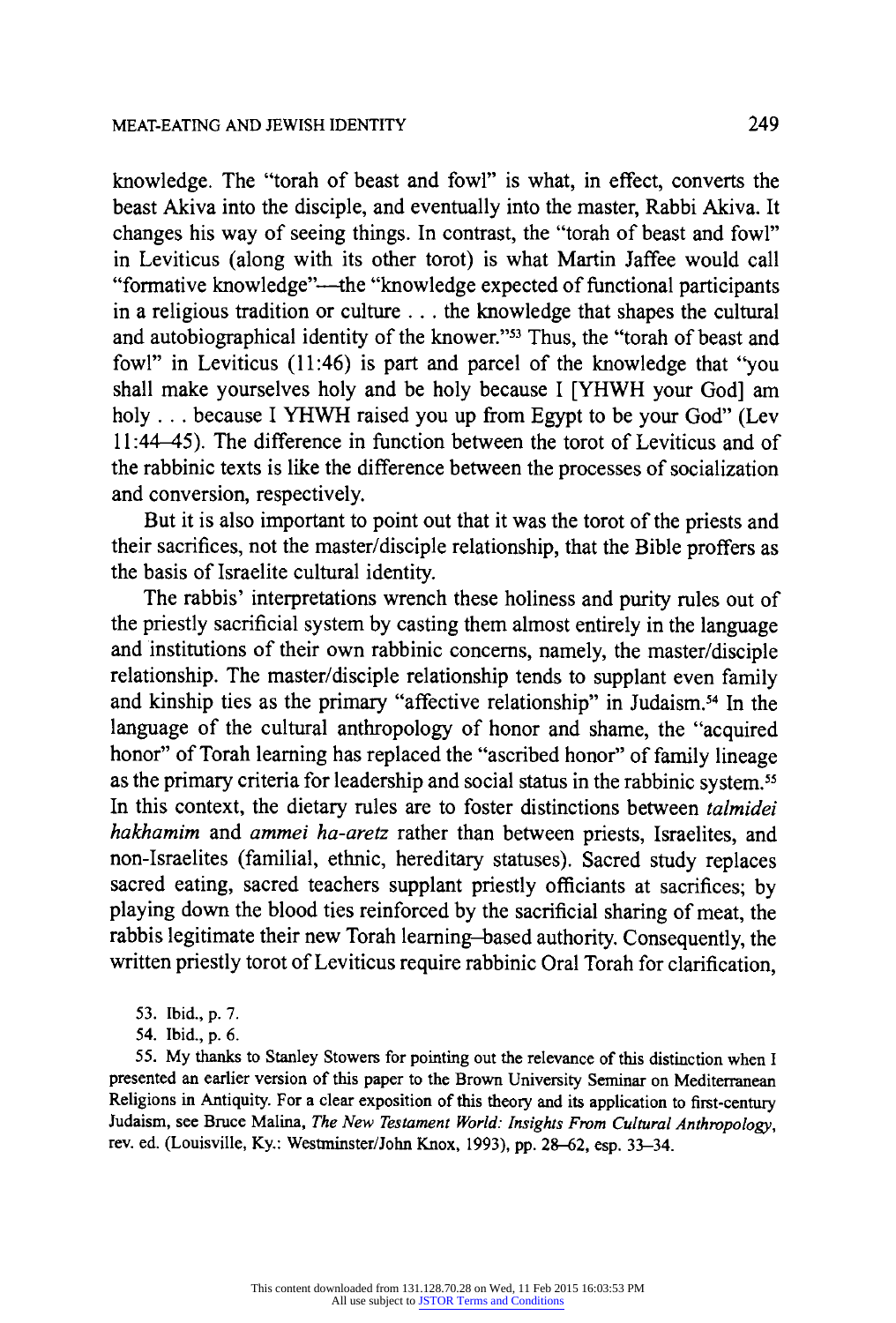**specification, and application, and it is enough to study the priestly torot rather than do them.** 

# **Medieval Kabbalistic Transformations of the "Torah of Beast and Fowl"**

**The ethical literature emerging from thirteenth-century Spanish kabbalistic circles reverses the trend. Being engaged in Torah does not replace the**  sacrifices in the "as if" or "instead of" ways of the Talmud and Midrash **Halakhah; it becomes the means of making sacrifices. There are two ways that Torah study becomes a means of sacrifice. One is that through the study of the mystical secrets of the Torah, one can cause the Divine Presence, the Shekhinah, to be drawn down to this world, even as the sacrifices caused the Divine Glory (Kavod HaShem) to hover over the altar in the sanctuary (Mishkan) and give something back above, like the "pleasing odor" (reah nihoah). This is particularly characteristic of the zoharic literature. R. Bahya, in his popular ethical manual, Shulhan shel Arba, suggests that both studying the "secrets of the Torah" and actually eating food (as the priests did) draw the Shekhinah down and replenish the cosmic powers above. It is precisely in this sense that the am ha-aretz who does not engage in Torah, i.e., does not know the mysteries of the Torah, cannot raise the soul energies contained in animal meat, while the talmid hakham, that is, the maskil ("enlightened one"), who does know them, can. Both the zoharic literature and R. Bahya rely heavily on the biblical priestly language of sacrifice to describe the "secrets of the Torah," especially the idea that the korban ("sacrifice," but literally, "that which is brought near") draws the sacrificer, the sacrificial victim, and the sacrificee, God, closer together. It is a metaphor for the uniting of the different sefirot together.** 

**Let me briefly sketch out the theory underlying R. Bahya's interpretation of our Lev 11:46 tradition. In R. Bahya's theory of digestion, the spirit and body are inseparably entwined.** 

And already you know that the soul does not exist in the body and its activities **are not manifest unless the body eats. And from this understand the matter of the sacrifices which are the hidden things of the Torah, about which it is written: "to My [offering by] fire, my pleasing odor" [Nu 28:2]. The power of the higher soul increases and is added to by the fire offerings in the eating**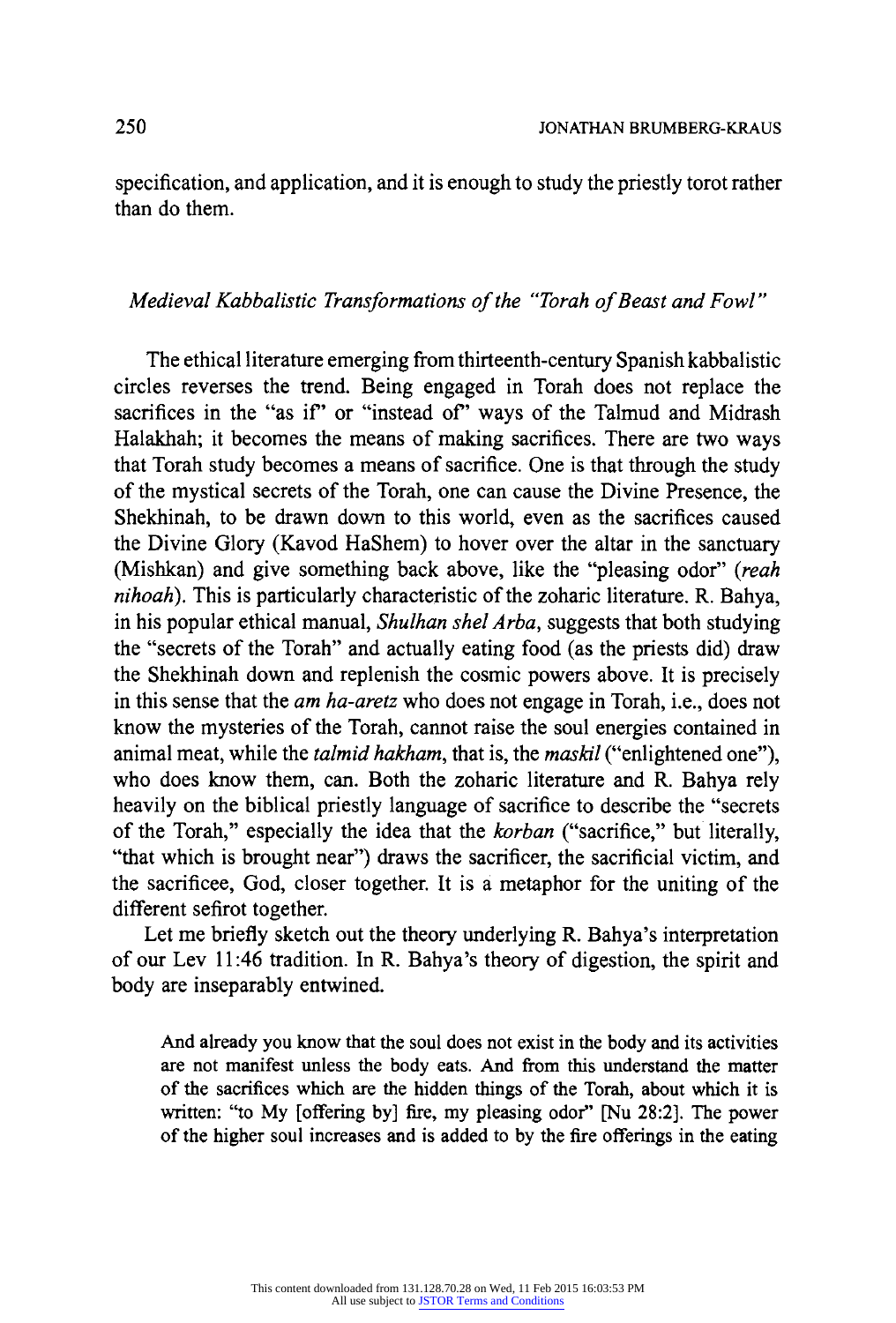of the sacrifices, and so our rabbis said;<sup>56</sup> "My sacrifice, My bread, to My **[offering by] fire." It could say just "My bread," but Scripture adds, "to My [offering by] fire"; to My fire you give it. This is because of the connection of the soul to its attributes. The powers of the soul are connected to the powers of the body. And understand the verse that "the favorite of the Strong One" [Ps. 103:1, i.e., David] mentions: "My soul, bless YHWH; all that is inside me [bless] His holy name." The invisible unites with the invisible, the visible with the visible. And understand this that the powers of the soul are not visible and are actualized only through the body. If so, the body is a great necessity for the public revelation of the quality of the soul and its perfection."** 

**Thus, physical eating fuses spiritual and physical powers."5 R. Bahya derives the Hebrew verb for "eating," ...**  $\lambda$ **, ... <b>from the verb for "finishing, destroying,"** eating transforms something into nothing, or perhaps somehow "completes" **(which I translate here as "to annihilate"). In other words, he suggests that it. Eating is a process where matter is transformed into spirit. Just as the stomach converts food matter into "invisible" powers that energize the various limbs and organs of the body, so the right sort of eater transforms the spiritual energies that exist in the physical matter of food in potential.**  Proper eating/eaters "consume" the matter holding these energies—make it **as nothing--likhlot them, activate them so that they can energize higher beings in their new "form." It is also not unlike what fire does to matter when it consumes it, turning dense solid tangible material into smoke.59 You can see and smell smoke, but you cannot hold it or touch it; it is both like and unlike something transformed into "nothing." Hence R. Bahya compared eating to the effect of the sacrificial fires on the foods placed and burned on** 

**56. Song of Songs Zuta, though in R. Bahya's own paraphrased version (as per Chavel's note).** 

**57. Shulhan shel Arba, p. 492.** 

**58. R. Bahya's interpretation of the sacrifices-"the hidden things of the Torah"--seems to come from kabbalah of the Zohar. See esp. Zohar to Parashat Tzav (Raya Mehemna) 33a-b, ed. Margoliot, vol. 3, pp. 65-66.** 

**59. The Iggeret Ha-Kodesh, a kabbalistic manual of sexual etiquette falsely attributed to Nahmanides, but nevertheless from the same circle of Spanish kabbalists as Bahya, states this explicitly. Gregory Spinner, in his "Sexual and Dietary Restrictions in the Iggeret Hakodesh" (Paper delivered at the Hinduisms and Judaisms Consultation Panel on "Problematizing the Category of Asceticism: The Domestic Arena," American Academy of Religion/Society for Biblical Literature National Meeting, New Orleans, 1996), p. 11, called my attention to this reference.**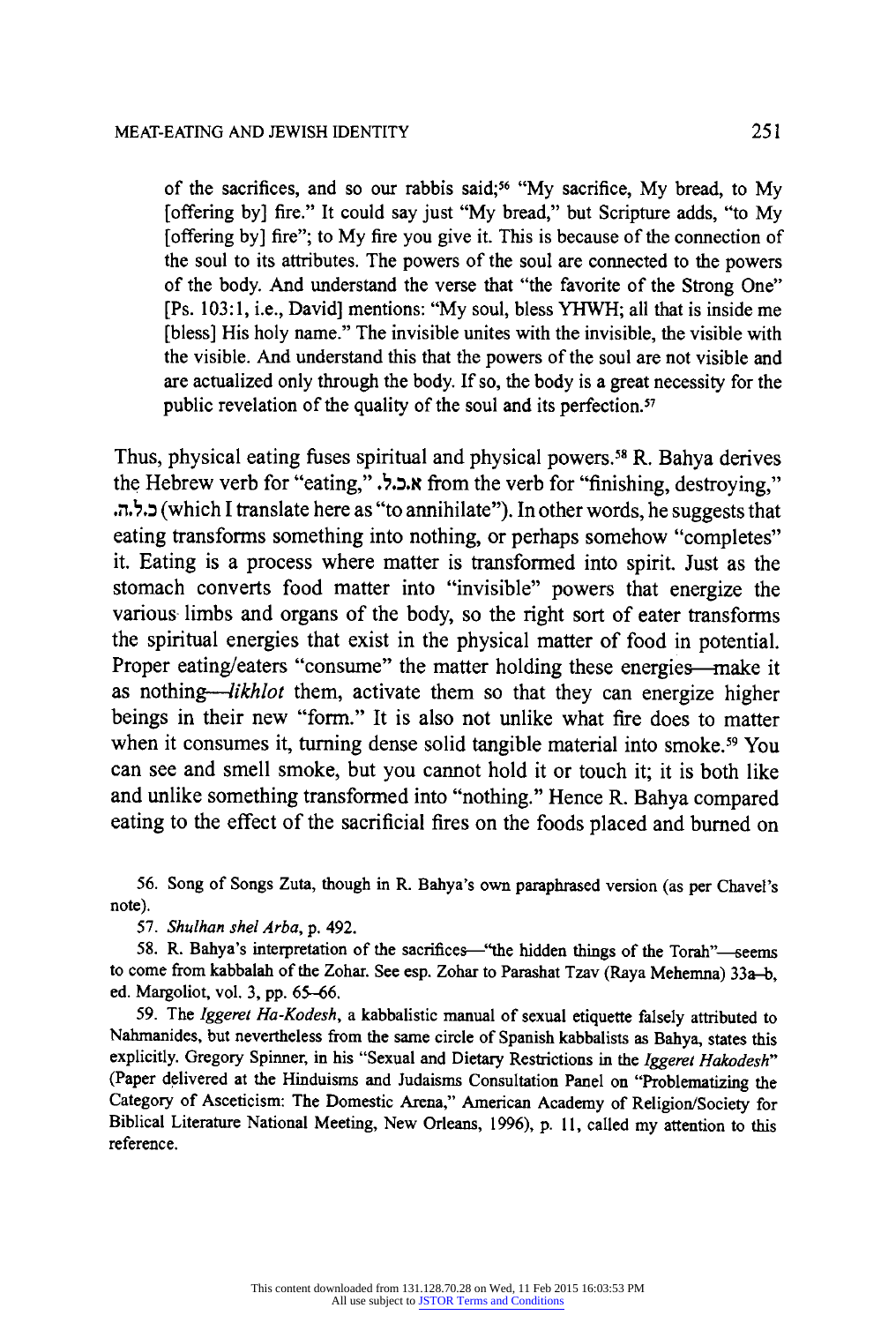**the priestly altar. However, for this "consumption" to happen, proper eaters must be eating food appropriate to them.** 

**Thus, it is to explain God's concession to humanity to eat meat after the Flood in addition to the vegetarian diet permitted to them before it, that R. Bahya draws upon and interprets our rabbinic tradition that forbids meat to the am ha-aretz, but permits it to the talmid hakham.60 Here the talmid hakham's Torah-learning gives him the ability to "burn/consume" food into a more spiritual, refined substance (note especially. R. Bahya's choice of the verb kilah and its cognates to describe this process, and to make it analogous to another Being's "eating":** 

**At the time when all flesh went bad, and all animals deserved annihilation [kaliyah-from Whom?!] and would not have been saved were it not for the merit of Noah, it was permitted to eat them [i.e., the meat of animals], just as the greens and grasses had been before. At that time the animal soul [lit. "mobile soul"] was permitted to wait upon the intellectual soul, who waited upon the Creator. And if so, this is not to demean the animal soul, but rather a mark of respect, status, and merit, and accordingly our sages taught, "It is forbidden for an am ha-aretz to eat meat, as it is written, 'This is the Torah of the beast and fowl' [Lev 11:46]. All who engage in Torah are permitted to eat the meat of beasts and fowl, and all who do not engage in Torah are forbidden to eat beast and fowl."6' The explanation of this among the enlightened is that when we set aside a soul for a soul, this is nothing other than the mobile soul that we annihilate [me-kalim] for the intellectual soul. But because one is an am ha-aretz and has no intellectual soul, you have it that he is forbidden to eat meat, since [in him] we have nothing to set aside and annihilate [le-kalot] the animal soul, since he is someone who has no intellectual soul, and understand this.62** 

**The eating of the talmid hakham is more God-like because it parallels the God's "annihilation" of animals both in the Flood and, as we shall see, in the animal sacrifices.** 

**Thus, what the talmid hakham has that the am ha-aretz lacks is the "fire" of the intellect lit by the "light" of Torah. That enables him to "cook" denser,**  meatier food/soul substances into refined, intellectual/spiritual "soul"-real

**60. b.Pesah 49b.** 

**62. Shulhan shel Arba, p. 496.** 

**<sup>61.</sup> b.Pesah 49b.**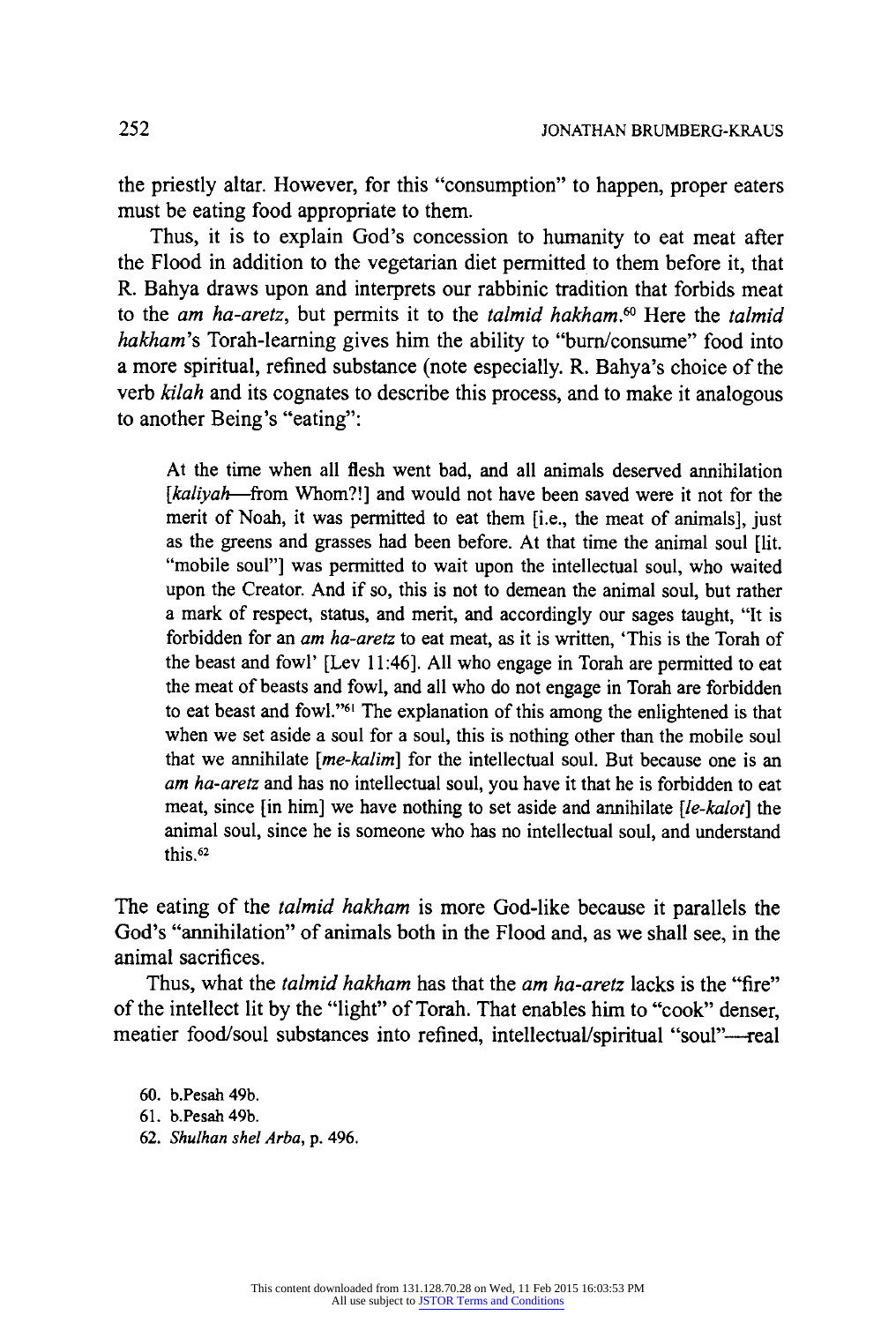**"soul food." Then, not only the table of the talmid hakham, but the talmid hakham himself becomes the altar, or even the ishi, the sacred fire upon it, in which the good of this world is "brought near" (hukrav) and "consumed" as olot (lit., "things that go up") up to the upper world. Here we have a notion of eating quite similar to the Zohar's that is later systematized as the "raising of holy sparks."63 Moreover, some foods-finer foods, like chicken or grains-are more easily transmuted, "raised," since they have souls that are less earthbound (birds fly in the air, plants grow upward), than those of beasts that tread on the land with cloven hooves, i.e., red meat.64** 

**What I inferred from R. Bahya is made explicit in the Zohar, namely, the idea that scholars, who know the secrets of the Torah, when they eat, are like the priests' sacrificial fires that transform the animal food into divine offerings. These ideas are stressed in the Zohar, especially in Raya Mehemna.65 R. Bahya probably learned these traditions from the kabbalists of its circle,66 though the Zohar never specifically refers to the talmudic tradition "am ha-aretz asur le-ekhol basar ..." with its prooftext from Lev 11:46.67 However, in addition to Bahya, Joseph Gikatilla, Joseph of Hamadan, Joseph ben Shalom Ashkenazi, and the author of Sefer Ha-Kanah cite it and give it a kabbalistic interpretation, though without the emphasis on the symbolism of the sacrifices.68 R. Bahya, however, seems to emphasize the sacrificial** 

**63. See esp. Louis Jacobs, "The Uplifting of Sparks in Later Jewish Mysticism," in Jewish Spirituality: From the Bible to the Middle Ages, ed. Arthur Green (New York: Crossroad, 1987), 2:115-116, 117-119, and the 18th-19th Hasidic sources cited therein. Jacobs views this as a Hasidic innovation, the doctrine of avodah be-gashmiyut ("divine worship through the use of material things"), to be contrasted with the more "ascetical" tendencies of Lurianic kabbalah stressing abstinence from sensual pleasures, fasting, and generally negative toward the body. As we can see, Eastern European Hasidic avodah be-gashmiyut is more likely a revival of earlier views such as those of R. Bahya's Shulhan shel Arba than an unprecedented innovation.** 

- **64. Shulhan shel Arba, p. 496.**
- **65. See the excellent study by Joel Hecker, Each Man Ate an Angel's Meal.**

**66. "My korban, my bread, my fire" (R. Isaac), cited in Efraim Gottlieb, Ha-Kabalah be-khitve Rabenu Bahya ben Asher (Jerusalem: Be-siyuah Reshut ha-mehkar shel Universitat; Tel-Aviv: Hotsaat Kiryat Sefer, 1970); Zohar III, 252-253 (Raya Mehemna); "Zaddik knows his beast," Zohar III, 33b.** 

67. Hecker, *Each Man Ate an Angel's Meal*, p. 310, remarks on this "notable lacuna" in <br>Zobar's interpretation of eating especially in light of its frequent disquasion in the Special. **the Zohar's interpretation of eating, especially in light of its frequent discussion in the Spanish Zoharic circle. See the texts cited in the following note.** 

**68. Gikatilla, Shaare Orah, II, 12; Joseph of Hamadan, Sefer Tashaq, ed. Jeremy Zwelling (Ph.D. diss., Brandeis University, 1975), p. 92; idem, Sefer Ta'amei Ha-Mitzvot, pt. 1, ed.**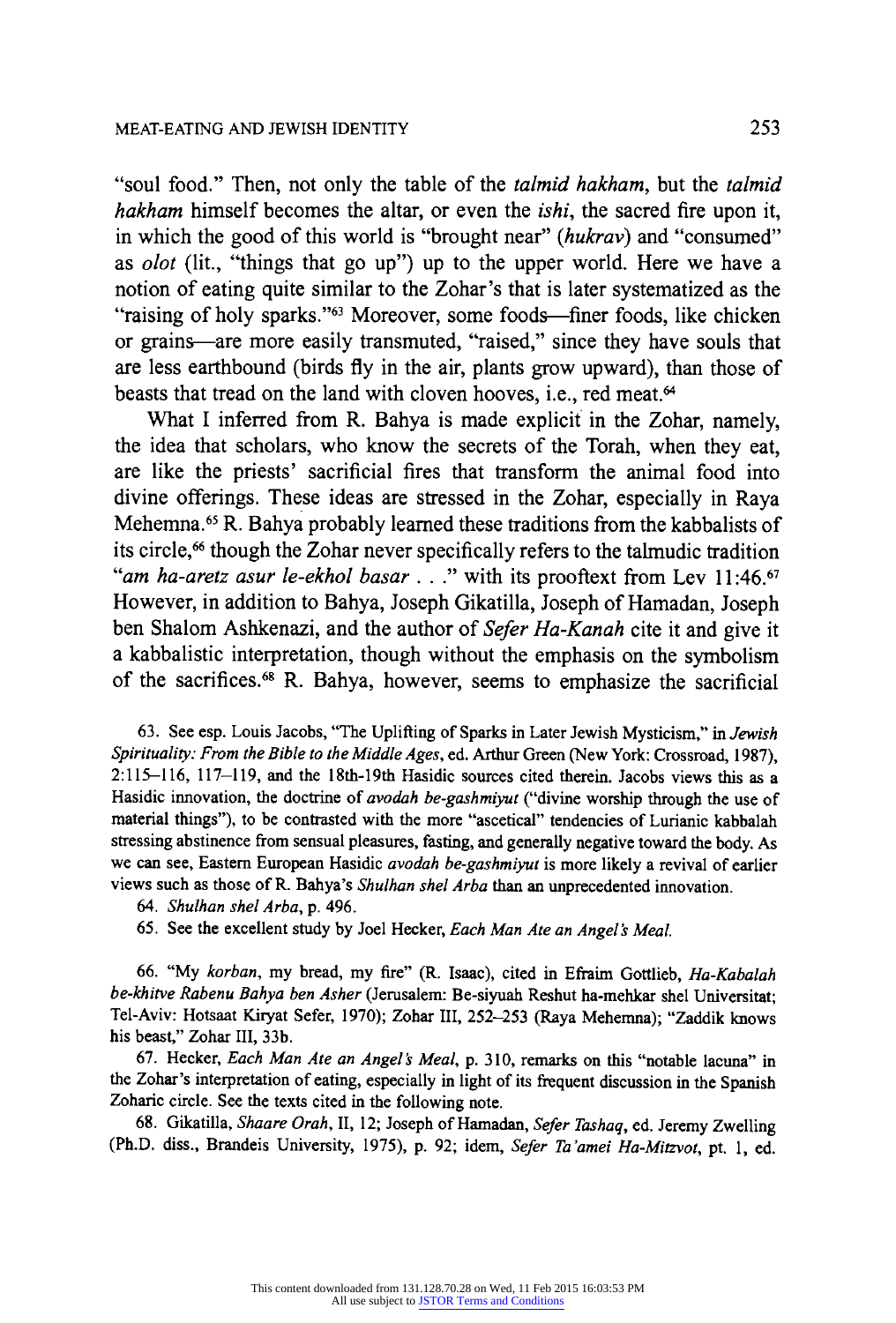**connotations of the "torah of the beast and fowl" more than Gikatilla and Joseph of Hamadan, and in this he follows the Zohar. In the Zohar, "Torah" is understood not only as halakhah or Oral Torah (this is a lower sort of Torah), but also as the secrets of Torah-how the Torah refers to the system of sefirot. The secret of the biblical sacrifices (sod ha-korbanot) is one of the central teachings of kabbalistic Torah. Namely, the sacrifices (korbanot) cause a "bringing nearer" (hakravah, from the same root as korban) of the parts of creation made separate by the act of creation.69 The am ha-aretz is at the bottom of a hierarchy of types of people and types of sacrifices with varying degrees of efficacy. The am ha-aretz, lacking wisdom, which is Torah, is like a beast, and fit only for beast sacrifices. In the words of Raya Mehemna, some sacrifices** 

**are from those who are like beasts; some are from those like the ministering angels, and some from those like human beings. For those whose deeds are like demons, their sacrifices are allotted to demons. For those whose deeds are** 

**Menahem Meier (Ph.D. diss., Brandeis University, 1974), pp. 309-310; Sefer Ha-Kanah (Cracow, 1894), pp. 66a, 119b, 129a, 131a, 132a, cited and discussed by Hecker, Each Man Ate an Angel's Meal, p. 123, n. 74; pp. 310-311, n. 2. Their discussion of the passage from b.Pesahim 49b focuses more on the competence of the Torah scholar over the ignoramus in the delicate process of reincarnation involved in eating meat. In other words, the Torah scholar's proper slaughter and eating transforms the animal soul of the meat into a higher, rational soul. As Hecker (Each Man Ate an Angel's Meal, p. 123, n. 74) paraphrases Gikatilla, "You are what eats you." While this understanding of eating as a means of soul reincarnation isan important presupposition of Bahya's view, too, the other kabbalists mentioned in this note base the Torah scholars' superior competence to transform animal souls on their expertise in the halakhot of kosher slaughter rather than on their knowledge of the "secret of sacrifices." However, I do not want to overstate their differences, which are more of emphasis than substantive, since Bahya and his Spanish kabbalistic contemporaries all stressed that doing the halakhah and knowing the kabbalistic intentions and reasons for the commandments (ta 'amei ha-mitzvot) was far more efficacious than doing the halakhah without such esoteric knowledge. See also Daniel Matt, "The Mystic and the Mitzwot," in Jewish Spirituality from the Bible Through the Middle Ages, ed. Arthur Green (New York: Crossroad, 1988), p. 393, for further discussion of theurgic eating and metempsychosis in thirteenth-century Spanish kabbalah. On the other hand, Bahya seems to represent a distinctive stream within this circle from thirteenth-century Provence and Spain, beginning with Azriel of Gerona, who authored the text Sod Ha-Korban, or even his teacher Isaac the Blind (from whom Bahya got the tradition about "my korban, my bread, my fire," according to E. Gottlieb, Ha-Kabalah be-Khitve Rabenu Bahya (n. 49 above), and the authors of the zoharic literature, who emphasized the language of biblical sacrifice in their kabbalah.** 

**69. Zohar 111, 110a (Raya Mehemna).**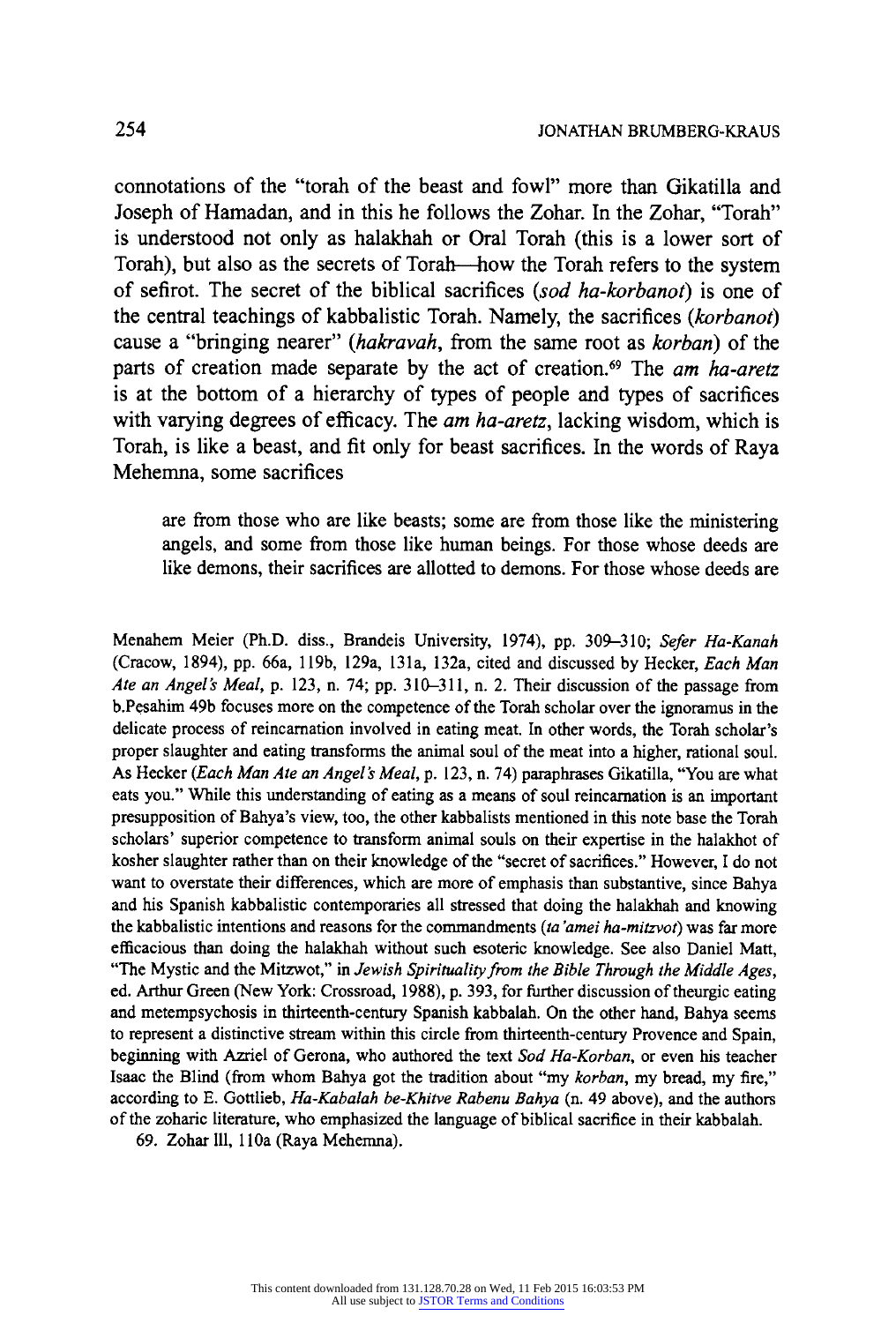**like angels, their sacrifices are allotted to angels, as it is written, "My sacrifice, my bread, to my fire" (Nu 28:2); these are the sacrifices that do not depend on beasts, for the sacrifices of beasts are of ammei ha-aretz. The sacrifices of human beings are prayers and good deeds. And the sacrifices of the disciples of the sages [talmidei hakhamim], men of talent-these are the masters of the secrets of Torah, of the hidden mysteries, and the Holy One, Blessed be He, goes down among them as a result of it, to accept their sacrifices. For this is "the Torah of YHWH is perfect," the Holy Shekhinah of the ten aspects. And the disciples of the rabbis [talmidei de-rabbanan], their words are like eating the remains of the grain [minhah] offerings, and there are others greater than them whose words are like eating the minhah itself, and not its remains, and there are others whose torah is eating the holy [meat] offerings [kodashim] food of several kinds fit for the King, and all the minhah offerings of foods of the sacrifices from the Holy One, Blessed be He, are to bring near to Him all of these things into His house, which is the Shekhinah, and this is the command to "bring near" korbanot into His chosen house.7"** 

**Hence, the Zohar, especially Raya Mehemna, carries over the rabbinic antipathy toward the am ha-aretz that we found in b.Pesah 49b, but transposes it into its own new schema of sacrifices." It has also been argued, by Y. Baer, that the Raya Mehemna engages in social polemic against certain upper-class groups hostile to the poor, with whom, he alleges, the author of Raya Mehemna and his circle identified.72 Generally the author of Raya Mehemna calls this group the erev rav ("mixed multitudes") and occasionally ammei ha-aretz, but he also refers to good ammei ha-aretz (i.e., those who serve talmidei hakham). The polemic against the ammei ha-aretz seems a bit artificial, not unlike what we saw in b.Pesahim. It probably was propaganda for being a talmid hakham, that is, an "enlightened one" (maskil) engaged in the secrets of the Torah, rather than an attack on a specific social class, and I think the same is true for R. Bahya's references to ammei ha-aretz.73** 

**However, more significant for our purposes here is how R. Bahya and the Zohar understand the earlier rabbinic convention that the rabbinic forms of** 

**70. Zohar 111, 110a (Raya Mehemna). Note that the eaters of meat and grain offerings are of a higher rank than those compared to eaters only of the grain offerings or their remains.** 

**71. See Tishby, Wisdom of the Zohar, pp. 898 and esp. 1430-1432 for a discussion of the am ha-aretz in Raya Mehemna.** 

**72. Yitzhak Baer, "Ha-Reka' Ha-Histori shel Raya Mehemna"; idem, History of the Jews in Christian Spain, vol. 1.** 

**73. Another possibility is that the am ha-aretz as "beast" is not a person, but one of the three parts of a tripartite division of the soul. Both the Zohar and R. Bahya interpret the pasuk,**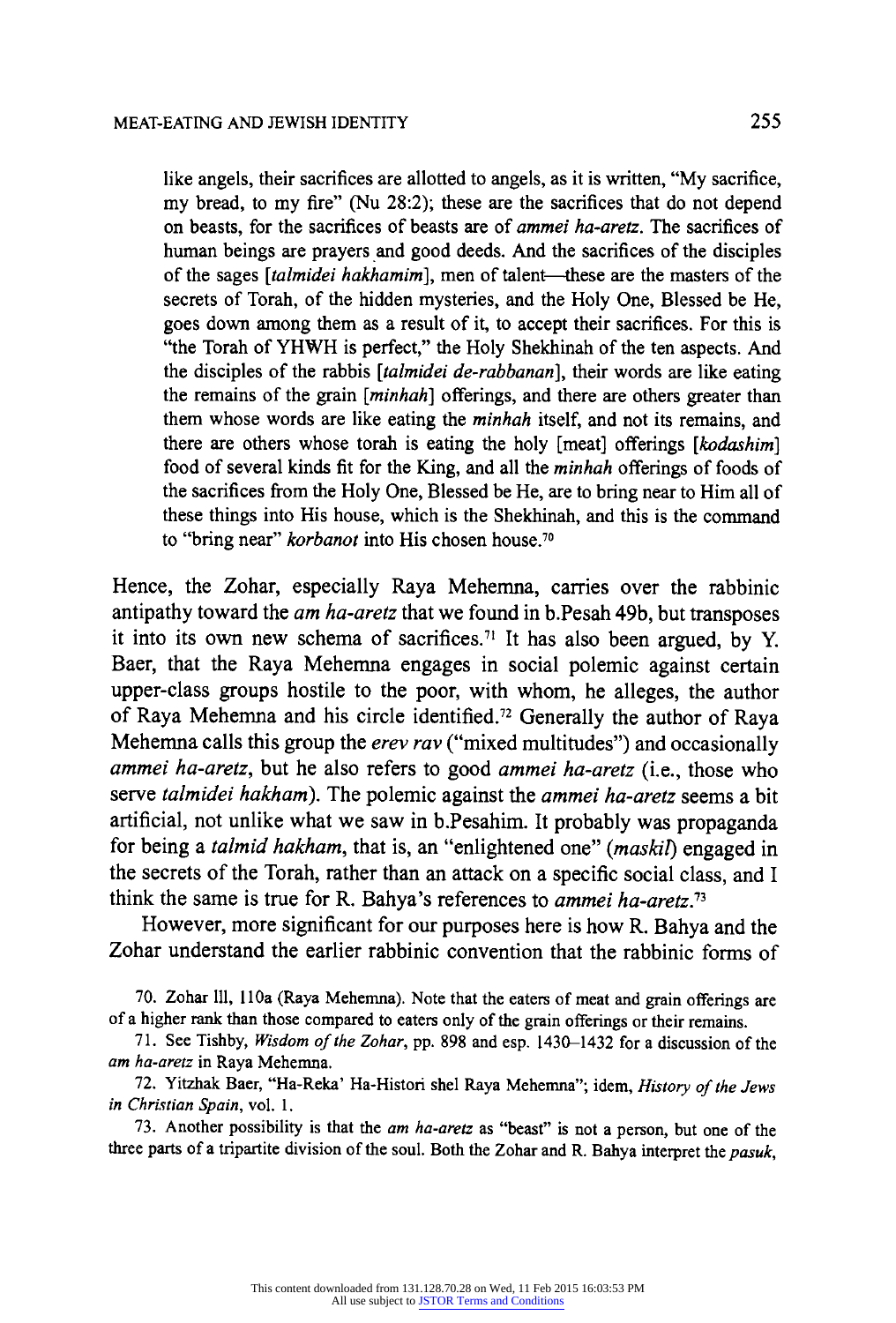**divine service, especially prayer and the study of Torah, replace the priestly sacrifices. It is not simply the substitution of apples for oranges, one distinct medium of worship for another. The metaphor of the process of sacrifice is carried over into this new understanding of divine service, so that the person learned and engaged in Torah when he eats really is like the priests and their families whose consuming of the sacrifices brought their essence closer to God. Somehow, the talmid hakham's Torah learning qualifies him to transform meat and other foods into spiritual energy which he sends back upward. He is an essential link in the process of "cosmic recycling." The divine energy, shefa, flows down and makes this world thrive with abundant fruit and animals, which are transformed (in the past as sacrificed food/first fruits, etc., by priests, or now as "blessed" food from the talmid hakham's table) from its material form back to energy, and thus sent back up. In R. Bahya's view, eating with the "right," that is, Torah-formed, intention helps "fuse" the spiritual and material aspects of reality. That sends them back together toward their source in a more refined form, just as the fire transformed the solid flesh of the korbanot into the upward-bound ethereal smoke of the reah nihoah ("the pleasing fragrance"). What we have here is a theurgic conception of eating, analogous to that of the biblical priestly sacrifices, that would seem to require eating as well as studying and knowing the secret "torot" that make it cosmically effectual. The priests had to physically consume the sacrifices to raise them to YHWH. Likewise, the talmid hakham has to eat food to raise the energy/soul in it.** 

**This kabbalistic understanding of the "torah of beast and fowl" ties together many of the strands of the older biblical and rabbinic interpretations, but integrates them in a new way. Like the biblical "torah of beast and fowl," it suggests that ordinary eating for Jews is analogous to priests eating their sacrificial portions, and that one must make the proper discriminations between types of food to "be holy as YHWH is holy." Like the rabbinic "torah of beast and fowl," it is not only a torah of which beasts are permitted or forbidden to eat, but also the torah that ammei ha-aretz are "beasts" themselves, and consequently should or should not eat certain foods. And**  like the rabbinic interpretation, it is propaganda advancing the claim of Torah **scholars and their disciples over nonscholars as the Jewish authorities. But** 

**<sup>&</sup>quot;the Zaddik knows his beast," in this way, and use am ha-aretz as a synonym for "beast." See Zohar, III, 33b; R. Bahya, Kad Ha-Kemah, "Taanit."**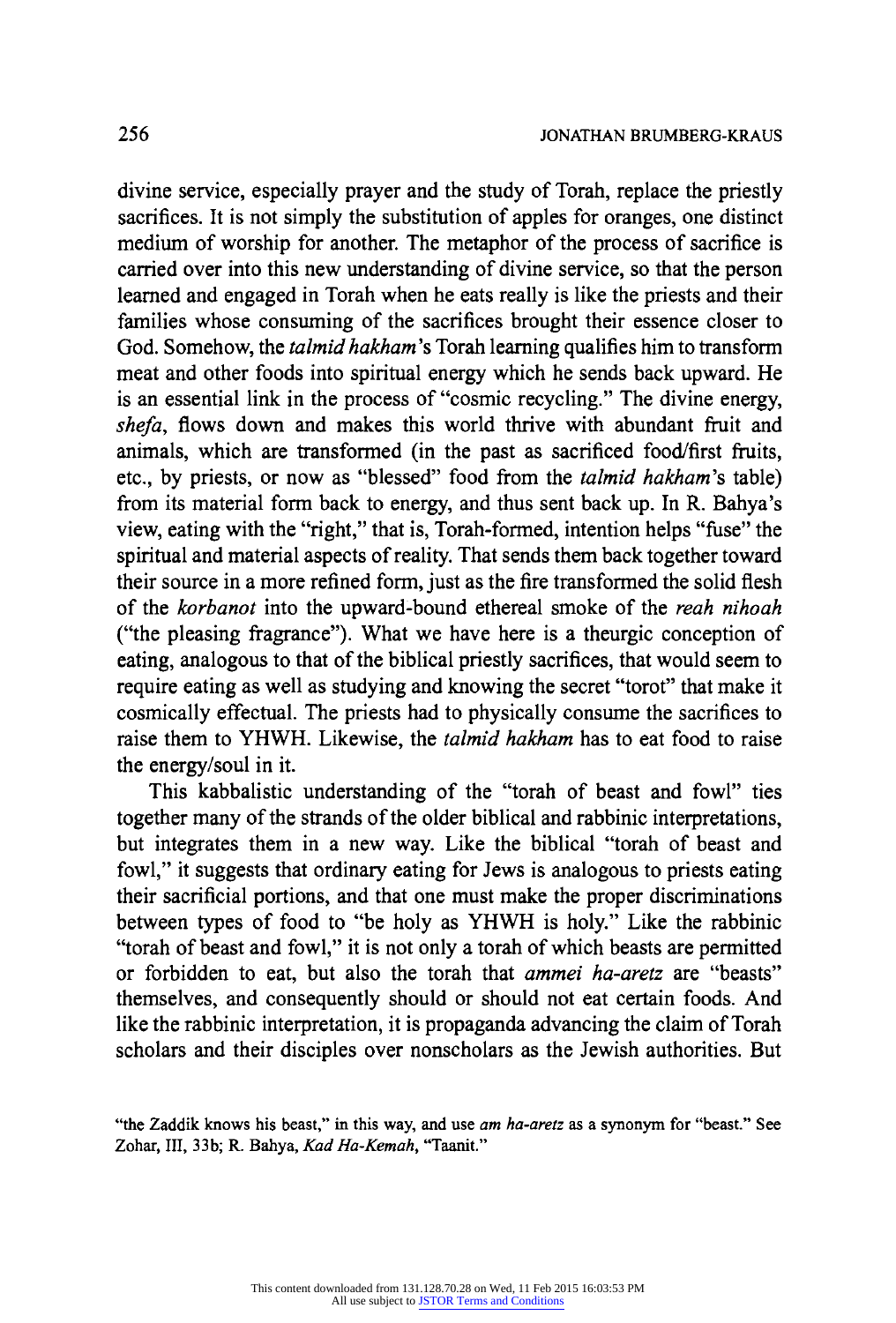**unlike the rabbinic traditions, R. Bahya's "torah of beast and fowl" does not replace the efficacious priestly rituals of eating with the study of them. Rather he unites them; the talmid hakham/maskil's eating combined with his knowledge of the kabbalistic secrets of the Torah, especially the secret of sacrifice, make his eating a theurgic practice because "the powers of the soul are connected to the powers of the body." This kind of torah is no longer simply "formative" (like the torot of Leviticus) or self-transformative (like the Torah that transformed Akiva from a donkey to a rabbi), but world-transforming. It is a theurgic, almost magical know-how that effects the energy flow of the cosmos, indeed God Godself. The medieval kabbalistic "torah of beast and fowl" is a kind of return to the theurgic practice of biblical sacrifice, where the bountiful produce and livestock God poured onto the world were transformed by God's surrogate stomachs, the priests and their fires, into a reah nihoah, a pleasing odor sent back up to God. But now rabbinic and kabbalistic torah take on the role of cosmic digestive aid, the knowledge-forming intentions that transform the eater into the vessel, the fire, "my fire," that in turn transforms his food into God's food, "my bread," recycling the cosmic energies, as the priests did before.** 

**Now that we have seen how Bahya transformed earlier biblical and rabbinic traditions of the "torah of beast and fowl" into a gastronomic theory of metempsychosis in the metaphorical sacrificial fires of the Torah scholar's stomach, the question remains: why? Several possible explanations have been suggested for analogous phenomena, if not for this particular medieval Jewish tradition per se. Bahya's "torah of beast and fowl" could be an anti-Maimonidean reaction to philosophic rationalism, a means of using sacrificial language to maintain male hierarchical privileges, or a means of simultaneous "inward acculturation" and self-differentiation from contemporary Christianity.74 Let us examine the merits of each position.** 

**Bahya's Shulhan shel Arba is an example of the genre of ethical literature that emerged in the thirteenth-century circle of rabbis in Gerona, which Joseph** 

**74. Marcus, Rituals of Childhood, pp. 11-12, contrasts modem outward acculturation, "the blurring of individual and communal traditional Jewish identities and of the religious and cultural boundaries between Jews and modem societies," to premodern inward acculturation, "when Jews . . . did not assimilate or convert to the majority culture [and] retained an unequivocal Jewish identity." At the same time, however, "the writings of the articulate few or the customs of the ordinary many sometimes expressed elements of their Jewish religious cultural identity by internalizing and transforming various genres, motifs, term, institutions, or rituals of the majority culture in a polemical, parodic, or neutralized manner."**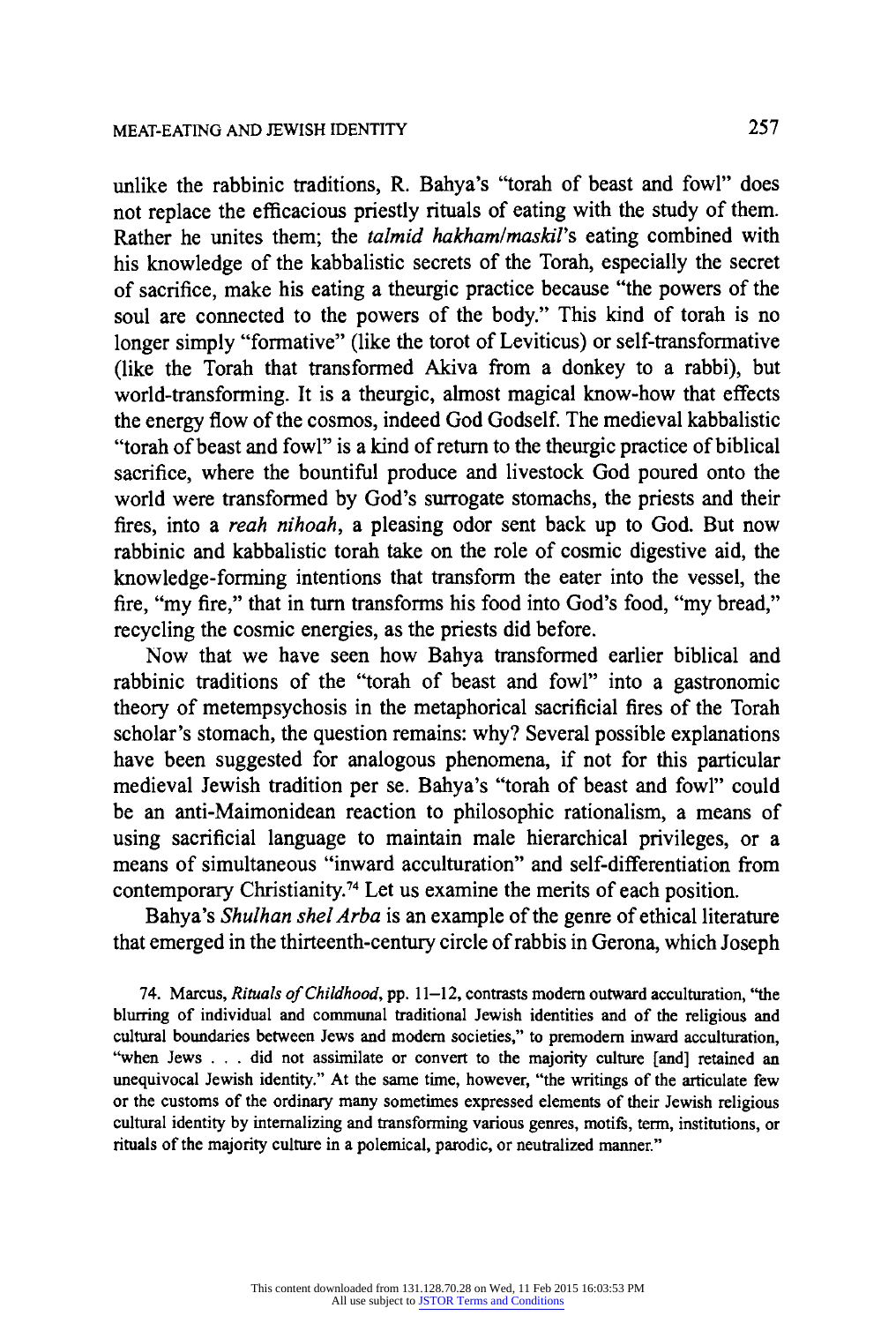**Dan claims was composed as an anti-Maimonidean response to philosophical rationalism." This new form of ethical literature justified practice on the basis of talmudic and midrashic traditions rather than on Greek and Arabic philosophy, as, for example, in ethical works composed in eleventh-century Muslim Spain, like Solomon ibn Gabirol's Tikkun Middot Ha-Nefesh ("Correction of the Soul's Inclinations") or Bahya ibn Pakuda's Hovot Ha-Levavot ("Duties of the Heart").76 In Dan's view, anti-Maimonideans like Nahmanides and Rabbenu Jonah Gerondi (all cited extensively by Bahya in his commentary to the Pentateuch as his teachers) were, as kabbalists, opposed to philosophical rationalism, especially for its "negative theology" and its tendency to weaken**  commitment to the practice of the commandments.<sup>77</sup> Kabbalists who believed **in the doctrine of the sefirot and that Torah was the name of God disagreed with Maimonides that human language is incapable of referring accurately to God.78 And indeed, the kabbalists of Provence and Northern Spain were quite interested in speculating about the mystical meaning of the commandments (ta'amei ha-mitzvot).79 However, wishing to keep their kabbalah esoteric, the Geronese circle would not use it explicitly to attack the Maimonideans and to justify continued practice of the commandments, in Dan's view.80 Rather, their ethical treatises tended only to hint at kabbalistic reasons for the commandments, or in the case of Jonah Gerondi, the foremost author of ethical works in this period, did not refer to kabbalah at all.81 Bahya's work might be considered in this light, as at least two of the four chapters of Shulhan shel Arba (chapters 1 and 3) are extensive reworkings of talmudic** 

**75. Joseph Dan, "Philosophical Ethics and the Early Kabbalists," in Jewish Mysticism and Jewish Ethics, 2nd ed. (Northvale, N.J.: Jason Aronson, 1996), pp. 17-48.** 

**76. Ibid., pp. 18-19, 23-28.** 

**77. Matt, "The Mystic and the Mitzwot," pp. 396-367.** 

**78. They did, however, maintain the philosophical idea that at the highest level God was unknowable, as the Ayn Sof, "Infinite One," but that by means of the sefirotic emanations, God was knowable and could be named.** 

**79. See especially Matt, "The Mystic and the Mitzwot."** 

**80. They were following the instructions of the letter written by Isaac the Blind advising them to keep their kabbalah esoteric, Dan, "Philosophical Ethics and the Early Kabbalists," pp. 36-37, and see also Gershom Scholem, Origins of the Kabbalah, ed. R. J. Zwi Werblowsky, trans Allan Arkush (Philadelphia: Jewish Publication Society, 1987), pp. 394-397. Jacob ibn Sheshet and Asher ben David are mentioned by Dan, p. 35, as exceptions who did cite kabbalistic explanations in their ethical treatises. Obviously, Bahya ben Asher is an exception too.** 

**81. Dan, "Philosophical Ethics and the Early Kabbalists," p. 39.**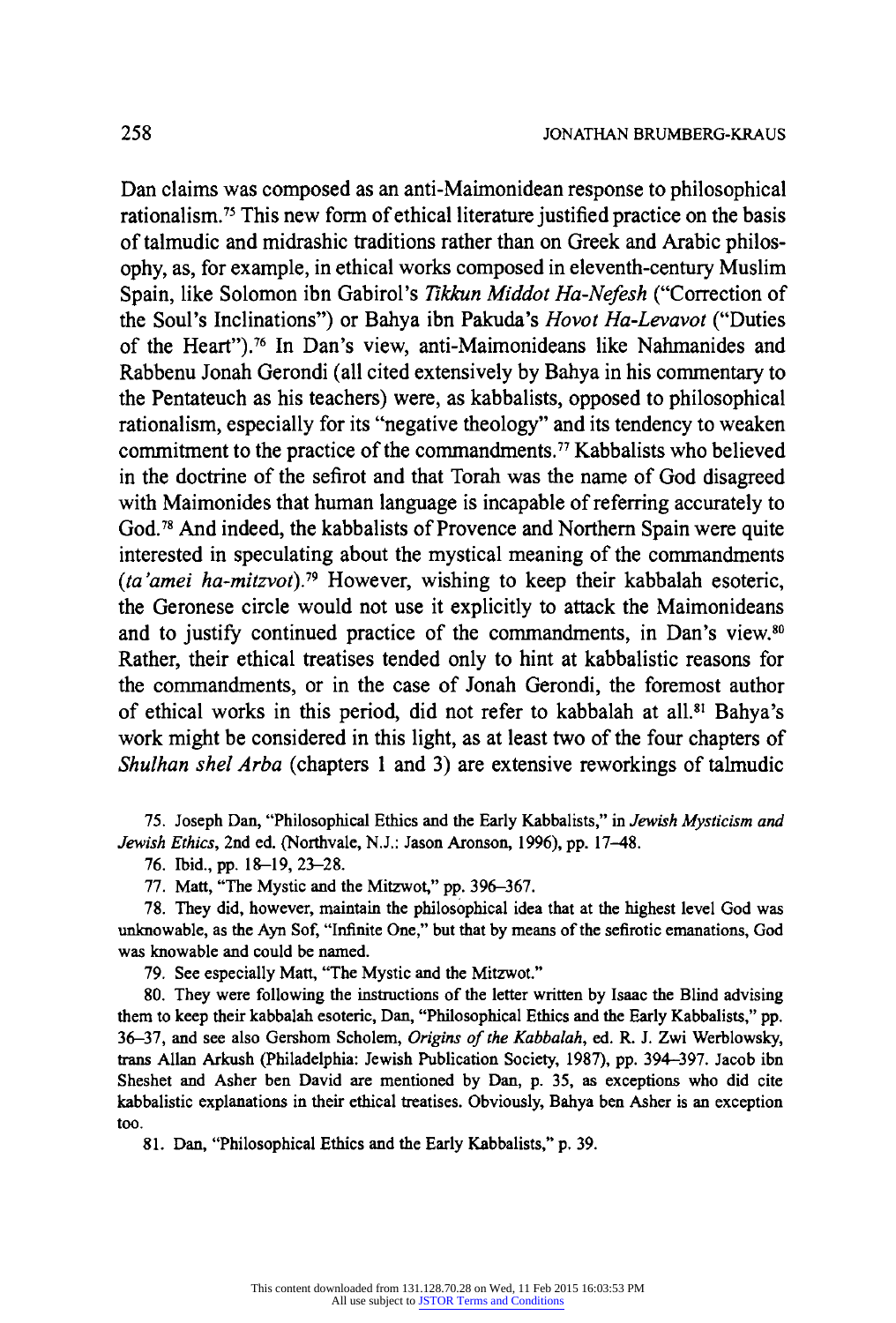**discussions of blessings, and of the minor rabbinic Derekh Eretz tractates. Moreover, Bahya and his fellow kabbalists' positive assessment of the sacrifices stands in diametric opposition to the explanation of the sacrificial system in Maimonides' Guide to the Perplexed, that the sacrifices were an outdated, temporary institution provided by God to wean the Israelites away from idolatry.82 On the other hand, Bahya's treatise is suffused with explicit kabbalistic explanations of the reasons for the eating commandments, and also has many affinities with the Arabic-influenced Jewish philosophical literature. Bahya's introductory chapter is written in rhymed prose, not unlike Arabic adab manuals or maqama literature, and he presents his second chapter, which includes the "torah of beast and fowl" tradition, as a physiological explanation of digestion, similar to ibn Gabirol's physiological reasons for the commandments. Dan probably has exaggerated the conflict between philosophy and kabbalah; the actual relationship is much more complex.83 While Bahya seems to prefer mystical to philosophical reasons for the commandments for eating meat, it would be an overstatement to describe his approach as a polemical reaction against Maimonidean philosophy.** 

**That Bahya's revival of sacrificial language in order to justify the restriction of animal flesh to Torah scholars reinforced male privilege has more to recommend itself. Nancy Jay theorized that animal sacrifice "identifies, legitimates, and maintains enduring structures of intergenerational continuity between males that transcend their absolute dependence on women's reproductive powers."84 One of Bahya's rare references to women, that Jews and non-Jews alike are equally under the "the sentence of Eve," except for the**  distinctive Torah of eating, the dietary "regimen of pleasures,"<sup>85</sup> is virtually **a paraphrase of Jay's remark that sacrifice is a "remedy for man having been born of women."86 Otherwise, women are conspicuously absent from Bahya's discussion of eating. This is remarkable, considering the extensive references and analogies between eating and marriage and sex with women in Bahya's talmudic source for the prohibition of meat to an am ha-aretz, b.Pesah 49b. Bahya's gastronomic theory of the reincarnation of souls completely sidesteps the role of childbearing women. Souls are reborn through the sacrificial eating** 

**82. Maimonides, Moreh Nebukhim (Guide to the Perplexed) 3:32; Matt, "The Mystic and the Mitzwot," p. 372.** 

- **83. Scholem, Origins of the Kabbalah, pp. 404 ff.**
- **84. Jay, Throughout Your Generations Forever, p. xxvii.**
- **85. Bahya, Shulhan shel Arba, p. 459.**
- **86. Jay, Throughout Your Generations Forever, p. xxiii.**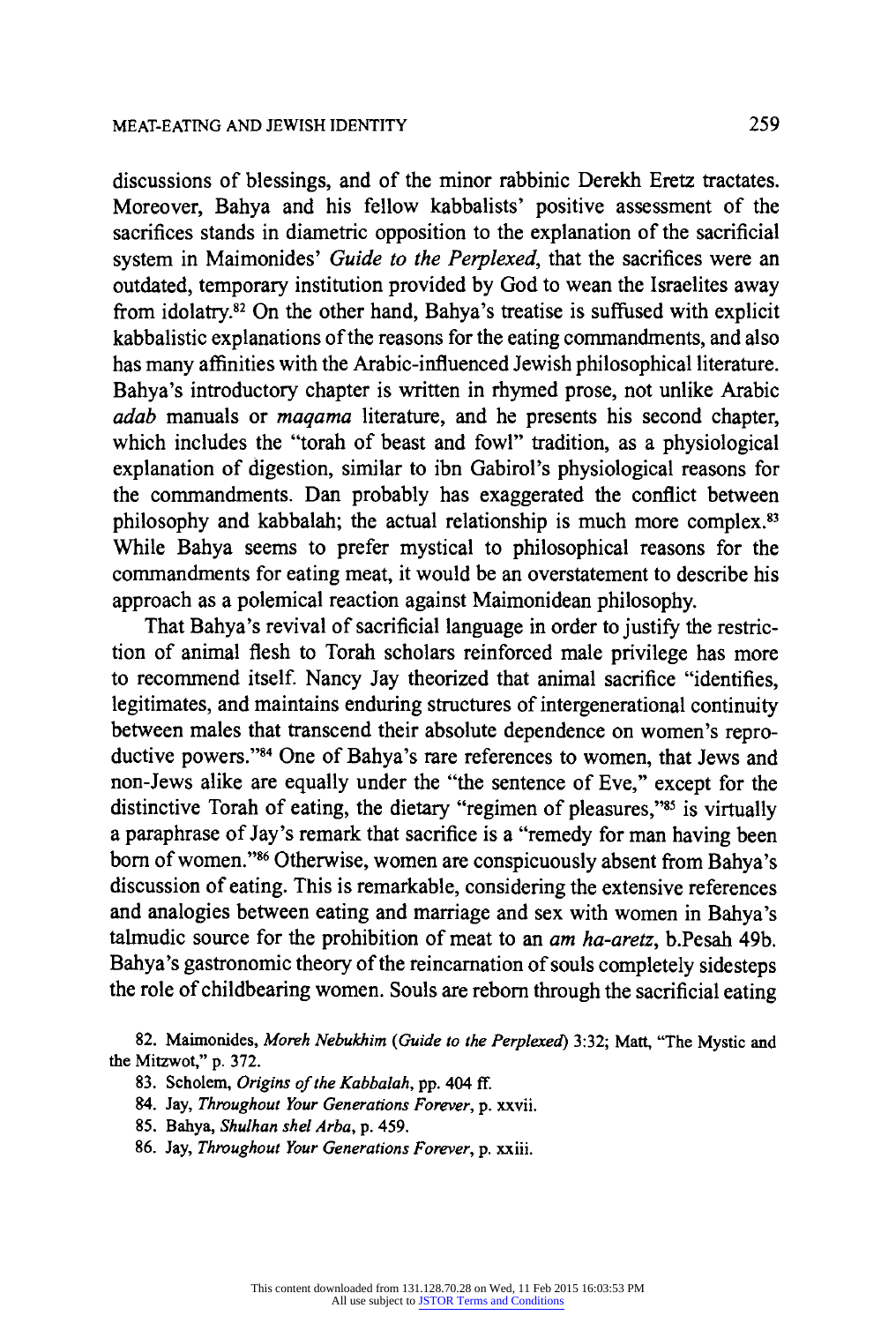**of male Torah scholars, not born of women. Bahya could have mentioned metempsychosis involving souls born of women, a theory articulated in Iggeret Ha-Kodesh, from the same circle of kabbalists. For even if this text puts most of the responsibility for a "good" reincarnation (a soul born as a male child) in the intention of the husband during intercourse with his wife,87 it does not completely eliminate her role in the process, as Bahya's gastronomic metempsychosis in effect does. Similarly, Bahya's use of the term talmid hakham, "disciple of a sage," for his ideal type, suggests that "real" lineage, the only inheritance that counts, that is, Torah, is passed from teacher to student, not biologically from mother (or even father) to child. Conversely, the origin of the am ha-aretz would be literally "from the earth." The terminology implicitly privileges the male "cultural" formation of "disciples of sages" over the female "natural" autochthonous creation of "people from the earth." The slaughter and consumption of animal flesh is important to Jay's theory because the shedding of the blood of the shared animal sacrifice symbolically supplants the blood of childbirth as the basis for initiation into the community. Males rather than females give members of the group their identity and status. Jay uses as an example the revival of sacrificial language for the Eucharist in the Roman Catholic Church to legitimate an exclusively male priesthood.88 To a certain extent, this is analogous to what Bahya does with sacrificial metaphors. On the other hand, Bahya's meat-eating does not legitimate a hierarchy based on biological inheritance, neither a hereditary priesthood (as in Leviticus) nor maleness per se. In principle, a woman could know Torah, could be a "disciple of a sage," even if not according to Bahya's practice.89 Interestingly enough, contemporary feminist theories of vegetarianism are often based on the assumption that sexist meat-eating tends to equate women with beasts.90 This equation is conspicuously absent from Bahya's discussion. On the contrary, Bahya equates male ignoramuses, the ammei ha-aretz, with beasts. Lack of Torah knowledge, not gender per se, makes people beasts, at least in Bahya's explicitly articulated views. Still, Jay's argument seems at least partially relevant to Bahya's use of sacrificial language in his theory of gastronomic metempsychosis.** 

**87. Spinner, "Sexual and Dietary Restrictions in the Iggeret Hakodesh," p. 17.** 

**88. Jay, Throughout Your Generations Forever, pp. 112-127.** 

**89. See, for example, Chava Weissler's "Women in Paradise," Tikkun 2 (April-May 1987): 43-46, 117-120, who discusses the "Three Gates Tkhine," a later seventeenth-century text influenced by kabbalah which portrays women learning Torah in paradise.** 

90. I.e., Adams, Sexual Politics of Meat.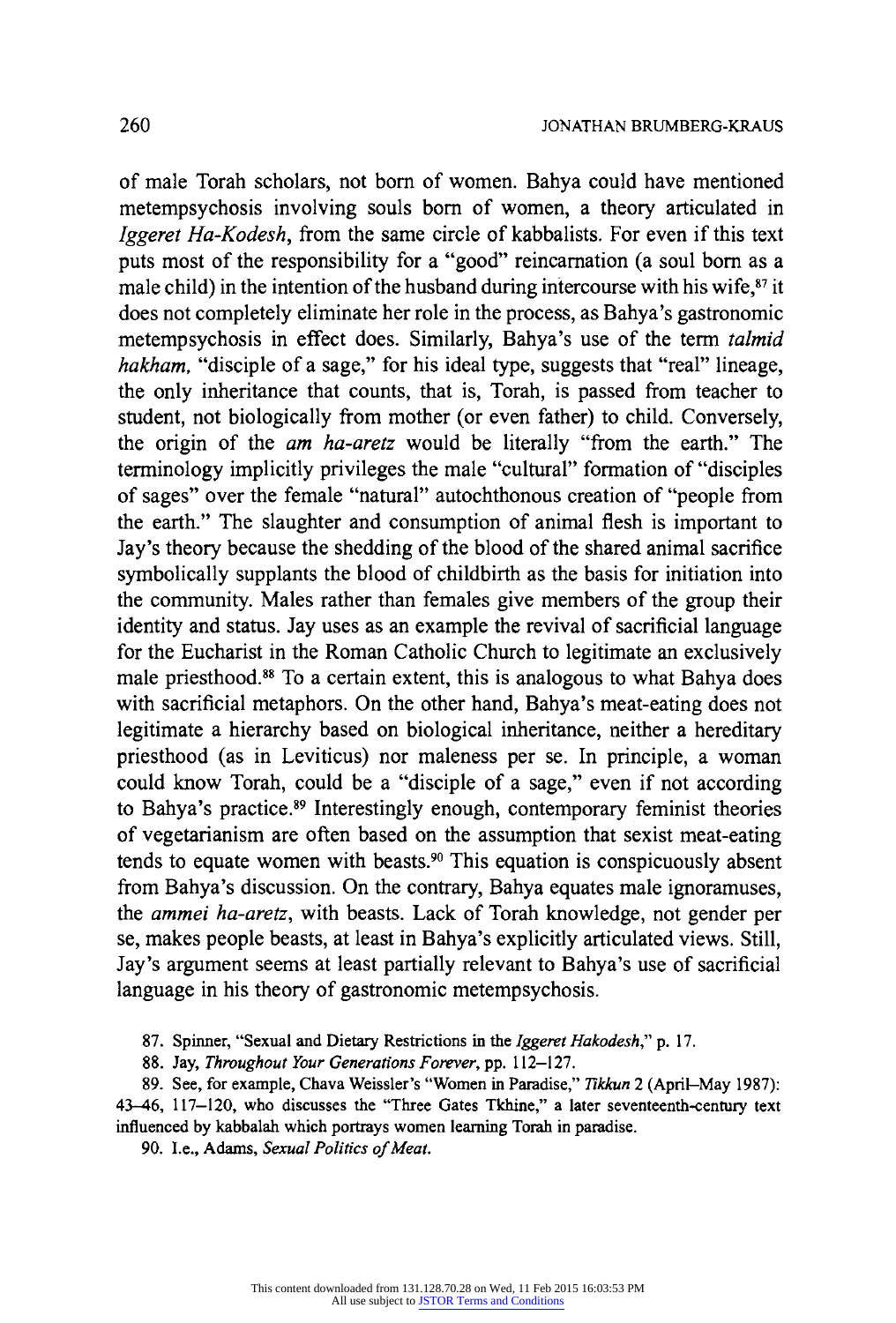**Finally, we have suggested that Bahya's eating rituals were an expression of premodern Jewish "inward acculturation" vis-a-vis their non-Jewish neighbors in Christian Spain. Marcus defines inward acculturation as a process whereby** 

**Jews "maintained an unequivocal Jewish identity" but also "sometimes expressed elements of their Jewish religious cultural identity by internalizing and transforming various genres, motifs, term, institutions, or rituals of the majority culture in a polemical, parodic, or neutralized manner."91 The tension that we mentioned at the beginning of this paper between Bahya's statements regarding the purposes of his eating rituals supports this explanation. On the one hand, Bahya's "torah of beast and fowl" is the "regimen of delights," the dat sha 'ashu 'im that distinguishes Jews from all the other nations of the world. On the other hand he suggested that the dietary rules are a remedy for what looks a lot like original sin, suggesting that Bahya may have contemporary Christian ideas in mind. After all, Christians too were eating a sort of sacrifice, the Eucharist, to remedy their human condition. Ivan Marcus has argued persuasively that the medieval Ashkenazic Jewish "ritual of childhood," in which Jewish boys were initiated, in effect, into the Jewish community by licking honey-covered tablets with Torah verses on them, or cakes with Hebrew letters and verses on them, while sitting on the laps of their teachers, was a sort of Jewish alternative to initiation into the Christian Church by means of communion. The eating rituals Bahya recommends in Shulhan shel Arba are probably the expression of a similar phenomenon, though in the context of Christian Spain rather than northern Europe. In Marcus's study of Ashkenazic eating rituals, the child/initiate goes from being defined primarily as a member of a biological family to membership in the community. Jewish iconography represents this graphically in pictures of Jewish teachers replacing the parents as the ones feeding the child, much like Christian images of Mary feeding Jesus, or Jesus feeding communicants of the Church. While in a sense, one is "born" into either community, one is not really a full member until one ingests a symbolic representation of the community's "root metaphor." Christians are initiated as members when they eat the Body of Christ, Jews when they eat the Torah. Moreover, this food is served not by the biological parents, but by priests or teachers, custodians of the communal inheritance. This type of rite of passage could account for the tension in Bahya's rationales for the "torah of beast and fowl" as intergroup differentiation (Jews vs. Christians) and intragroup differentiation (talmidei** 

**91. Marcus, Rituals of Childhood, pp. 11-12.**